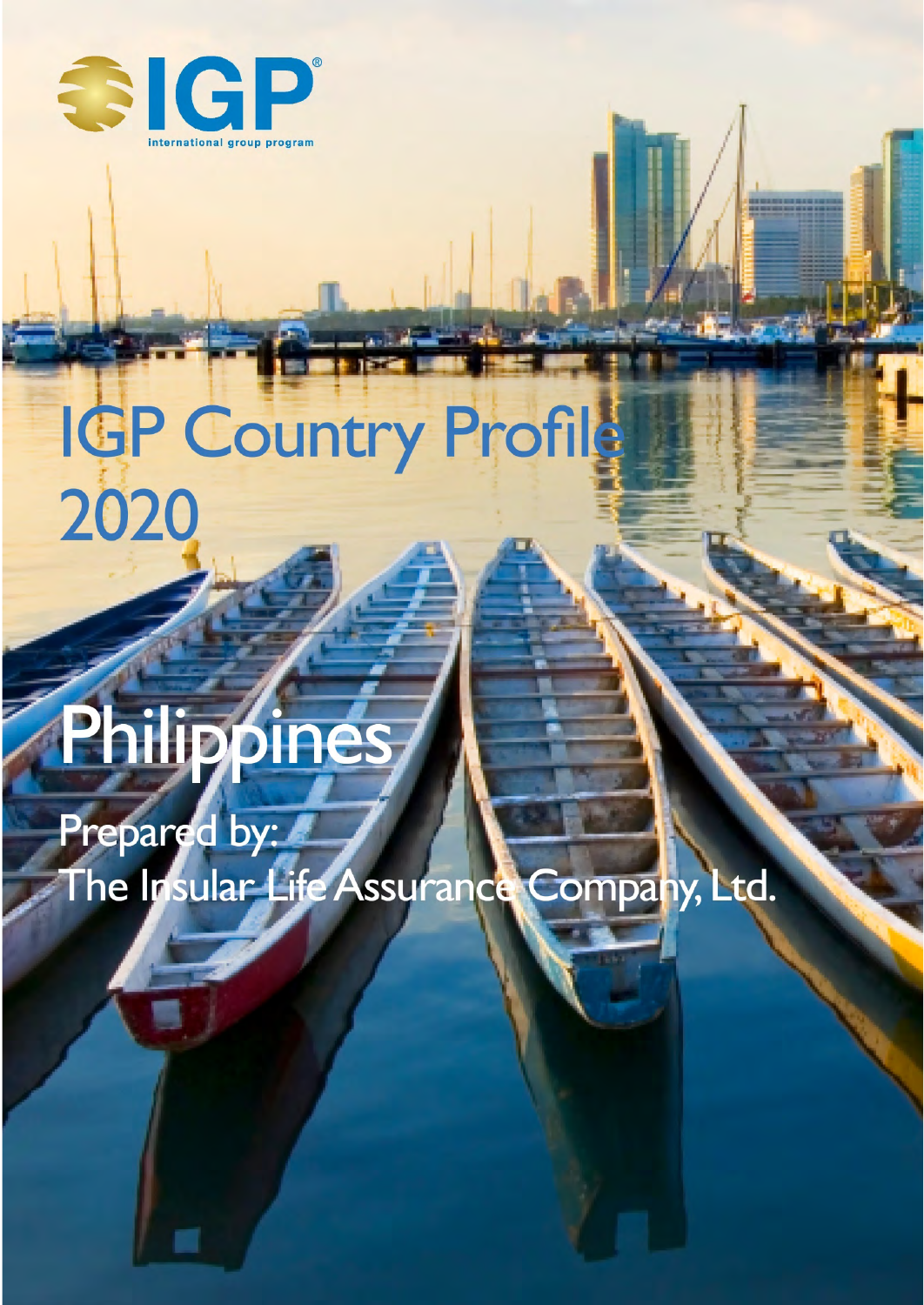

**Preface**

This Country Profile has been prepared by **The Insular Life Assurance Co., Ltd.** For the International Group Program (IGP).

The International Group Program (IGP) is a network of major life insurance companies (Network Partners) operating throughout the world, who work together to meet the group insurance and pension needs of international corporations and their affiliates, branches, and subsidiaries.

Since 1967, the International Group Program has been an industry leader in the field of international benefits management, serving more multinational companies than any other network. IGP is represented in around 80 countries and territories worldwide and is known for the flexibility and quality of service we provide to our clients.

Working closely with our headquarters' staff in Boston, our regional offices in Brussels, Singapore and Tokyo, IGP Network Partners offer corporate clients the advantages of experienced local insurance management coupled with the resources of a professionally trained staff that specializes in international employee benefits.

IGP is part of John Hancock Life Insurance Company (U.S.A.), the U.S. operation of Manulife Financial Corporation, a leading financial services group based in Toronto, Canada. Manulife offers its clients a diverse range of financial protection products and wealth management services. Both Manulife Financial and John Hancock are internationally recognized brands that have stood for financial strength and integrity for more than a century.

*The information contained in the IGP Country Profiles is considered proprietary and any material extracted from a profile must be attributed to IGP.*

#### **John Hancock Financial Services**

P.O. Box 111, Boston, Massachusetts 02117 United States

- $T$  + 1 617-572-8677
- E igpinfo@jhancock.com
- W www.igpinfo.com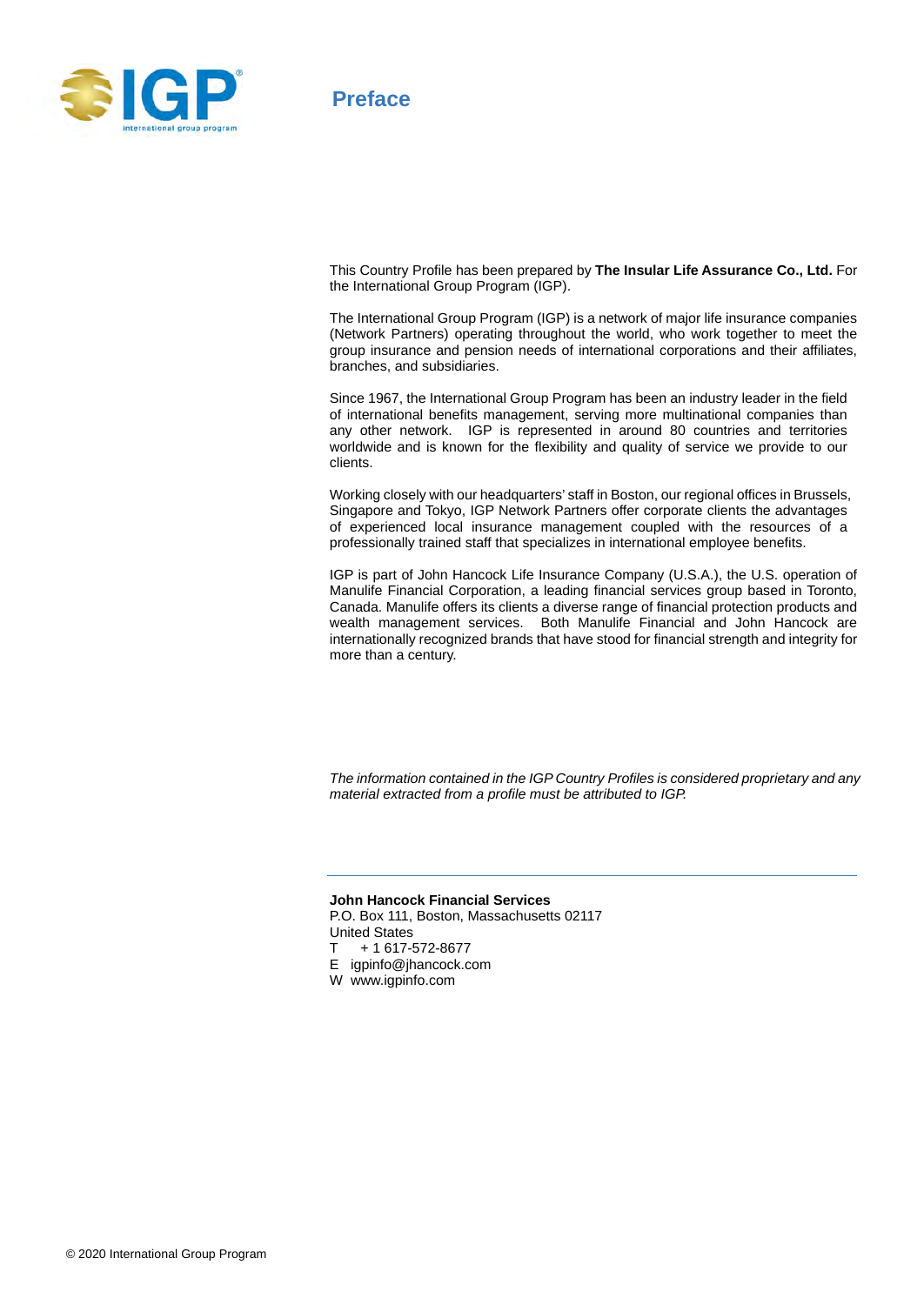

# **Table of Contents**

#### YOUR LOCAL LINK TO IGP IN THE PHILIPPINES

|--|--|--|

#### SOCIAL SECURITY BENEFITS & CUSTOMARY PRIVATE EMPLOYEE BENEFITS

| EMPLOYEES' COMPENSATION & STATE INSURANCE FUND  18 |  |
|----------------------------------------------------|--|
|                                                    |  |
|                                                    |  |
|                                                    |  |
|                                                    |  |
|                                                    |  |
|                                                    |  |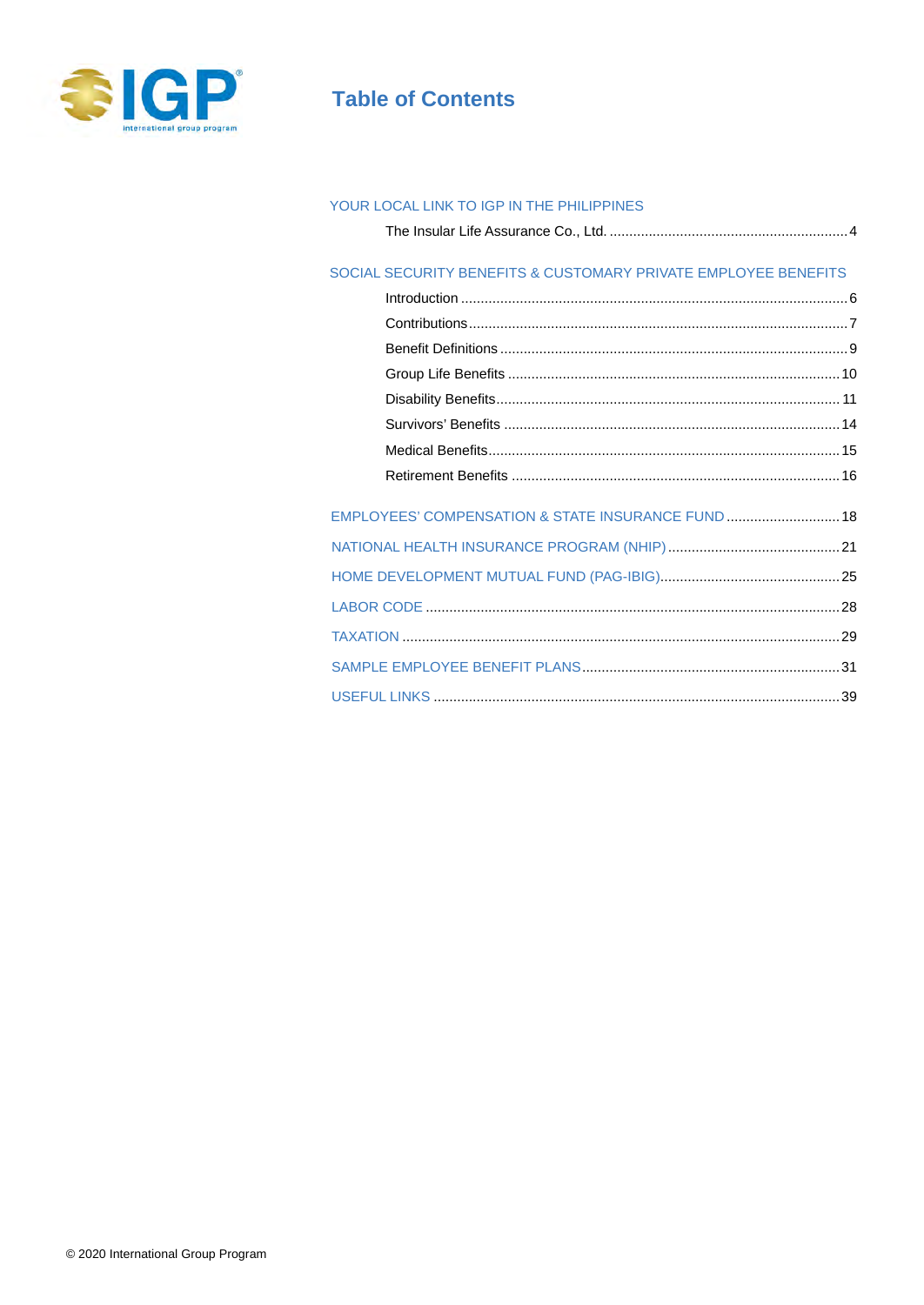

## **Your Local Link to IGP in the Philippines: Insular Life**

#### **The Insular Life Assurance Co., Ltd. The IGP Network Partner in the Philippines since 1967**

Established in 1910, Insular Life, now InLife, continues to be the largest Filipino, and only mutual life insurance company in the Philippines. Taking pride in being a top player among foreign-owned companies, it has helped thousands of clients make confident decisions for themselves and their loved ones in the areas of financial protection, savings, investments and retirement.

We are proud of our pioneering efforts and significant contributions to the Philippine life insurance industry.

- **1952** Addressed the needs of the corporate market by offering the very first group hospitalization contract in the country
- **1977** Introduced Direct Marketing to meet customer's preference to obtain life insurance directly from the company
- **2011** Allowed 24/7 policy access via Customer and Agents' Portals
- **2013** Provided convenience of getting policy benefits at any InLife branch
- **2015** Set the benchmark for life insurance application and approval at 30 minutes via the Automated Underwriting System

Numbers that matter (as of year 2019):

| 143.2 Billion | <b>Consolidated Assets</b> |
|---------------|----------------------------|
|---------------|----------------------------|

- 
- **4.9 Billion** Consolidated Net Income
- 11.1 **Billion** Parent Gross Benefits & Claims Paid 58.2 **Billion** Parent Legal Policy Reserves  **58.2 Billion** Parent Legal Policy Reserves
- **Parent Business in Force**

We are happy to be trusted by our clients and industry peers.

- 3-time Domestic Life Insurer of the Year Philippines by Insurance Asia Awards
- Digital Insurance Initiative of the Year Philippines by Insurance Asia Awards
- 2-time ASEAN Corporate Governance Scorecard 3-Arrow and 4-Arrow Awardee for Top Performing Insurance Company in the Philippines
- 16-time Excellence in Education Awardee by the Life Office Management Association (LOMA)
- 2-time Reader's Digest Trusted Brand Gold Award for Life Insurance **Category**
- 3<sup>rd</sup> Top Investment House for The Philippine Insurance Industry by The Asset Awards for 2019
- Recipient of multiple Quill and Anvil Awards for various projects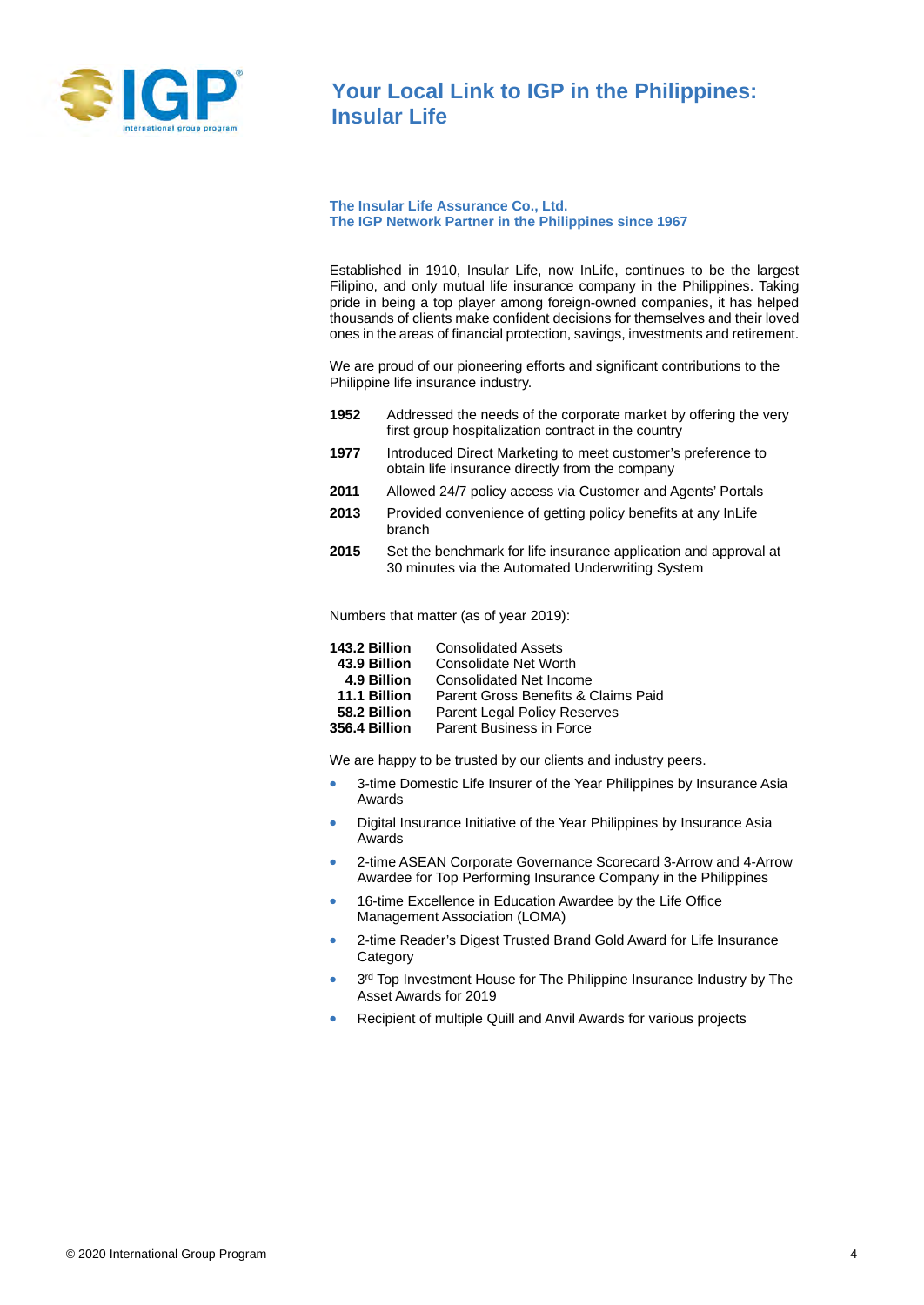

## **Your Local Link to IGP in the Philippines: Insular Life**

While insurance remains its core business, Insular Life has diversified into allied financial services, with its subsidiaries and affiliates as follows:

- **Insular Health Care, Inc. (InLife Health Care)** is one of the top ten Health Maintenance Organizations in the country in terms of capitalization, comprehensive health care plans, and service delivery.
- **Mapfre-Insular Corporation** is also an Insular Life subsidiary, merged with Mapfre Corporation's local non-life insurance subsidiary, Mapfre Asian Insurance Corporation, to form the Mapfre- Insular Insurance Corporation in 2005. MAPFRE INSULAR is a non-life insurance company offering general insurance for optimum financial protection and risk management.
- **Union Bank of the Philippines (UnionBank)** is a publicly-listed universal bank with superior technology, unique branch sales and service culture, and centralized backroom operations.

Equally significant is Insular Life's contribution to social development through various corporate social responsibility programs under the Insular Life Foundation, Inc. Over a thousand deserving scholars have received college and vocational education through the company's scholarship programs since 1962. The company's more recent outreach projects include supporting the Department of Education's Adopt-a-School program.

Insular Life has been an IGP Network Partner since 1967.

#### **Key Products**

#### **Life**

- Life
- Accidental Death and Disability
- Total and Permanent Disability Rider
- Credit Life Insurance
- Dependent Life
- Group Universal Life
- **Life Cover for Retirees**
- Optional Supplemental Life

#### **Medical**

- **In-Patient**
- **Basic Medical**
- Major Medical
- Out-Patient Medical
- **Dental**

#### **Retirement Plan**

• Managed Funds

#### **Others**

- Term Life Policy with Benefits Paid in US Dollars
- Credit Life Policy with Benefits Paid in US Dollars

For more information, please visit Insular Life a[t http://www.insularlife.com.ph](http://www.insularlife.com.ph/)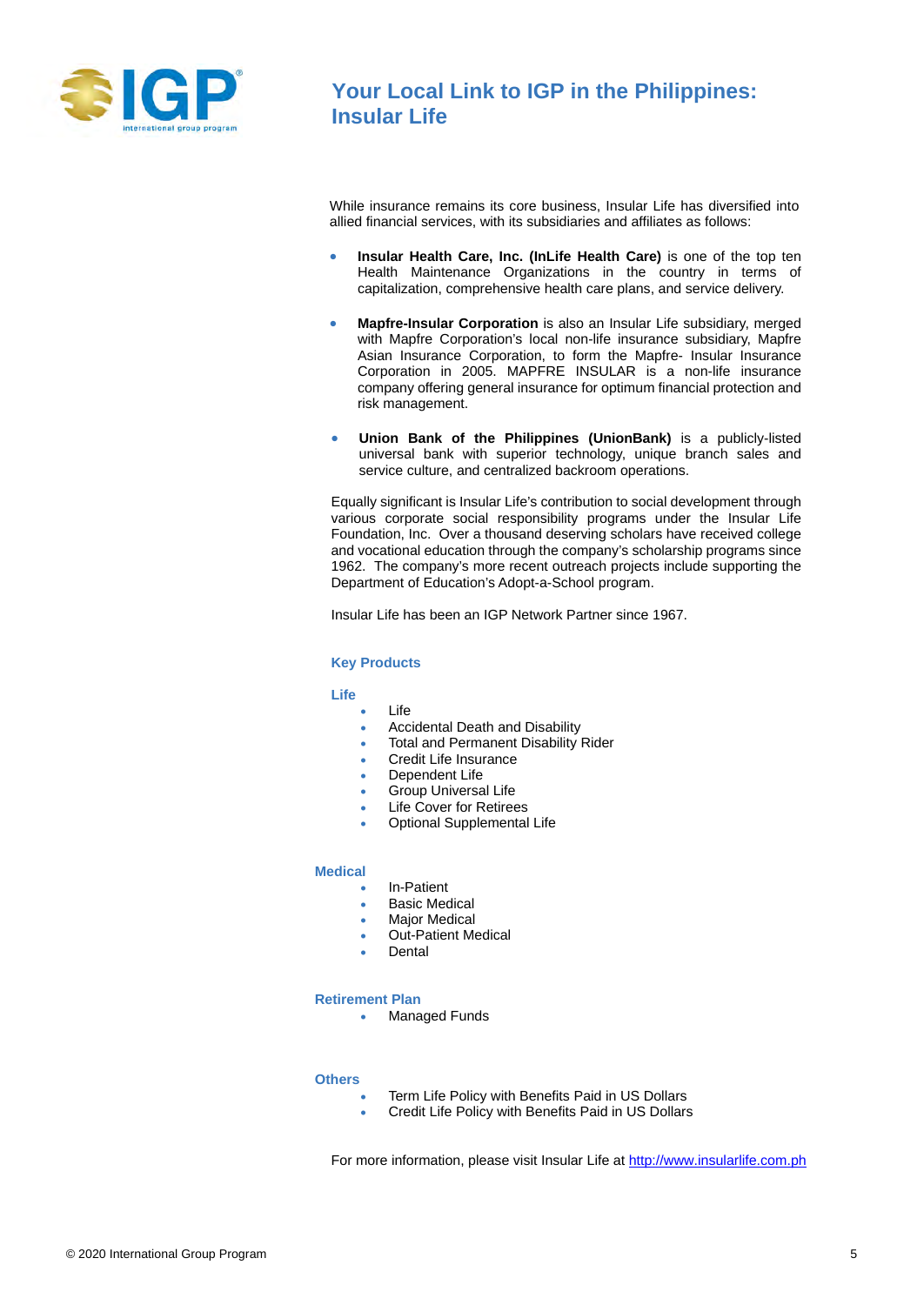

**Introduction:** The Social Security Law, an Act that created a Social Security System (SSS) providing sickness, unemployment, retirement, disability, and death benefits for employees, was passed on June 18, 1954, but was not implemented until September 1, 1957. Since its enactment, the law has undergone several amendments.

> The SSS is mandated by law (under Republic Act 1161, as amended by Republic Act 8282 also known as the Social Security Act of 1997) to promote the welfare of its members and their families. It is tasked to implement meaningful programs so that all private sector workers, including those in the informal sector, are covered with the prompt, convenient, and reliable social protection that they deserve, not just now but also in the future. As a social insurance scheme, certain membership types in SSS are mandatory, while others are voluntary. Contributions are shared between the employee and employer, while self-employed and voluntary members pay fully for their premiums

#### **Who are the persons required by law to be covered by the SSS?**

- **A private sector employee**, whether permanent, temporary, or provisional, who is not over 60 years old;
- **A household helper** who is not over 60 years old;
- **An underground or surface mine worker** who is not over 50 years old;
- **A Filipino seafarer** upon actual deployment by the manning agency and the foreign principal;
- **An employee of foreign government or organization** based in the Philippines, which entered into an administrative agreement with the SSS;
- **A public utility driver and operator;**
- **A self-employed person who is not over 60 years** old and has no employer other than himself/herself, and derives income of at least P1,000 a month from his/her physical and mental efforts from a trade, business, or occupation;
- **A farmer, fisherman, or a worker in the informal sector (IS)**; an IS member being defined as one whose income is irregular or seasonal and who may be registered as a self-employed member under the SSS AlkanSSSya Program

#### **Who are considered as voluntary members?**

- **Overseas Filipino worker (OFW):** A Filipino who is not over 60 years old and has been recruited in the Philippines by a foreign-based employer for employment abroad, has a source of income in a foreign country, and/or resides permanently in a foreign country.
- **Non-working spouse (NWS) of an SSS member:** A person who is not over 60 years old, legally married to a currently-employed and actively-paying SSS member, devotes full time in the management of household and family affairs (unless he/she is engaged in other vocation or employment that is subject for mandatory SSS coverage), and has never been an SSS member.
- **Separated member:** A member who is separated from employment or who ceased being self-employed, an OFW, or a non-working spouse, but still intends to continue paying SSS contributions on his/her own account.

#### **Why should you be a member of the SSS?**

As an SSS member can depend on the SSS to provide financial support and assistance (whether in the form of cash allowances, pensions, or loans) in times of emergencies or life's contingencies. It is important, however, that a member regularly and actively pays his/her contributions so that he/she can be assured of the benefits and loan programs being offered by the SSS.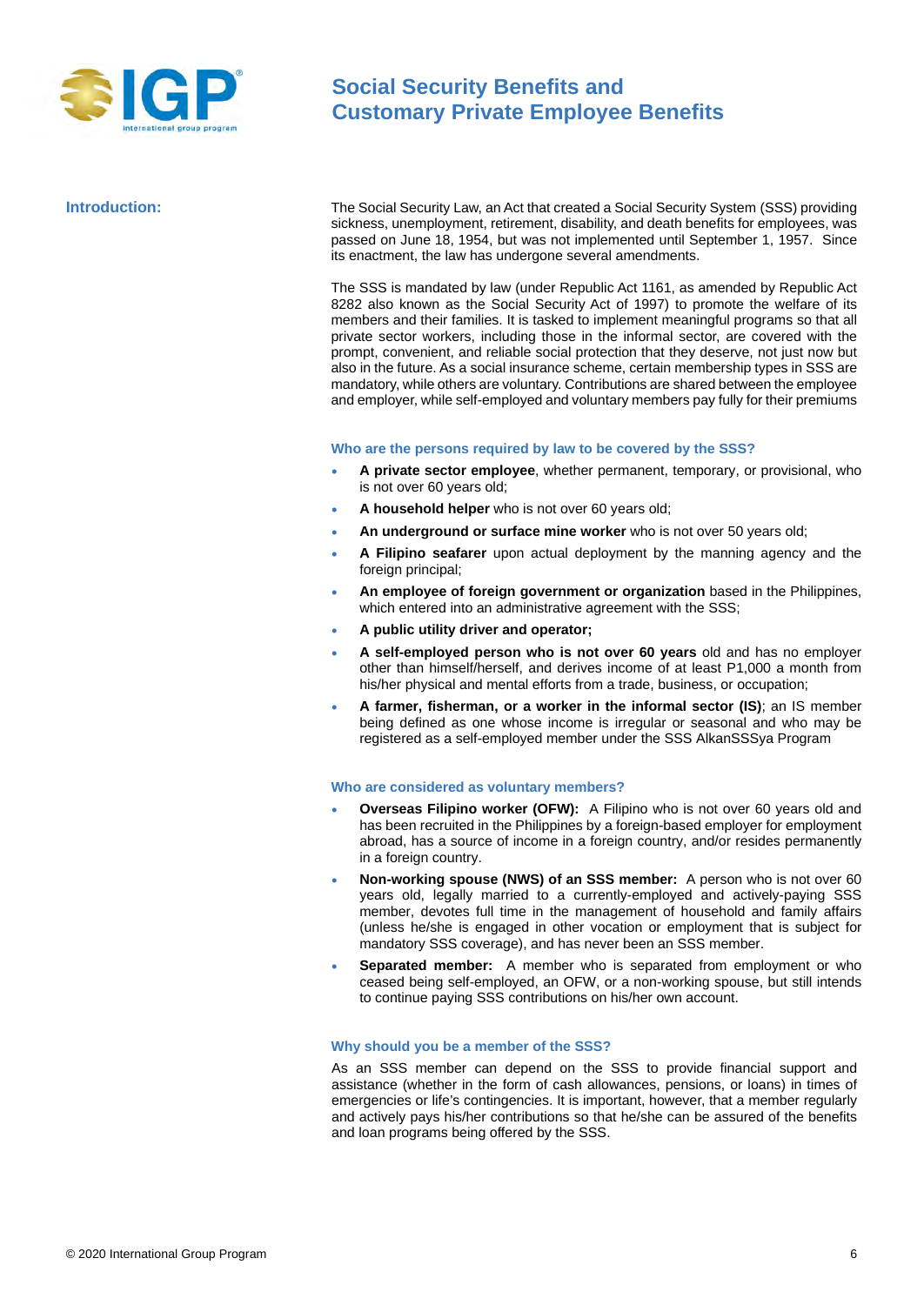

#### **Contributions:**

Employer Contribution:

Employee Contribution: As of the last day of the calendar month when an employee's compulsory coverage takes effect and every month thereafter during his or her employment, the employer shall deduct from the employee's salary an amount based on the schedule below.

| <b>EMPLOYED</b>                   |                        |          |         |              |
|-----------------------------------|------------------------|----------|---------|--------------|
| <b>Range of</b><br><b>Monthly</b> | <b>SS CONTRIBUTION</b> |          |         |              |
| <b>Compensation</b>               | <b>Salary Credit</b>   | ER       | EE      | <b>TOTAL</b> |
| <b>Below 2,250</b>                | 2,000                  | 160.00   | 80.00   | 240.00       |
| 2,250-2,749.99                    | 2,500                  | 200.00   | 100.00  | 300.00       |
| 2,750-3,249.99                    | 3,000                  | 240.00   | 120.00  | 360.00       |
| 3,250-3,749.99                    | 3,500                  | 280.00   | 140.00  | 420.00       |
| 3,750-4,249.99                    | 4,000                  | 320.00   | 160.00  | 480.00       |
| 4,250-4,749.99                    | 4,500                  | 360.00   | 180.00  | 540.00       |
| 4,750-5,249.99                    | 5,000                  | 400.00   | 200.00  | 600.00       |
| 5,250-5,749.99                    | 5,500                  | 440.00   | 220.00  | 660.00       |
| 5,750-6,249.99                    | 6,000                  | 480.00   | 240.00  | 720.00       |
| 6,250-7,749.99                    | 6,500                  | 520.00   | 260.00  | 780.00       |
| 6,750-7,249.99                    | 7,000                  | 560.00   | 280.00  | 840.00       |
| 7,250-7749.99                     | 7,500                  | 600.00   | 300.00  | 900.00       |
| 7,750-8,249.99                    | 8,000                  | 640.00   | 320.00  | 960.00       |
| 8,250-8,749.99                    | 8,500                  | 680.00   | 340.00  | 1,020.00     |
| 8,750-9,249.99                    | 9,000                  | 720.00   | 360.00  | 1,080.00     |
| 9,250-9,749.99                    | 9,500                  | 760.00   | 380.00  | 1,140.00     |
| 9,750-10,249.99                   | 10,000                 | 800.00   | 400.00  | 1,200.00     |
| 10,250-10,749.99                  | 10,500                 | 840.00   | 420.00  | 1,260.00     |
| 10,750-11,249.99                  | 11,000                 | 880.00   | 440.00  | 1,320.00     |
| 11,250-11,749.99                  | 11,500                 | 920.00   | 460.00  | 1,380.00     |
| 11,750-12,249.99                  | 12,000                 | 960.00   | 480.00  | 1,440.00     |
| 12,250-12,749.99                  | 12,500                 | 1,000.00 | 500,000 | 1,500.00     |
| 12,750-13,249.99                  | 13,000                 | 1,040.00 | 520.00  | 1,560.00     |
| 13,250-13,749.99                  | 13,500                 | 1,080.00 | 540.00  | 1,620.00     |
| 13,750-14,249.99                  | 14,000                 | 1,120.00 | 560.00  | 1,680.00     |
| 14,250-14,749.99                  | 14,500                 | 1,160.00 | 580.00  | 1,740.00     |
| 14,750-15,249.99                  | 15,000                 | 1,200.00 | 600.00  | 1,800.00     |
| 15,250-15,749.99                  | 15,500                 | 1,240.00 | 620.00  | 1,860.00     |
| 15,750-16,249.99                  | 16,000                 | 1,280.00 | 640.00  | 1,920.00     |
| 16,250-16,749.99                  | 16,500                 | 1,320.00 | 660.00  | 1,980.00     |
| 16,750-17,249.99                  | 17,000                 | 1,360.00 | 680.00  | 2.040.00     |
| 17,250-17,749.99                  | 17,500                 | 1,400.00 | 700.00  | 2,100.00     |
| 17,750-18,249.99                  | 18,000                 | 1,440.00 | 720.00  | 2,160.00     |
| 18,250-18,749.99                  | 18,500                 | 1,480.00 | 740.00  | 2,220.00     |
| 18,750-19,249.99                  | 19,000                 | 1,520.00 | 760.00  | 2,280.00     |
| 19,250-19,749.99                  | 19,500                 | 1,560.00 | 780.00  | 2,340.00     |
| 19,750 and above                  | 20,000                 | 1,600.00 | 800.00  | 2,400.00     |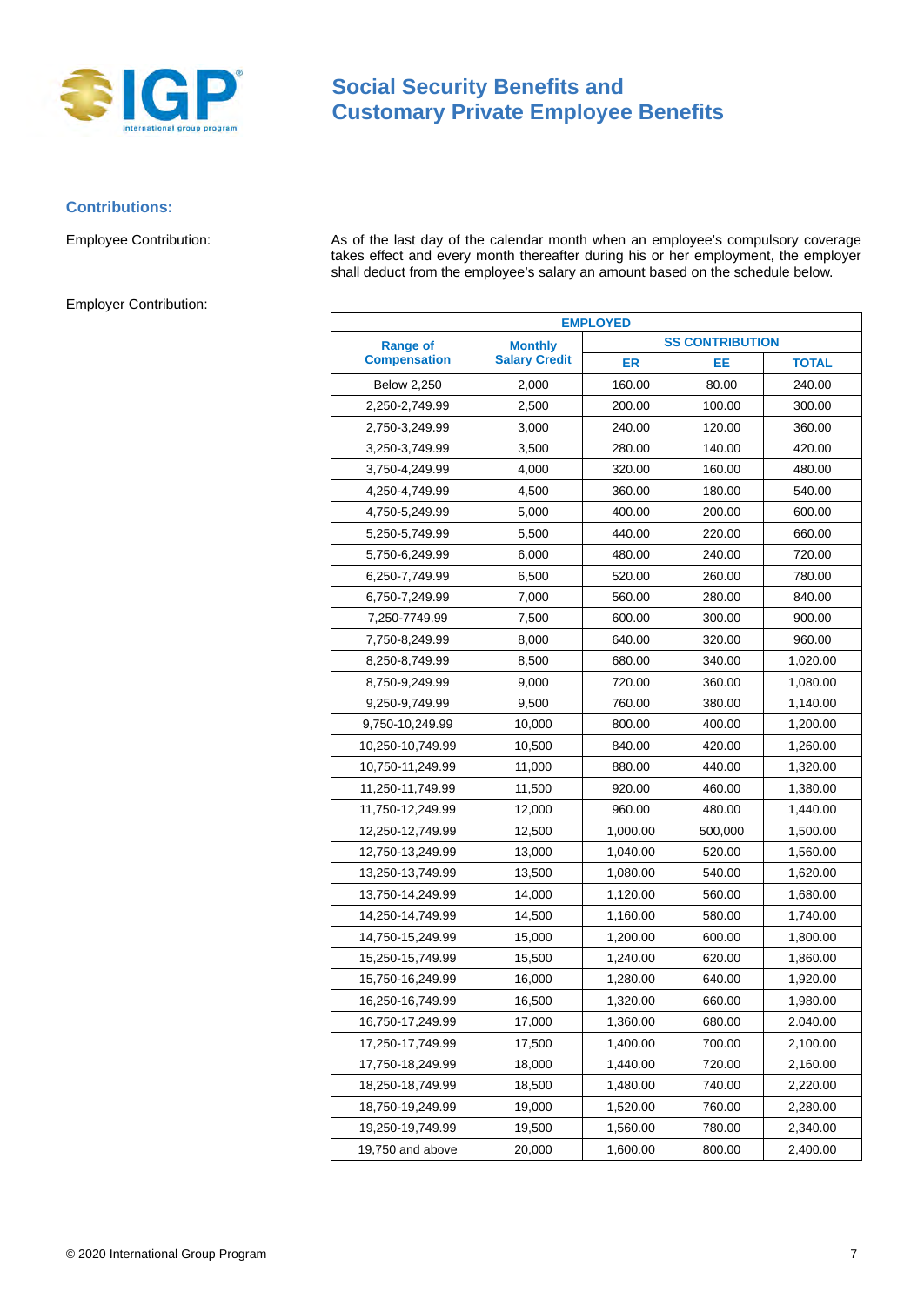

Contributions of the<br>Self-Employed and Voluntary:

The tabulated schedule for the Social Security monthly contributions of the selfemployed and voluntary members is shown in Philippines Pesos (PHP) as follows:

| <b>Range of Compensation</b> | <b>Monthly Salary Credit</b> | <b>SS Contribution</b> |
|------------------------------|------------------------------|------------------------|
| <b>Below 2,250</b>           | 2,000                        | 240.00                 |
| 2,250-2,749.99               | 2,500                        | 300.00                 |
| 2,750-3,249.99               | 3,000                        | 360.00                 |
| 3,250-3,749.99               | 3,500                        | 420.00                 |
| 3,750-4,249.99               | 4,000                        | 480.00                 |
| 4,250-4,749.99               | 4,500                        | 540.00                 |
| 4,750-5,249.99               | 5,000                        | 600.00                 |
| 5,250-5,749.99               | 5,500                        | 660.00                 |
| 5,750-6,249.99               | 6,000                        | 720.00                 |
| 6,250-7,749.99               | 6,500                        | 780.00                 |
| 6,750-7,249.99               | 7,000                        | 840.00                 |
| 7,250-7749.99                | 7,500                        | 900.00                 |
| 7,750-8,249.99               | 8,000                        | 960.00                 |
| 8,250-8,749.99               | 8,500                        | 1,020.00               |
| 8,750-9,249.99               | 9,000                        | 1,080.00               |
| 9,250-9,749.99               | 9,500                        | 1,140.00               |
| 9,750-10,249.99              | 10,000                       | 1,200.00               |
| 10,250-10,749.99             | 10,500                       | 1,260.00               |
| 10,750-11,249.99             | 11,000                       | 1,320.00               |
| 11,250-11,749.99             | 11,500                       | 1,380.00               |
| 11,750-12,249.99             | 12,000                       | 1,440.00               |
| 12,250-12,749.99             | 12,500                       | 1,500.00               |
| 12,750-13,249.99             | 13,000                       | 1,560.00               |
| 13,250-13,749.99             | 13,500                       | 1,620.00               |
| 13,750-14,249.99             | 14,000                       | 1,680.00               |
| 14,250-14,749.99             | 14,500                       | 1,740.00               |
| 14,750-15,249.99             | 15,000                       | 1,800.00               |
| 15,250-15,749.99             | 15,500                       | 1,860.00               |
| 15,750-16,249.99             | 16,000                       | 1,920.00               |
| 16,250-16,749.99             | 16,500                       | 1,980.00               |
| 16,750-17,249.99             | 17,000                       | 2.040.00               |
| 17,250-17,749.99             | 17,500                       | 2,100.00               |
| 17,750-18,249.99             | 18,000                       | 2,160.00               |
| 18,250-18,749.99             | 18,500                       | 2,220.00               |
| 18,750-19,249.99             | 19,000                       | 2,280.00               |
| 19,250-19,749.99             | 19,500                       | 2,340.00               |
| 19,750 and above             | 20,000                       | 2,400.00               |

Self-employed and voluntary members pay the 11% of the monthly salary credit (MSC) based on the monthly earnings declared at the time of registration.

For overseas/foreign workers, the minimum monthly salary credit is PHP 5,000.

For non-working spouses, the contribution is based on 50% of the working spouse's last monthly salary credit but not lower than PHP 1,000.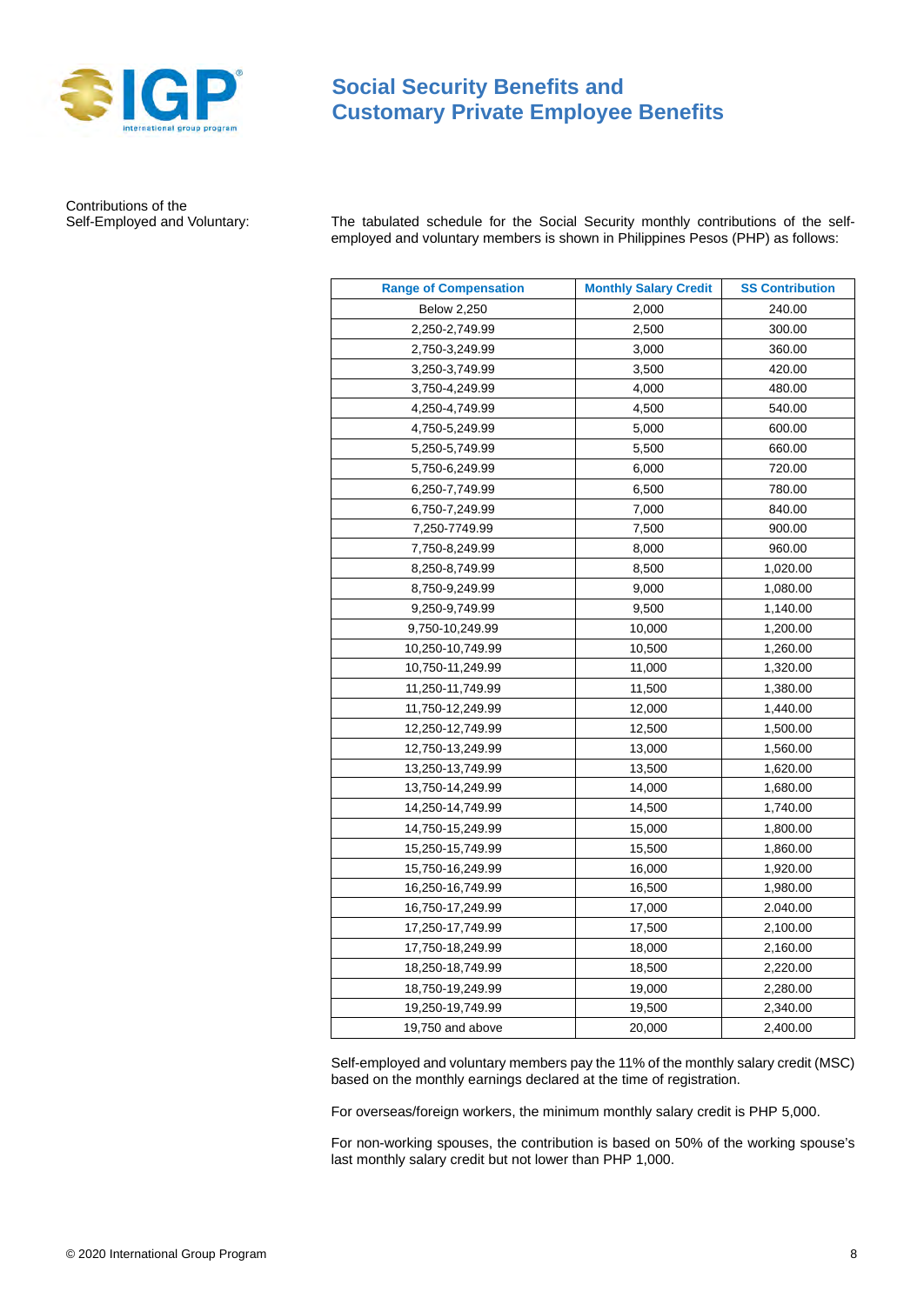

Government Contribution: The government contribution is appropriated annually by the legislature to meet the estimated expenses of the system for the ensuing year. In addition, the legislative body will appropriate from time to time such sum as may be needed to assure the maintenance of an adequate working balance of funds, as disclosed by periodic actuarial studies.

#### **Benefit Definitions:**

#### Monthly Pension: *A Sample Basic Monthly Employee Pension is computed as follows:*

For example, Senior Citizen John is earning PHP 30,000 and has contributed to the SSS for 40 years. According to the new SSS contribution table effective April 2019, his AMSC is PHP 20,000. Here's what his SSS pension computation will look like.

Monthly Pension (MP) = PHP 300 + (20% of AMSC) +  $[2%$  of AMSC x 30 years  $(40 \text{ years} - 10)] +$  PHP 1,000 MP = PHP 300 + (0.20 x 20,000) + (0.02 x 20,000 x 30) + PHP 1,000 MP = PHP 300 + PHP 4,000 + PHP 12,000 + PHP 1,000 Monthly SSS Pension = PHP 17,300\*

#### *How much should you contribute to the SSS?*

The monthly SSS contributions are based on an employee's compensation level, which is set according to the Schedule of Contributions (please see Table on Contributions).

If employed, the current SSS contribution rate is 11% of the monthly salary credit (MSC) not exceeding PHP 16,000, and this is being shared by the employee and the employer at 3.63% and 7.37%, respectively.

If self-employed or a voluntary member, one must pay the full 11% of the MSC, based on the monthly earnings that is declared at the time of registration.

If you an OFW, the minimum MSC is pegged at PHP 5,000.

If a non-working spouse, contribution will be based on 50% of the working spouse's last posted MSC, but in no case shall it be lower than PHP 1,000.

If a household helper is receiving a monthly salary of less than PHP 5,000, then payment of the entire SSS contribution shall be shouldered by the household employer. However, if the monthly salary is at PHP 5,000 and above, then the employer shall deduct from the salary the proportionate share in the monthly contributions, as provided by the law.

For a member covered prior to January 1985: 1985 minus the calendar year of coverage, plus the number of calendar years in which six or more contributions have been paid from January 1985 up to the calendar year containing the semester prior to the contingency.

For a member covered on or after January 1985: the number of calendar years in which six or more contributions have been paid, from the year of coverage up to the calendar year containing the semester prior to the contingency.

Dependent's Pension: PHP 250 or 10% of the monthly pension for each dependent child, whichever is greater, up to five children beginning with the youngest and without substitution. Pension ceases if the dependent child reaches age 21, marries, becomes employed or becomes deceased.

Credited Years of<br>Service (CYS):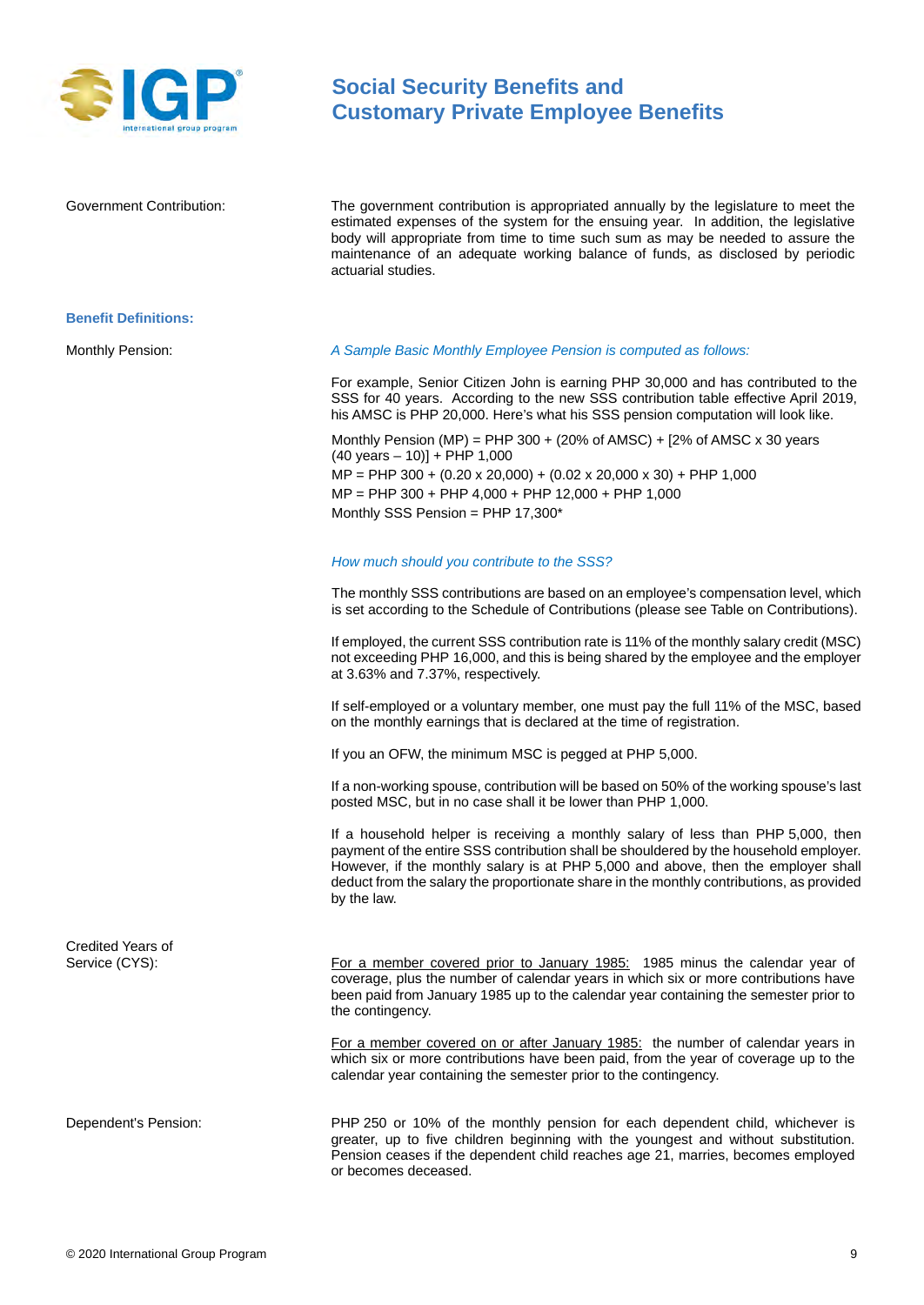

In general, employee benefit plans are common and widely accepted as part of the total compensation scheme of private employers. They complement the existing social insurance programs. Private plans provide the whole range of fringe benefits from life insurance and medical benefits to retirement pay. Most plans are formal in nature and are systematically funded.

The most common medium of providing health and medical benefits is through group insurance. Retirement plans, on the other hand, are either insured or trusteed.

| <b>GROUP LIFE BENEFITS</b>                                                                                                                                                                                                                                                                                                                                                                                                                                                                                                                                                                                                                                                                                                                                                                                                                                                                                                                                                                                                                                                                                                                                                                                                                                                                                                                                                                   |                                                                                                                                                                                                                                                                                                                                                                                                                                                                                                                                                                                                                                                                                                                                                                                                                                                                                                                                                                                                                                                                                                                                                               |  |
|----------------------------------------------------------------------------------------------------------------------------------------------------------------------------------------------------------------------------------------------------------------------------------------------------------------------------------------------------------------------------------------------------------------------------------------------------------------------------------------------------------------------------------------------------------------------------------------------------------------------------------------------------------------------------------------------------------------------------------------------------------------------------------------------------------------------------------------------------------------------------------------------------------------------------------------------------------------------------------------------------------------------------------------------------------------------------------------------------------------------------------------------------------------------------------------------------------------------------------------------------------------------------------------------------------------------------------------------------------------------------------------------|---------------------------------------------------------------------------------------------------------------------------------------------------------------------------------------------------------------------------------------------------------------------------------------------------------------------------------------------------------------------------------------------------------------------------------------------------------------------------------------------------------------------------------------------------------------------------------------------------------------------------------------------------------------------------------------------------------------------------------------------------------------------------------------------------------------------------------------------------------------------------------------------------------------------------------------------------------------------------------------------------------------------------------------------------------------------------------------------------------------------------------------------------------------|--|
| <b>Social Security Benefits</b>                                                                                                                                                                                                                                                                                                                                                                                                                                                                                                                                                                                                                                                                                                                                                                                                                                                                                                                                                                                                                                                                                                                                                                                                                                                                                                                                                              | <b>Customary Private Employee Benefits</b>                                                                                                                                                                                                                                                                                                                                                                                                                                                                                                                                                                                                                                                                                                                                                                                                                                                                                                                                                                                                                                                                                                                    |  |
| <b>Benefits</b>                                                                                                                                                                                                                                                                                                                                                                                                                                                                                                                                                                                                                                                                                                                                                                                                                                                                                                                                                                                                                                                                                                                                                                                                                                                                                                                                                                              | <b>Group Life Insurance</b>                                                                                                                                                                                                                                                                                                                                                                                                                                                                                                                                                                                                                                                                                                                                                                                                                                                                                                                                                                                                                                                                                                                                   |  |
| Upon the death of an active covered employee who has<br>paid at least 36 monthly contributions prior to the<br>semester of death, primary beneficiaries shall be entitled<br>to a minimum monthly pension of PHP 1,000 if the<br>member had less than 10 Credited Years of Service,<br>PHP 1,200 with at least 10 Credited Years of Service, and<br>PHP 2,400 with more than 20 Credited Years of Service.<br>If the member has not paid the required 36 monthly<br>contributions, his or her primary or secondary<br>beneficiaries shall be entitled to a lump sum benefit, equal<br>to the monthly pension times the number of monthly<br>contributions paid, or twelve times the monthly pension,<br>whichever is higher.<br>In the absence of primary beneficiaries, the secondary<br>beneficiaries will receive a lump sum amount equivalent<br>to 36 times the monthly pension, if the member had paid<br>at least 36 monthly contributions prior to the semester of<br>death.<br>The deceased member's beneficiaries are also entitled to<br>a 13 <sup>th</sup> monthly pension payable every December and the<br>funeral grant benefit.<br>Effective April 2017, all retirees, survivors and permanent<br>disability pensioners will receive an additional benefit of<br>PHP 1,000 to their monthly pension. The additional<br>benefit also covers all future pensioners of the SSS. | The coverage varies from one to four times annual salary, the<br>most common being two times annual salary. There is a<br>double indemnity in the case of accidental death.<br>Since the lump sum death benefit under Social Security is<br>limited to certain conditions, many employers have reviewed<br>their group life plans. Some plans provide optional life<br>insurance coverage, either on a contributory or<br>employee-pay-all basis, equivalent to the basic life coverage.<br><b>Financing Practices:</b><br>The majority of group life plans are employer-financed. In<br>contributory plans, employee contributions are usually a fixed<br>amount per PHP 1,000 of coverage, with the employer<br>contributing the balance of the total premium rate in effect for<br>the current policy year.<br>Some of the more common supplementary benefits attached<br>to group life policies are:<br>Accidental death and disability benefits<br>Waiver of premium due to disability<br>Permanent and total disability income benefits<br>Dependents' life insurance providing nominal coverages for<br>$\bullet$<br>an employee's spouse and children |  |
| <b>Funeral Benefit</b><br>A funeral grant equivalent to PHP 20,000 shall be paid to<br>help defray the cost of funeral expenses upon the death<br>of a member, including permanent totally disabled<br>member or retiree.                                                                                                                                                                                                                                                                                                                                                                                                                                                                                                                                                                                                                                                                                                                                                                                                                                                                                                                                                                                                                                                                                                                                                                    |                                                                                                                                                                                                                                                                                                                                                                                                                                                                                                                                                                                                                                                                                                                                                                                                                                                                                                                                                                                                                                                                                                                                                               |  |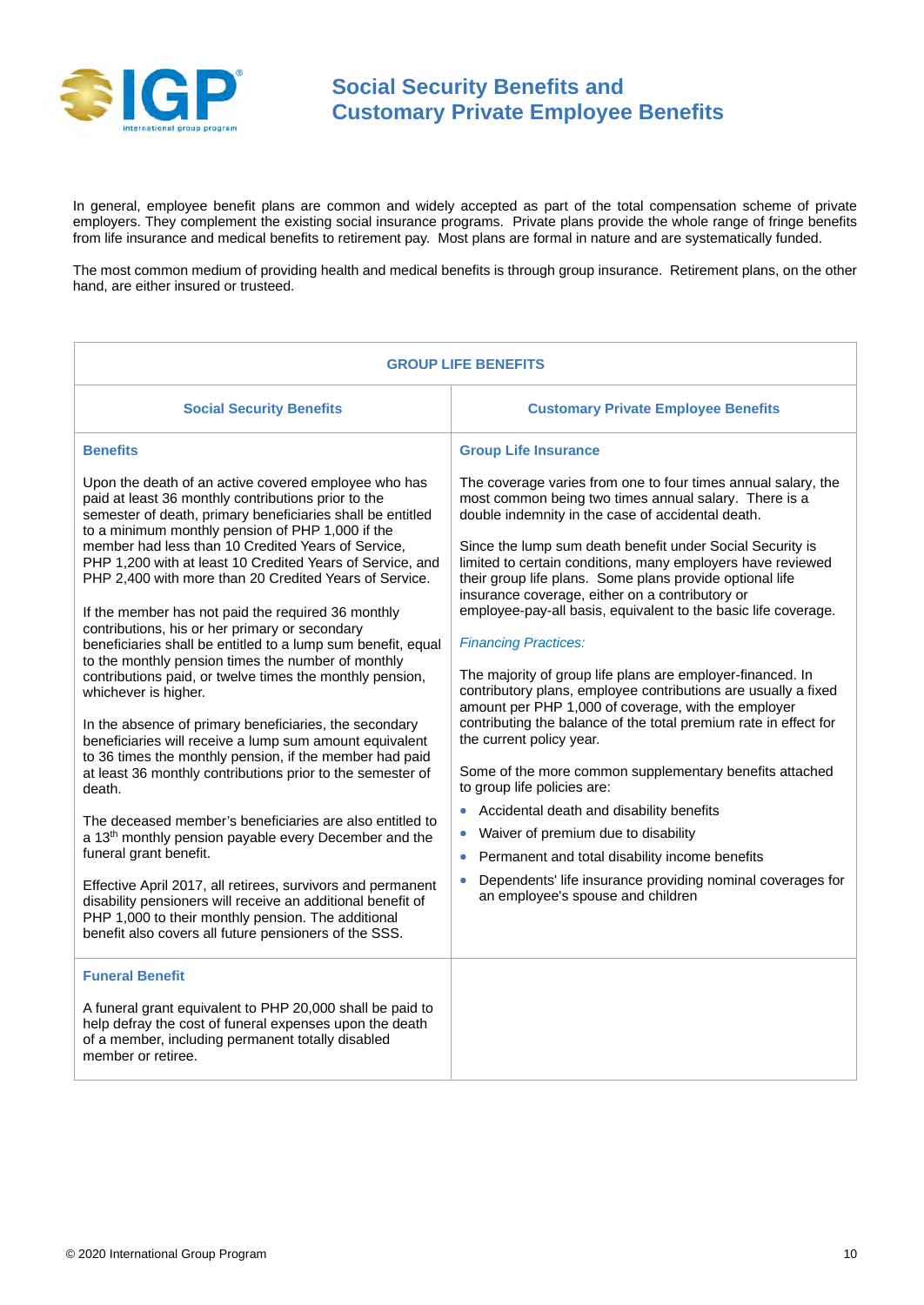

| <b>DISABILITY BENEFITS</b>                                                                                                                                                                                                                                                                                                                                                                                                                                                                                                                                                                                                                                                                                                                                                                                                                                                                                                                                                                                                                                                                                                                                                                                                                                                                                                                                                                                                                                                                                                                                                                                                                                                                                                                                                                                                                                                                                                                                                                                                                                                                                                                                                                                                                                                                                |                                                                                                                                                                                                                                                                                                                                                                                  |  |
|-----------------------------------------------------------------------------------------------------------------------------------------------------------------------------------------------------------------------------------------------------------------------------------------------------------------------------------------------------------------------------------------------------------------------------------------------------------------------------------------------------------------------------------------------------------------------------------------------------------------------------------------------------------------------------------------------------------------------------------------------------------------------------------------------------------------------------------------------------------------------------------------------------------------------------------------------------------------------------------------------------------------------------------------------------------------------------------------------------------------------------------------------------------------------------------------------------------------------------------------------------------------------------------------------------------------------------------------------------------------------------------------------------------------------------------------------------------------------------------------------------------------------------------------------------------------------------------------------------------------------------------------------------------------------------------------------------------------------------------------------------------------------------------------------------------------------------------------------------------------------------------------------------------------------------------------------------------------------------------------------------------------------------------------------------------------------------------------------------------------------------------------------------------------------------------------------------------------------------------------------------------------------------------------------------------|----------------------------------------------------------------------------------------------------------------------------------------------------------------------------------------------------------------------------------------------------------------------------------------------------------------------------------------------------------------------------------|--|
| <b>Social Security Benefits</b>                                                                                                                                                                                                                                                                                                                                                                                                                                                                                                                                                                                                                                                                                                                                                                                                                                                                                                                                                                                                                                                                                                                                                                                                                                                                                                                                                                                                                                                                                                                                                                                                                                                                                                                                                                                                                                                                                                                                                                                                                                                                                                                                                                                                                                                                           | <b>Customary Private Employee Benefits</b>                                                                                                                                                                                                                                                                                                                                       |  |
| <b>Permanent Disability Benefits</b>                                                                                                                                                                                                                                                                                                                                                                                                                                                                                                                                                                                                                                                                                                                                                                                                                                                                                                                                                                                                                                                                                                                                                                                                                                                                                                                                                                                                                                                                                                                                                                                                                                                                                                                                                                                                                                                                                                                                                                                                                                                                                                                                                                                                                                                                      | <b>Group Disability Benefits</b>                                                                                                                                                                                                                                                                                                                                                 |  |
| Upon the permanent disability of an employee who has paid at<br>least 36 monthly contributions prior to the semester of<br>disability, he or she shall be entitled to the monthly pension.<br>The lowest monthly pension is PHP 1,000 for members with<br>less than 10 CYS; PHP 1,200 for those with at least 10 CYS<br>and PHP 2,400 for those with at least 20 CYS.<br>If the disability occurs before 36 monthly contributions have<br>been paid, he or she shall be entitled to a lump sum benefit<br>equal to the monthly pension times the number of monthly<br>contributions paid or twelve times the monthly pension,<br>whichever is higher.<br>An employee who 1) received a lump sum benefit and is 2) re-<br>employed or has resumed self-employment not earlier than<br>one year from the date of his or her disability shall again be<br>subject to compulsory coverage and shall be considered a<br>new member.<br>The monthly pension and dependents' pension shall be<br>suspended upon re-employment or resumption of self-<br>employment or the recovery of the disabled member from his<br>or her permanent total disability or his or her failure to present<br>himself/herself for examination at least once a year upon<br>notice by Social Security.<br>Upon the death of the permanent total disability pensioner,<br>primary beneficiaries as of the date of disability shall be<br>entitled to receive the pensioner's monthly pension, provided<br>the pensioner dies within 60 months from the start of his or<br>her monthly pension. Secondary beneficiaries shall be entitled<br>to a lump sum benefit equal to the total monthly pensions<br>corresponding to the balance of the five-year guaranteed<br>period, excluding the dependent's pension.<br>The following shall be deemed permanent and total<br>disabilities:<br>• Complete loss of sight in both eyes<br>Loss of two limbs at or above the ankle or wrist<br>Permanent complete paralysis of two limbs<br>Incurable brain injury<br>Such cases as determined and approved by Social Security<br>$\bullet$<br>If the disability is permanent partial, and such disability occurs<br>before 36 months of contributions have been paid, the benefit<br>shall be a percentage of the lump sum benefit described | Disability benefits can be provided as supplementary<br>benefits attached to group life policies:<br>Accidental death and disability benefits<br>$\bullet$<br>Waiver of premium due to disability<br>$\bullet$<br>Permanent and total disability income benefits<br>Dependents' life insurance providing nominal<br>$\bullet$<br>coverages for an employee's spouse and children |  |
| above with due regard to the degree of disability as the<br>Commission may determine.                                                                                                                                                                                                                                                                                                                                                                                                                                                                                                                                                                                                                                                                                                                                                                                                                                                                                                                                                                                                                                                                                                                                                                                                                                                                                                                                                                                                                                                                                                                                                                                                                                                                                                                                                                                                                                                                                                                                                                                                                                                                                                                                                                                                                     |                                                                                                                                                                                                                                                                                                                                                                                  |  |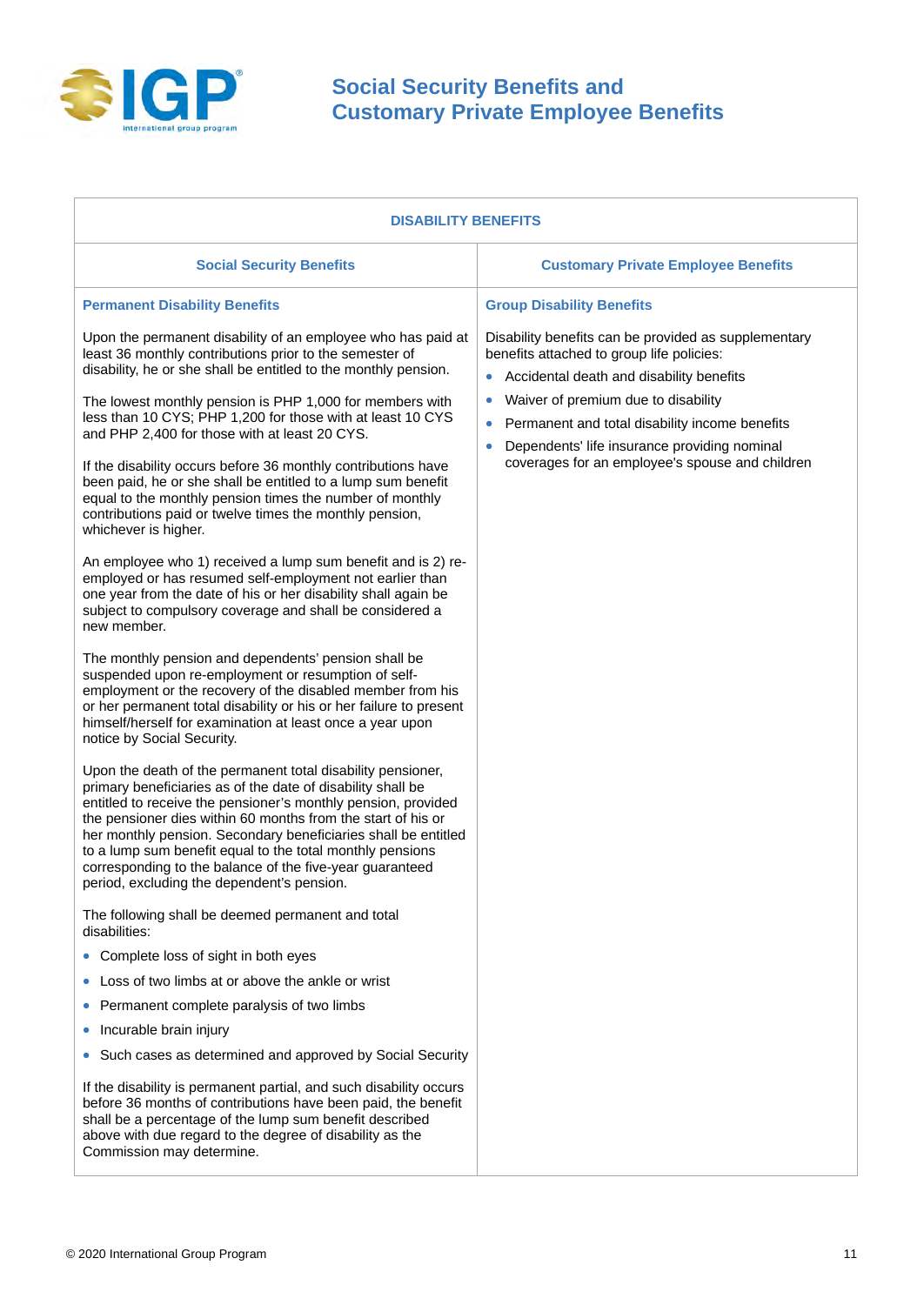

If the disability is permanent partial, and such disability occurs after 36 months of contributions have been paid, the benefit shall be the monthly pension for permanent total disability, payable for no longer than the period designated in the following schedule:

| <b>Complete and Permanent</b><br><b>Loss of Use</b> | Number of<br><b>Months</b> |
|-----------------------------------------------------|----------------------------|
| One thumb                                           | 10                         |
| One index finger                                    | 8                          |
| One middle finger                                   | 6                          |
| One ring finger                                     | 5                          |
| One little finger                                   | 3                          |
| One big toe                                         | 6                          |
| One hand                                            | 39                         |
| One arm                                             | 50                         |
| One foot                                            | 31                         |
| One leg                                             | 46                         |
| One ear                                             | 10                         |
| Both ears                                           | 20                         |
| Hearing in one ear                                  | 10                         |
| Hearing in both ears                                | 50                         |
| Sight in one eye                                    | 25                         |

In addition to the monthly pension, a supplemental allowance of PHP 500 is paid to the total or partial disability pensioner.

#### **Sickness and Maternity Benefits**

A covered employee, who meets all the following conditions, shall be entitled to a daily sickness benefit equivalent to 90% of his or her average daily salary credit:

- Has paid at least three-monthly contributions within the 12 month period immediately before the semester of sickness or injury;
- Is unable to work due to sickness or injury and is thus confined either in the hospital or at home for at least four days;
- Has exhausted all current company sick leave with full pay for the current year;
- Has notified his or her employer of the sickness or injury within five calendar days after the start of his or her confinement unless such confinement is in a hospital or the employee became sick or was injured while working or within the premises of the employer.
- If a member is a separated, voluntary or self-employed member, he or she shall directly notify Social Security of his or her confinement within five calendar days after the start thereof unless such confinement is in a hospital.

A female employee who has paid at least three-monthly contributions in a 12-month period immediately preceding the semester of childbirth or miscarriage shall be paid a daily maternity benefit equivalent to 100% of her average salary credit for 60 days or 78 days in case of Cesarean delivery subject to the following: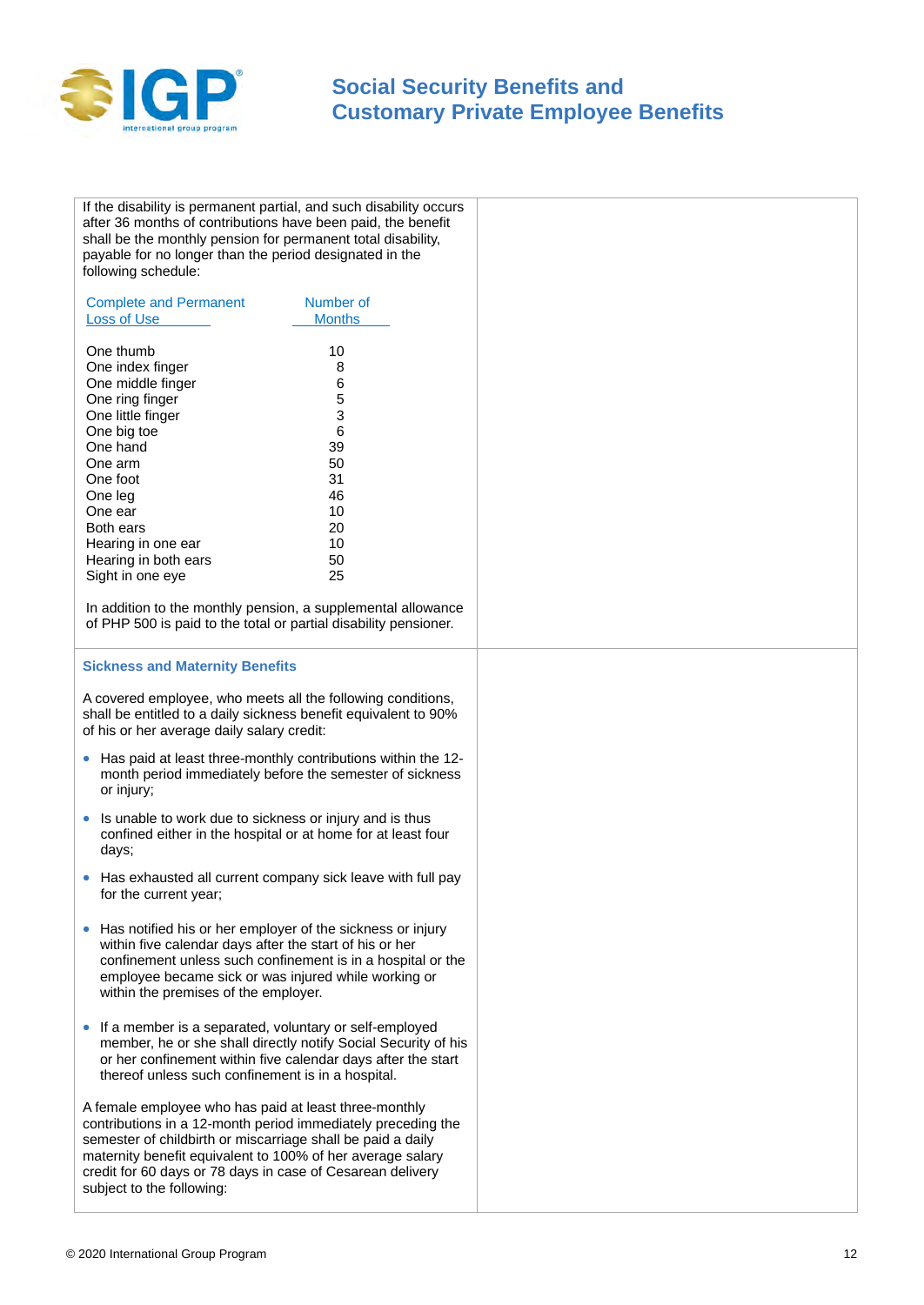

| The employee notifies her employer of her pregnancy and<br>probable date of delivery and,            |  |
|------------------------------------------------------------------------------------------------------|--|
| The maternity benefits provided shall be paid only for the<br>first four deliveries or miscarriages. |  |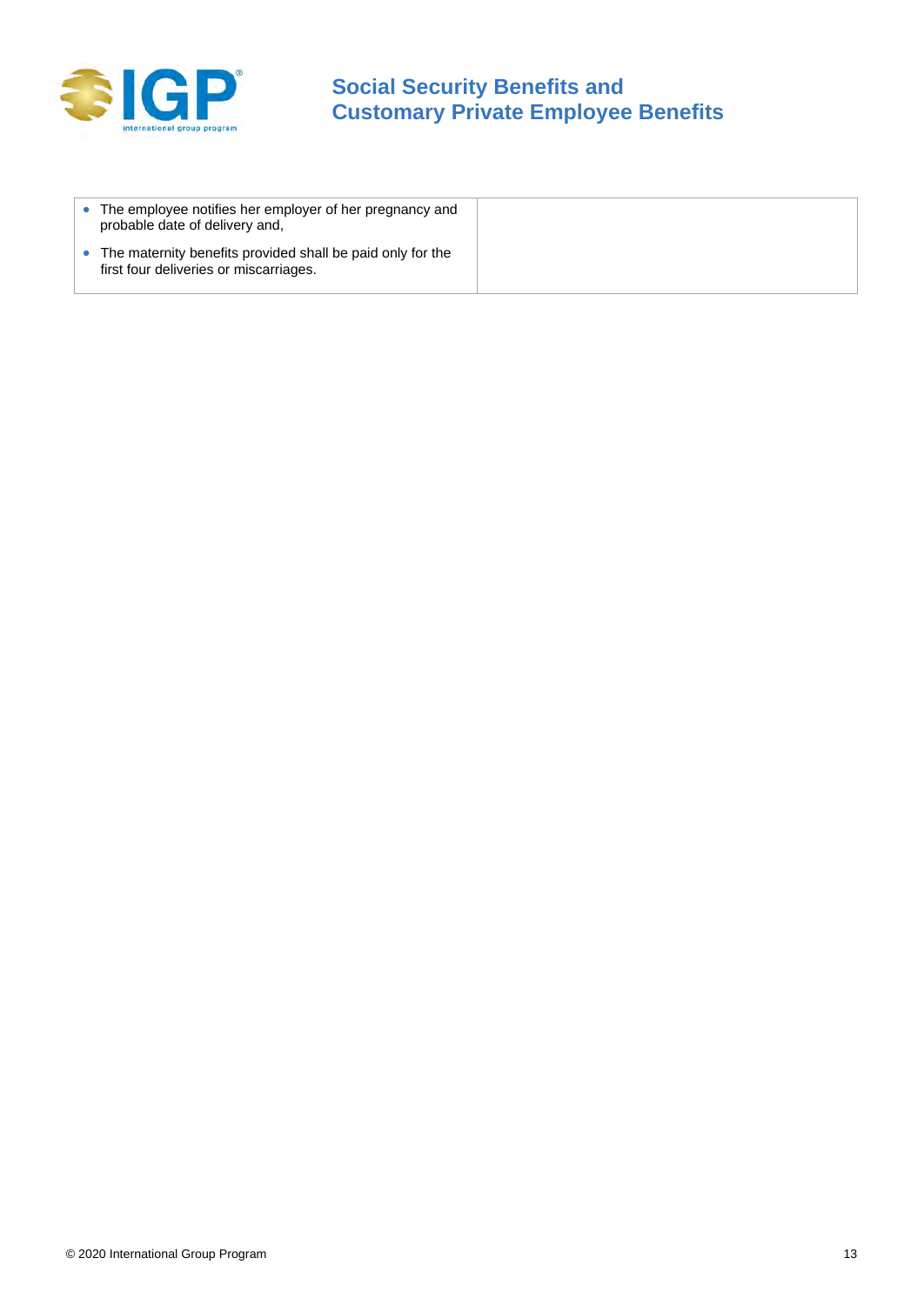

| <b>SURVIVORS' BENEFITS</b>                                                                                                                                                                                                                                                                                                                                                                                  |                                                                                                                                                                          |  |
|-------------------------------------------------------------------------------------------------------------------------------------------------------------------------------------------------------------------------------------------------------------------------------------------------------------------------------------------------------------------------------------------------------------|--------------------------------------------------------------------------------------------------------------------------------------------------------------------------|--|
| <b>Social Security Benefits</b>                                                                                                                                                                                                                                                                                                                                                                             | <b>Customary Private Employee Benefits</b>                                                                                                                               |  |
| <b>Dependents' Benefits</b>                                                                                                                                                                                                                                                                                                                                                                                 | <b>Dependents' Benefits</b>                                                                                                                                              |  |
| Death<br>• If the deceased member had at least 36 monthly<br>contributions prior to death, the primary beneficiary is<br>entitled to a monthly pension. If the deceased had less                                                                                                                                                                                                                            | Dependents' benefits are commonly provided as<br>supplementary benefits attached to a group life policy with<br>nominal coverages for an employee's spouse and children. |  |
| than 36 contributions, a lump sum is provided to primary<br>beneficiaries.                                                                                                                                                                                                                                                                                                                                  |                                                                                                                                                                          |  |
| • Secondary/designated beneficiaries (and legal heirs)<br>would receive a lump sum, regardless of the number of<br>contributions made by the deceased.                                                                                                                                                                                                                                                      |                                                                                                                                                                          |  |
| • Monthly Death Pension is paid to the primary beneficiary.<br>In addition, every December the primary beneficiary is<br>entitled to receive an additional 1/13 <sup>th</sup> Monthly Pension.                                                                                                                                                                                                              |                                                                                                                                                                          |  |
| • A lump sum is paid to member's secondary beneficiary<br>(i.e. parents) in the event there is no primary beneficiary.<br>Should member have no parents, a lump sum is paid to<br>either a designated beneficiary or to the member's legal<br>heir.                                                                                                                                                         |                                                                                                                                                                          |  |
| • Member's dependent minor children (to a maximum of five<br>children from youngest upward (no substitution is allowed)<br>receive a Dependent's Pension equal to 10% of member's<br>Monthly Pension or PHP 250 whichever is greater.                                                                                                                                                                       |                                                                                                                                                                          |  |
| • Monthly Death Pension depends upon the member's<br>Credible Years of Service (CYS);<br>PHP 1,000 < 10 CYS<br>$\bullet$<br>PHP 1,200 at least 10 CYS<br>٠<br>PPH 2,400 at least 20 CYS<br>$\bullet$                                                                                                                                                                                                        |                                                                                                                                                                          |  |
| <b>Disability</b>                                                                                                                                                                                                                                                                                                                                                                                           |                                                                                                                                                                          |  |
| • In the event member is totally disabled, a Dependent's<br>Pension is payable equal to 10% of member's basic<br>monthly pension or PHP 250, whichever is greater.<br>Member's dependent minor children (to a maximum of five<br>children, from youngest upwards) can receive a<br>Dependent's Pension. No substitution is allowed.<br>Beginning in January of 2017, an additional PHP 1,000 is<br>payable. |                                                                                                                                                                          |  |
| <b>Retirement</b>                                                                                                                                                                                                                                                                                                                                                                                           |                                                                                                                                                                          |  |
| • Dependent minor children receive a Dependent's Pension<br>of 10% of member's basic monthly pension or PHP 250,<br>whichever is greater; (maximum of five children, from<br>youngest upwards, no substitution is allowed).                                                                                                                                                                                 |                                                                                                                                                                          |  |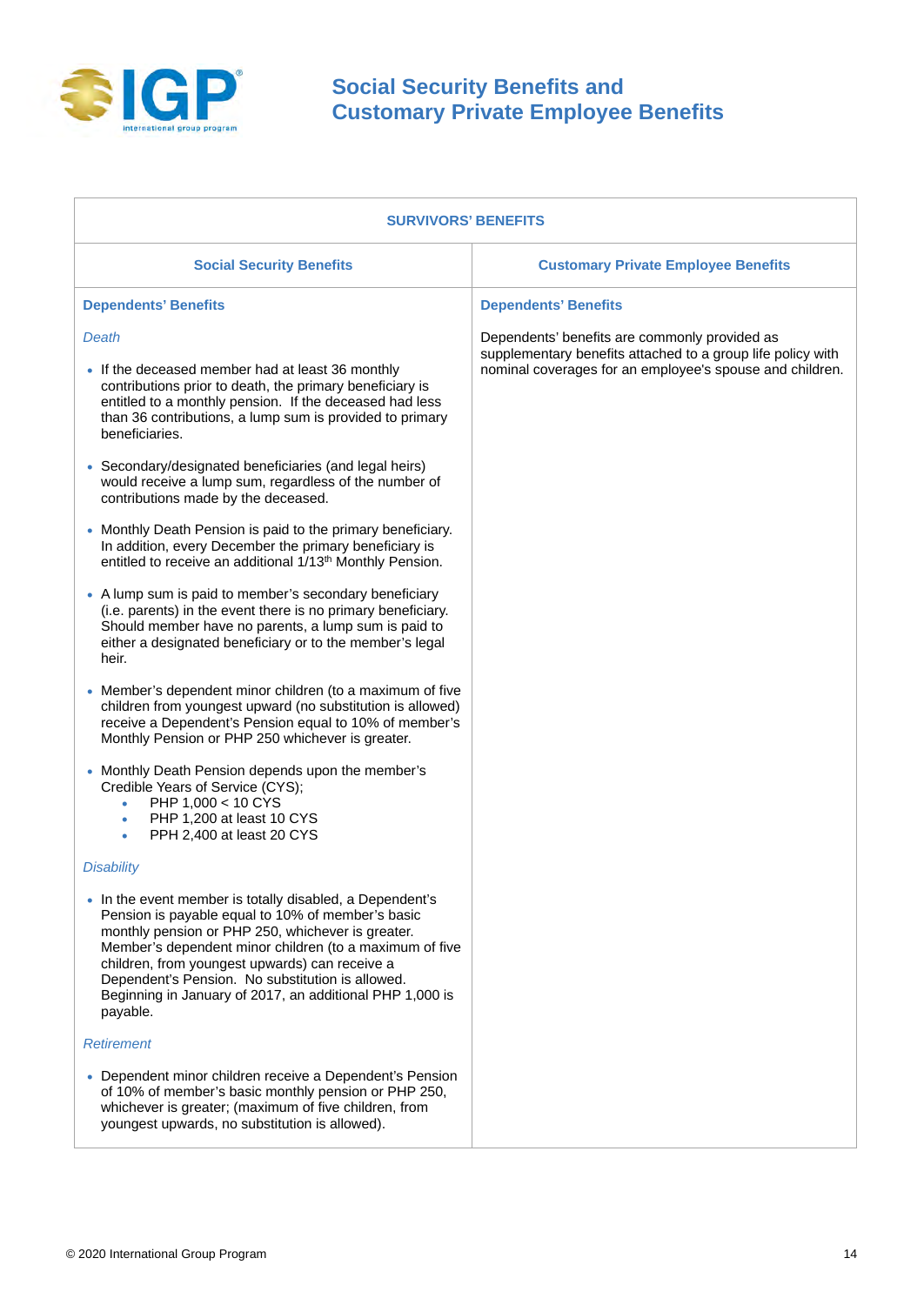

| <b>MEDICAL BENEFITS</b>                                                                                                                                                                                                                                                                                                                                   |                                                                                                                                                                                                                                                                                                                                                                                                                                                                                                                                                                                                                                                                                                                                                                                                                                                                                                                                                                                                                                                                                                                                                                                                                                                                                                                                                                                                                                                                                                                                                                                                                                                                                                                                                                                                                                                                                                                                                                                                                                                                                                                                                                                                            |  |
|-----------------------------------------------------------------------------------------------------------------------------------------------------------------------------------------------------------------------------------------------------------------------------------------------------------------------------------------------------------|------------------------------------------------------------------------------------------------------------------------------------------------------------------------------------------------------------------------------------------------------------------------------------------------------------------------------------------------------------------------------------------------------------------------------------------------------------------------------------------------------------------------------------------------------------------------------------------------------------------------------------------------------------------------------------------------------------------------------------------------------------------------------------------------------------------------------------------------------------------------------------------------------------------------------------------------------------------------------------------------------------------------------------------------------------------------------------------------------------------------------------------------------------------------------------------------------------------------------------------------------------------------------------------------------------------------------------------------------------------------------------------------------------------------------------------------------------------------------------------------------------------------------------------------------------------------------------------------------------------------------------------------------------------------------------------------------------------------------------------------------------------------------------------------------------------------------------------------------------------------------------------------------------------------------------------------------------------------------------------------------------------------------------------------------------------------------------------------------------------------------------------------------------------------------------------------------------|--|
| <b>Social Security Benefits</b>                                                                                                                                                                                                                                                                                                                           | <b>Customary Private Employee Benefits</b>                                                                                                                                                                                                                                                                                                                                                                                                                                                                                                                                                                                                                                                                                                                                                                                                                                                                                                                                                                                                                                                                                                                                                                                                                                                                                                                                                                                                                                                                                                                                                                                                                                                                                                                                                                                                                                                                                                                                                                                                                                                                                                                                                                 |  |
| <b>National Health Insurance Program (NHIP)</b>                                                                                                                                                                                                                                                                                                           | <b>Group Medical Insurance</b>                                                                                                                                                                                                                                                                                                                                                                                                                                                                                                                                                                                                                                                                                                                                                                                                                                                                                                                                                                                                                                                                                                                                                                                                                                                                                                                                                                                                                                                                                                                                                                                                                                                                                                                                                                                                                                                                                                                                                                                                                                                                                                                                                                             |  |
| Medical benefits in the Philippines are provided by the<br>National Health Insurance Program (NHIP).<br>This program is administered by the Philippine Health<br>Insurance Corporation (PhilHealth), a government<br>owned and controlled corporation.<br>Please see the section on the National Health<br>Insurance Program (NHIP) for more information. | <b>Benefit Schedules</b><br>Group Medical Insurance plans fall under two general categories:<br>basic hospitalization plans and major medical insurance plans.<br>They are usually integrated with the National Health Insurance<br>Program. The basic hospitalization plan provides<br>reimbursements for specific medical expenses up to the<br>maximum amounts defined in the policy, such as the following:<br>• Daily Room and Board:<br>PHP 100/day, maximum 31 days<br>• Special Hospital Services:<br>Maximum of PHP 3,000<br>• Surgical Fees:<br>Maximum of PHP 4,500 depending on gravity of procedure<br>• Doctor's Calls:<br>PHP 100/day<br>A Major Medical Plan, on the other hand, provides payment of a<br>percentage of the covered medical expenses in excess of a<br>specified deductible amount, up to a specified maximum. "Inner<br>Limits" are usually imposed on certain expenses such as room<br>and board, and professional charges.<br>A recent development in medical benefits is the so-called prepaid<br>health service plan. This type of plan is usually offered by the<br>provider of the services, such as a clinic or a hospital. For a fixed<br>retainer fee per employee, the hospital will provide certain<br>services such as hospital accommodations, drugs and medicines,<br>physician's and surgeon's services, etc. Unlike insured plans,<br>where the employee has a free choice of hospital and/or doctors,<br>the employee's choice is limited only to those facilities available at<br>the specific hospital or clinic.<br>Private medical plans are usually coordinated with the National<br>Health Insurance Program. Some are integrated; i.e., the private<br>plan benefits are inclusive of NHIP. Others are superimposed on<br>NHIP and come into play only after NHIP payments. A number of<br>private plans are "Independent" of NHIP, especially those that<br>were union-negotiated prior to NHIP. This practice, however, is<br>not practical because of the possibility of "double" payments.<br>Financing<br>Most of the existing health insurance plans are paid for entirely by<br>the employer, in so far as employee coverage is concerned. |  |
|                                                                                                                                                                                                                                                                                                                                                           | Dependent coverage is either partially or totally employee-<br>financed.                                                                                                                                                                                                                                                                                                                                                                                                                                                                                                                                                                                                                                                                                                                                                                                                                                                                                                                                                                                                                                                                                                                                                                                                                                                                                                                                                                                                                                                                                                                                                                                                                                                                                                                                                                                                                                                                                                                                                                                                                                                                                                                                   |  |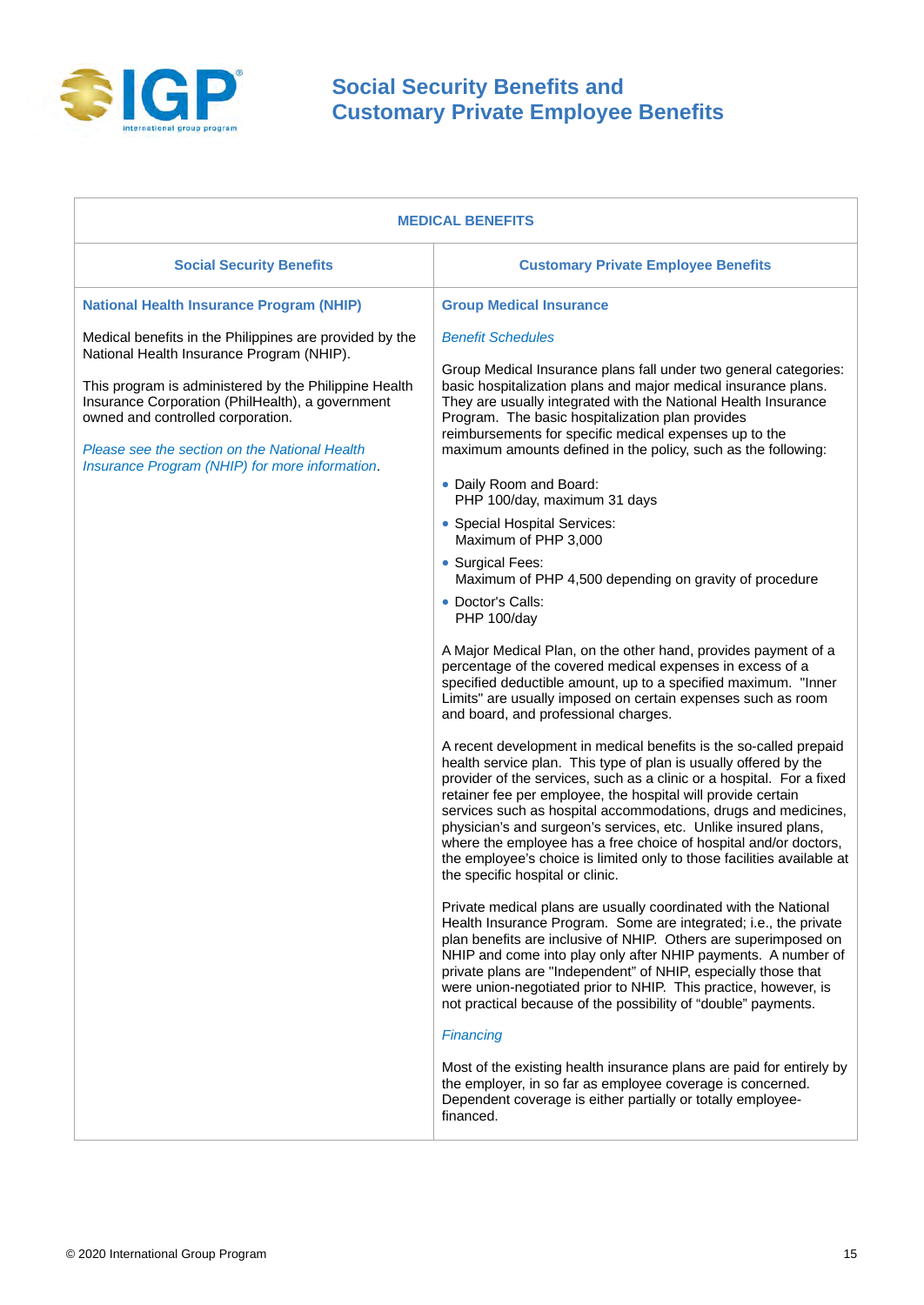

| <b>RETIREMENT BENEFITS</b>                                                                                                                                                                                                                                                                                                                                                                                                                                                                                                                                                                                                                                                                                                                                                                                                                                                                                                                     |                                                                                                                                                                                                                                                                                                                                                                                                                                                                                                                                                                                                                                                                                                                                                                                                                                                                                                                                                           |  |  |
|------------------------------------------------------------------------------------------------------------------------------------------------------------------------------------------------------------------------------------------------------------------------------------------------------------------------------------------------------------------------------------------------------------------------------------------------------------------------------------------------------------------------------------------------------------------------------------------------------------------------------------------------------------------------------------------------------------------------------------------------------------------------------------------------------------------------------------------------------------------------------------------------------------------------------------------------|-----------------------------------------------------------------------------------------------------------------------------------------------------------------------------------------------------------------------------------------------------------------------------------------------------------------------------------------------------------------------------------------------------------------------------------------------------------------------------------------------------------------------------------------------------------------------------------------------------------------------------------------------------------------------------------------------------------------------------------------------------------------------------------------------------------------------------------------------------------------------------------------------------------------------------------------------------------|--|--|
| <b>Social Security Benefits</b>                                                                                                                                                                                                                                                                                                                                                                                                                                                                                                                                                                                                                                                                                                                                                                                                                                                                                                                | <b>Customary Private Employee Benefits</b>                                                                                                                                                                                                                                                                                                                                                                                                                                                                                                                                                                                                                                                                                                                                                                                                                                                                                                                |  |  |
| <b>Retirement Benefits</b><br>Upon the death of a pensioner, primary beneficiaries shall<br>be entitled to receive 100% of the monthly pension plus<br>the dependent's pension for each child. If the pensioner<br>has no primary beneficiaries and dies within 60 months<br>from the commencement of his or her monthly pension,<br>secondary beneficiaries shall be entitled to a lump sum<br>benefit equal to the total monthly pensions corresponding<br>to the balance of the five-year guaranteed period,<br>excluding the dependent's pension.<br>The monthly pension of an employee after reaching age<br>60 shall be the higher of either:<br>The monthly pension computed at the earliest time the<br>employee could have retired had he or she been<br>separated from employment or ceased to be self-<br>employed plus all adjustments thereto; or<br>The monthly pension computed at the time when he or<br>she actually retires. | <b>Retirement Benefits</b><br>A lump sum benefit is the most common retirement benefit. In<br>fixed-benefit type plans, the amount is usually one final<br>month's salary per year of pensionable service. On the other<br>hand, fixed-contribution type plans (such as provident funds)<br>stipulate payment of the accumulated contributions and<br>earnings at retirement. A majority of these plans give a retiring<br>employee the option to receive his or her benefit in monthly<br>installments, either for life or for a fixed period. However, this<br>option is seldom exercised.<br>Company retirement plans do not provide widow's or orphans'<br>pensions.<br><b>Financing Practices:</b><br>The majority of retirement plans are non-contributory.<br>Integration with Social Security is seldom done, although<br>many plans reserve the right of the employer to apply plan<br>benefits towards the payment of legally required benefits |  |  |
| A member who retires more than once shall be entitled to<br>the higher of:<br>• The monthly pension computed for the first retirement<br>claim; or<br>The re-computed monthly pension for the new claim.                                                                                                                                                                                                                                                                                                                                                                                                                                                                                                                                                                                                                                                                                                                                       | such as the separation pay.<br>The funding of private pension plans is generally made<br>through either a trust or an insurance policy, usually a<br>Deposit Administration Contract. Most trusteed plans<br>engage the services of a bank.<br>Retirement fund investments are not subject to any<br>$\bullet$<br>restrictions other than the general prohibition against<br>overseas investment imposed by the Central Bank on all<br>investors. There is a marked trend toward equity and real<br>estate investment.                                                                                                                                                                                                                                                                                                                                                                                                                                    |  |  |
| Eligibility                                                                                                                                                                                                                                                                                                                                                                                                                                                                                                                                                                                                                                                                                                                                                                                                                                                                                                                                    | Eligibility                                                                                                                                                                                                                                                                                                                                                                                                                                                                                                                                                                                                                                                                                                                                                                                                                                                                                                                                               |  |  |
| A covered employee who has paid at least 120 monthly<br>contributions prior to the semester of retirement and who<br>1) has reached age 60 and is already separated from<br>employment or has ceased to be self-employed 2) has<br>reached age 65, shall be entitled to the monthly pension.<br>A covered employee who is age 60 at retirement and<br>does not qualify for pension benefits under (1) above,<br>shall be entitled to a lump sum benefit equal to the total<br>contributions paid by him or her and on his or her behalf,<br>plus interest, provided that he or she is separated from<br>employment and is not continuing to make contributions<br>to Social Security on his or her own.<br>The monthly pension shall be suspended upon the re-<br>employment or resumption of self-employment of a retired<br>employee who is less than 65 years old.                                                                          | The normal retirement age is 60, to coincide with Social<br>Security. Early retirement provisions are relatively liberal -<br>full benefits are payable after 10 years and as early as age 50.<br>Although there are no legal requirements for vesting, private<br>plans invariably have vesting provisions. New or recently<br>revised plans typically commence vesting between 5 and 10<br>years of service and are fully vested by 20 years.<br>Full vesting also occurs upon an employee's death, disability,<br>or involuntary separation. Other than this, pre-retirement<br>disability and survivors' benefits are uncommon. They are<br>usually provided for by separate group insurance plans.                                                                                                                                                                                                                                                   |  |  |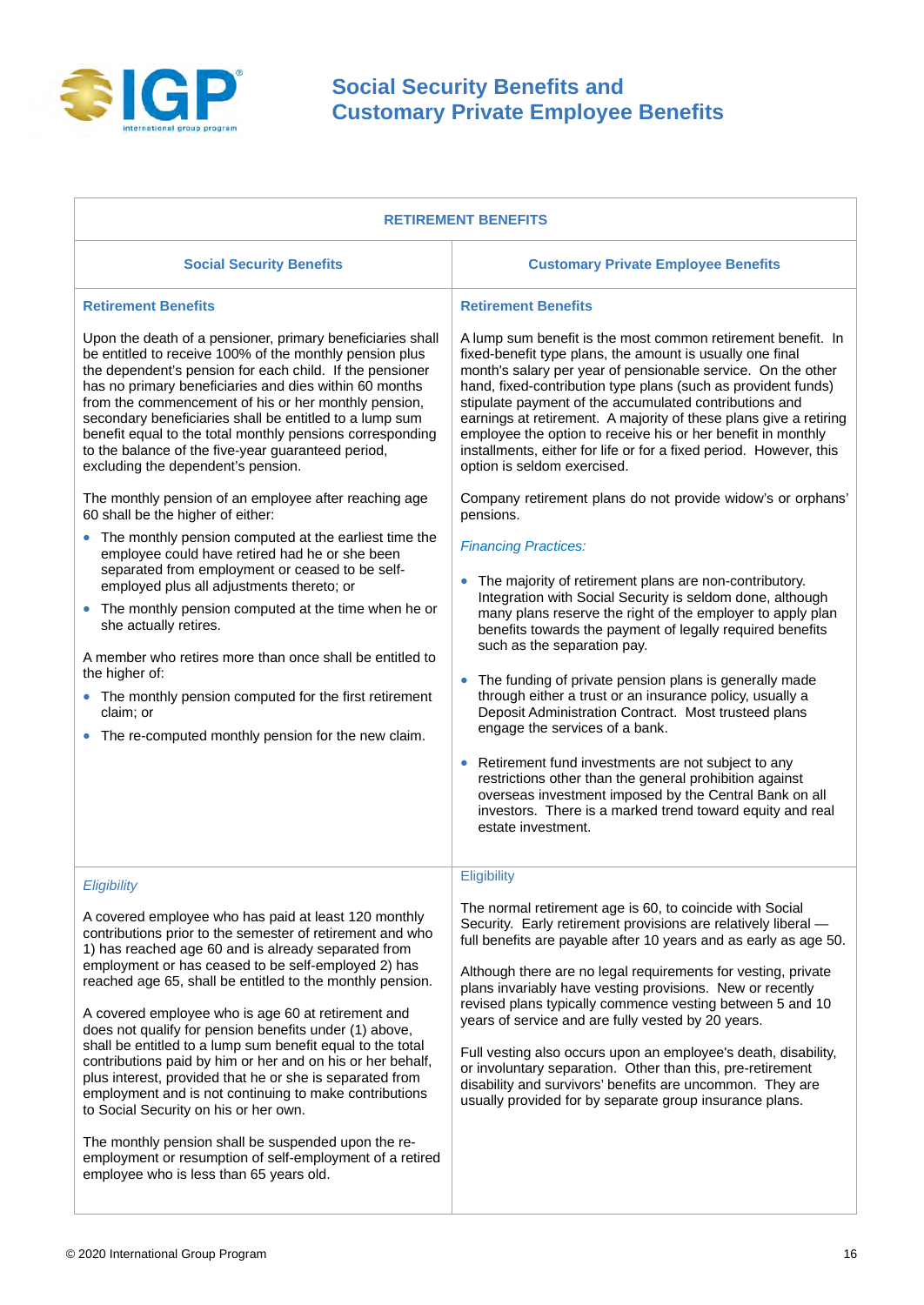

#### **SSS Flexi-Fund Program**

This program is a voluntary provident fund that provides a mechanism for the OFW (Overseas Filipino Workers) to save more for the future, complementing the benefits under the regular SSS programs. This means the program is added on top of existing SSS-OFW membership benefits.

This is open only to OFWs who fall under the following categories:

- Recruited in the Philippines by a foreign-based employer for employment abroad
- Having a source of income in a foreign country
- Residing permanently in a foreign country

An OFW can pay his or her contribution to the fund anytime, provided that at the time of payment the maximum required monthly contribution is paid to the regular Social Security program.

Any amount paid in excess of the required maximum monthly contribution to the regular Social Security program shall be applied to the fund.

An OFW may continue paying the contribution under this fund even after the termination of his or her overseas employment, as long as the OFW continues to pay the required maximum monthly contribution to the regular Social Security program.

Payments shall cease upon filing of a final claim under the regular SSS program.

Benefits under the SSS-Flexi Fund's program shall include the following:

- A member who has reached 60 years of age is entitled to a retirement benefit.
- Upon the death of a pensioner (e.g., retirement, disability, or early withdrawal pensioner), the beneficiary shall receive a lump sum benefit equivalent to the cash value of the remaining pension.
- A member may withdraw his or her contributions to the fund (including interest) anytime.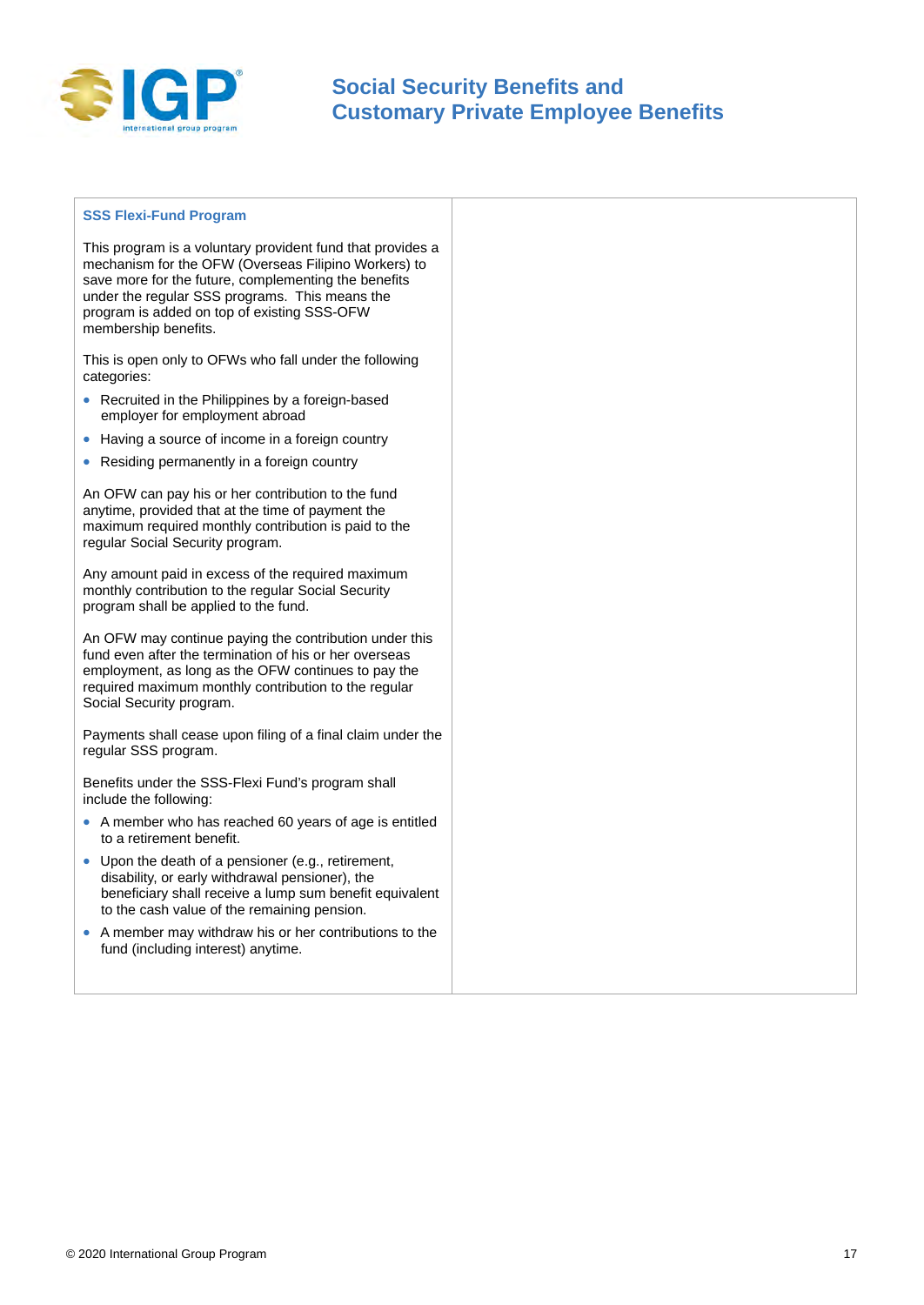

# **Employees' Compensation and State Insurance Fund**

| <b>Background:</b>          | Through the State Insurance Fund (SIF), the government promoted and developed<br>a tax-exempt employees' compensation program, whereby employees and their<br>dependents may promptly secure adequate income benefits, and medical and<br>related benefits in the event of a work-related disability.                                                                                                                                                                                                                                                                                                      |
|-----------------------------|------------------------------------------------------------------------------------------------------------------------------------------------------------------------------------------------------------------------------------------------------------------------------------------------------------------------------------------------------------------------------------------------------------------------------------------------------------------------------------------------------------------------------------------------------------------------------------------------------------|
| <b>Coverage:</b>            | Coverage in the SIF is compulsory for all employers and their employees under age<br>60, as well as for employees over 60 years old who are paying contributions to qualify<br>for retirement or life insurance benefits administered by the Social Security System<br>or Government Service Insurance System (GSIS). All employees in industrial,<br>commercial, and agricultural establishments, religious, charitable, and educational<br>institutions and in government (except for elected officials) are covered.                                                                                    |
| <b>Liability:</b>           | The SIF shall be liable for compensation to employees or their dependents in the<br>event of a work-related disability or death, except when the disability or death results<br>from the employee's intoxication, willful intention to injure or kill themselves or<br>another, gross negligence, or other act prohibited by law. Unless otherwise provided,<br>the liability of SIF shall be exclusive and in place of all other liabilities of the employer<br>to the employee, his or her dependents, or anyone else entitled to receive damages<br>on behalf of the employee or his or her dependents. |
|                             | When the disability or death is caused by circumstances creating a legal liability<br>against a third party, the disabled employee or the dependents (in case of death)<br>shall be paid under SIF. In accordance with general law, the System shall be<br>subrogated to the rights of the disabled employee or the dependents. Where the<br>System recovers from such third-party damages in excess of those paid or allowed<br>under SIF, such excess shall be delivered to the disabled employee or other entitled<br>persons, after deducting the cost of the System's proceedings and expenses.       |
| <b>Medical Benefits:</b>    | Immediately after an employee becomes ill or sustains an injury, he or she shall be<br>provided with the necessary medical services and appliances during the subsequent<br>period of disability. All fees, excluding professional fees and other charges for<br>hospital services, medical care, and appliances shall not be higher than those<br>prevailing in wards of hospitals for similar services to injured or sick persons in<br>general. Professional fees shall only be appreciably higher than those prescribed<br>under the National Health Insurance Program (NHIP).                         |
|                             | As soon as practical, the System shall establish a continuing program for the<br>rehabilitation of injured and handicapped employees. Rehabilitation services shall<br>consist of medical, surgical or hospital treatment, including appliances if an individual<br>has been handicapped by the injury.                                                                                                                                                                                                                                                                                                    |
| <b>Disability Benefits:</b> | Any employee who sustains an injury or contracts a sickness resulting in temporary<br>total disability is paid an income benefit equivalent to 90% of their average daily salary<br>credit.                                                                                                                                                                                                                                                                                                                                                                                                                |
|                             | The average daily salary credit is determined by adding the six highest months of<br>covered earnings in the 12 months before the six-month period (January-June, April-<br>September, July-December, or October-March) in which the illness or injury began<br>divided by 180.                                                                                                                                                                                                                                                                                                                            |
|                             | The benefit is not paid for longer than 120 days for the same disability, unless the injury<br>or sickness requires more extensive treatment that lasts beyond 120 days, but not to<br>exceed 240 days from the onset of the disability; in which case, the individual is paid<br>a benefit for temporary total disability during the extended period.                                                                                                                                                                                                                                                     |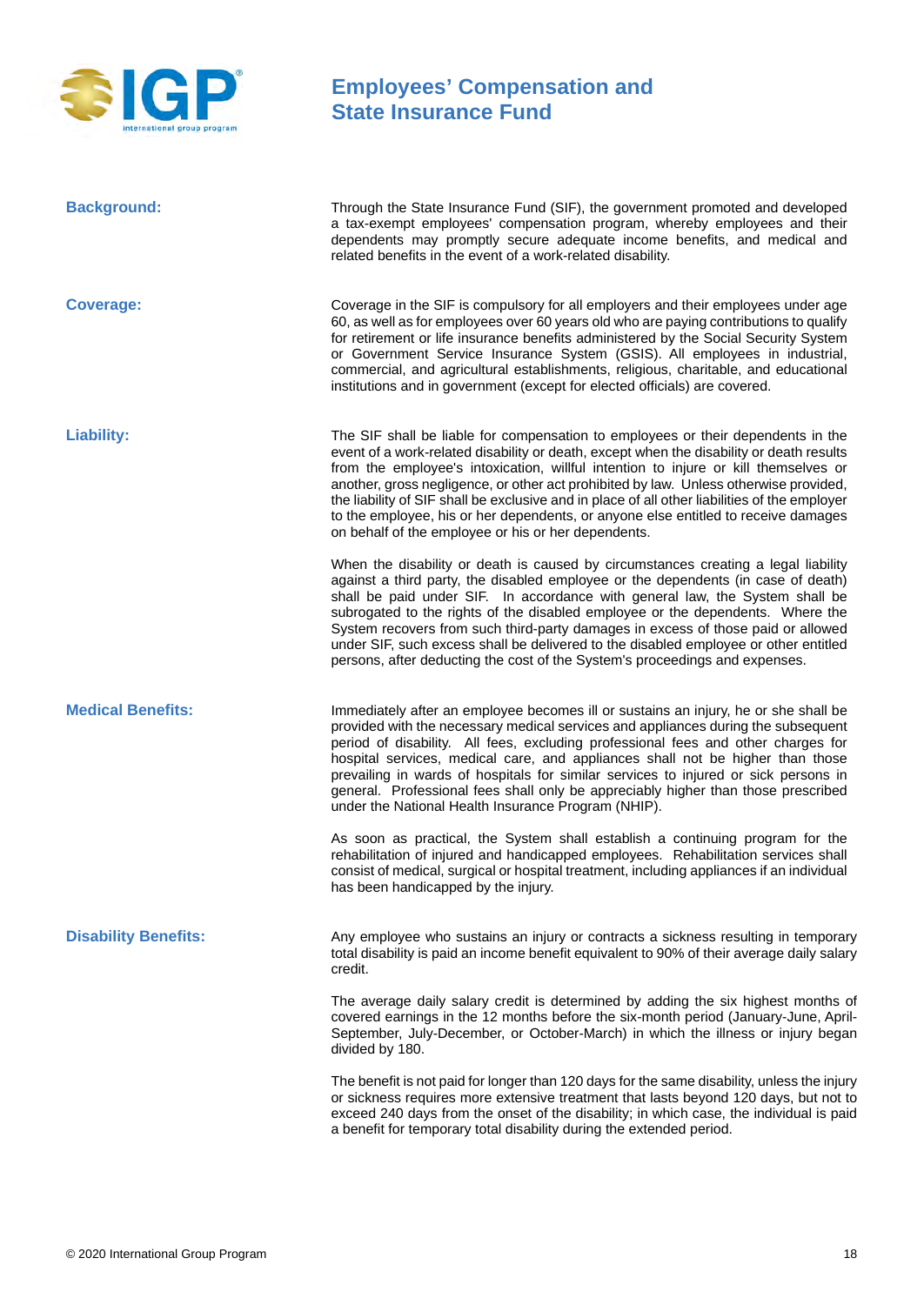

## **Employees' Compensation and State Insurance Fund**

Any employee who becomes ill or sustains an injury resulting in permanent total disability shall, for each month until death, be paid an amount equivalent to his or her monthly income benefit plus 10% thereof for each dependent child up to a maximum of five, beginning with the youngest and without substitution.

The monthly pension is 115% of the insured's monthly old-age pension or PHP 2,000, whichever is greater.

The benefit shall be suspended if the employee is gainfully employed, recovers from permanent total disability, or fails to be examined at least once a year upon notice by the SSS or fails to submit a quarterly medical report certified by his or her attending physician. A permanent total or partial disability member is also given a supplemental allowance of PHP 575 a month in addition to the monthly income benefit.

A member who suffers partial or total disability with at least one monthly contribution paid to the SSS prior to the semester of contingency is qualified.

Partial permanent disabilities pertain to complete and permanent loss or use of any of the following body parts:

| one thumb            | one big toe |
|----------------------|-------------|
| one index finger     | one hand    |
| one middle finger    | one arm     |
| one ring finger      | one foot    |
| one little finger    | one leg     |
| hearing of one ear   | one ear     |
| hearing of both ears | both ears   |
| sight of one eye     |             |

The following cases fall under total permanent disability:

- 1. complete loss of sight of both eyes;
- 2. loss of two limbs at or above the ankles or wrists;
- 3. permanent complete paralysis of two limbs:
- 4. brain injury resulting to incurable imbecility or insanity; and
- 5. such cases as determined and approved by the SSS.

The minimum monthly income benefit is PHP 2,000. However, if the period of permanent partial disability pension is less than a year, the benefit may be paid in lump sum.

**Death Benefits:** Upon the death of a covered employee, the primary beneficiaries shall be paid an amount equivalent to his or her monthly income benefit plus 10% thereof for each dependent child up to a maximum of five, beginning with the youngest and without substitution. The monthly income benefit is guaranteed for five years. If the employee has no primary beneficiaries, his or her secondary beneficiaries shall be entitled to the monthly benefit, but not to exceed 60 months. The minimum monthly income for the death benefit is PHP 2,000.

> Upon the death of a covered employee, who is totally and permanently disabled, primary beneficiaries shall be paid 100% of the monthly income benefit, and dependents shall be paid the dependent's pension, provided that the employee's marriage is valid at the time of disability. If the employee has no primary beneficiaries, his or her secondary beneficiaries shall be paid the remaining balance of the fiveyear guaranteed period, excluding the dependent's pension.

> A funeral benefit of PHP 10,000 shall be paid upon the death of a covered employee or permanently disabled pensioner.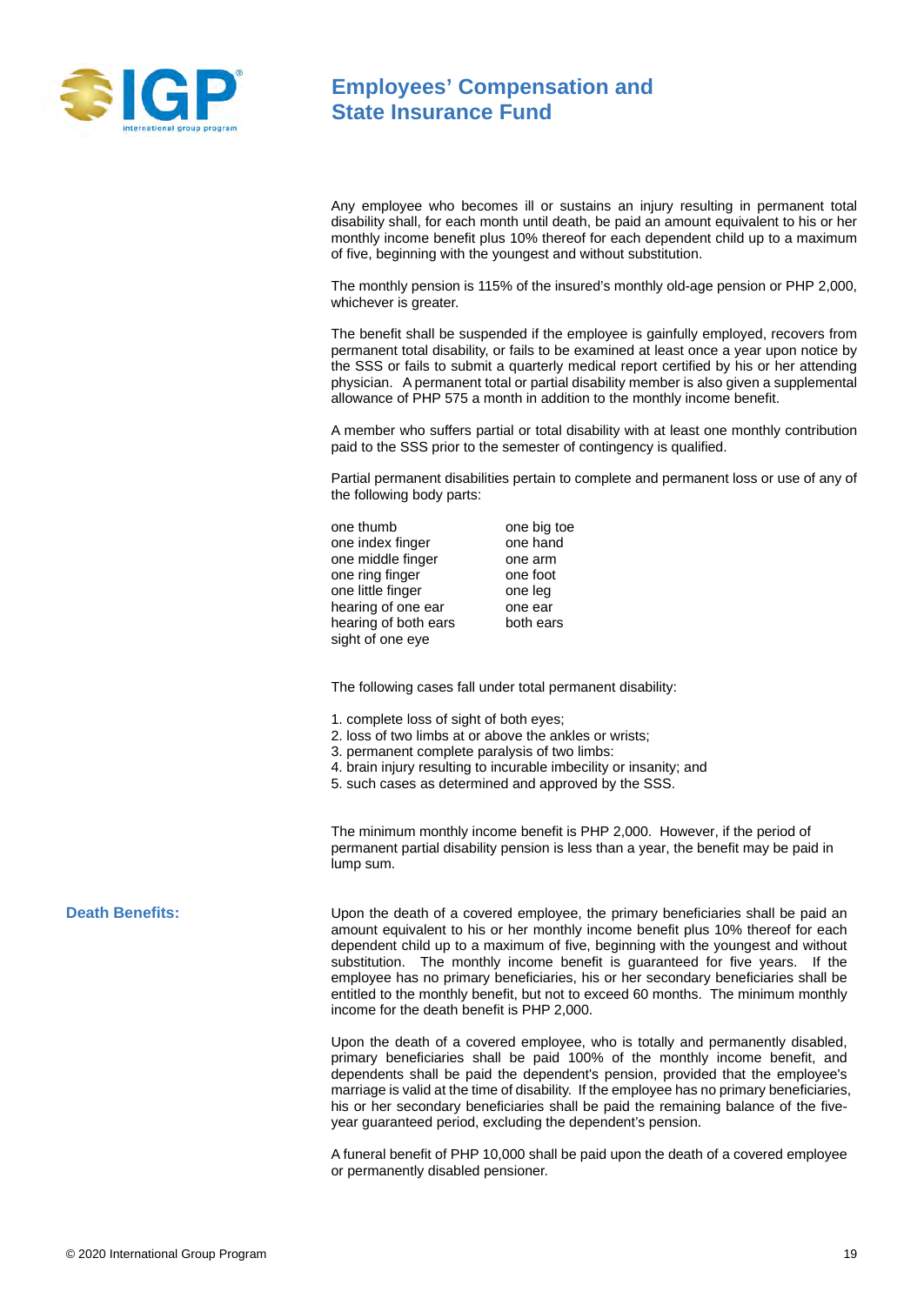

# **Employees' Compensation and State Insurance Fund**

**Funding:** Contributions are paid entirely by the employer as follows:

PHP 30 pesos for monthly earnings of PHP 15,750 PHP 10 pesos for monthly earnings below PHP 15,750

The maximum earnings used in the funding contribution formula are PHP 15,750.

When a covered employee dies, becomes disabled or is separated from employment, the employer's obligation to pay the monthly contributions shall cease at the end of the month of contingency and during such months that the employee is not receiving a salary.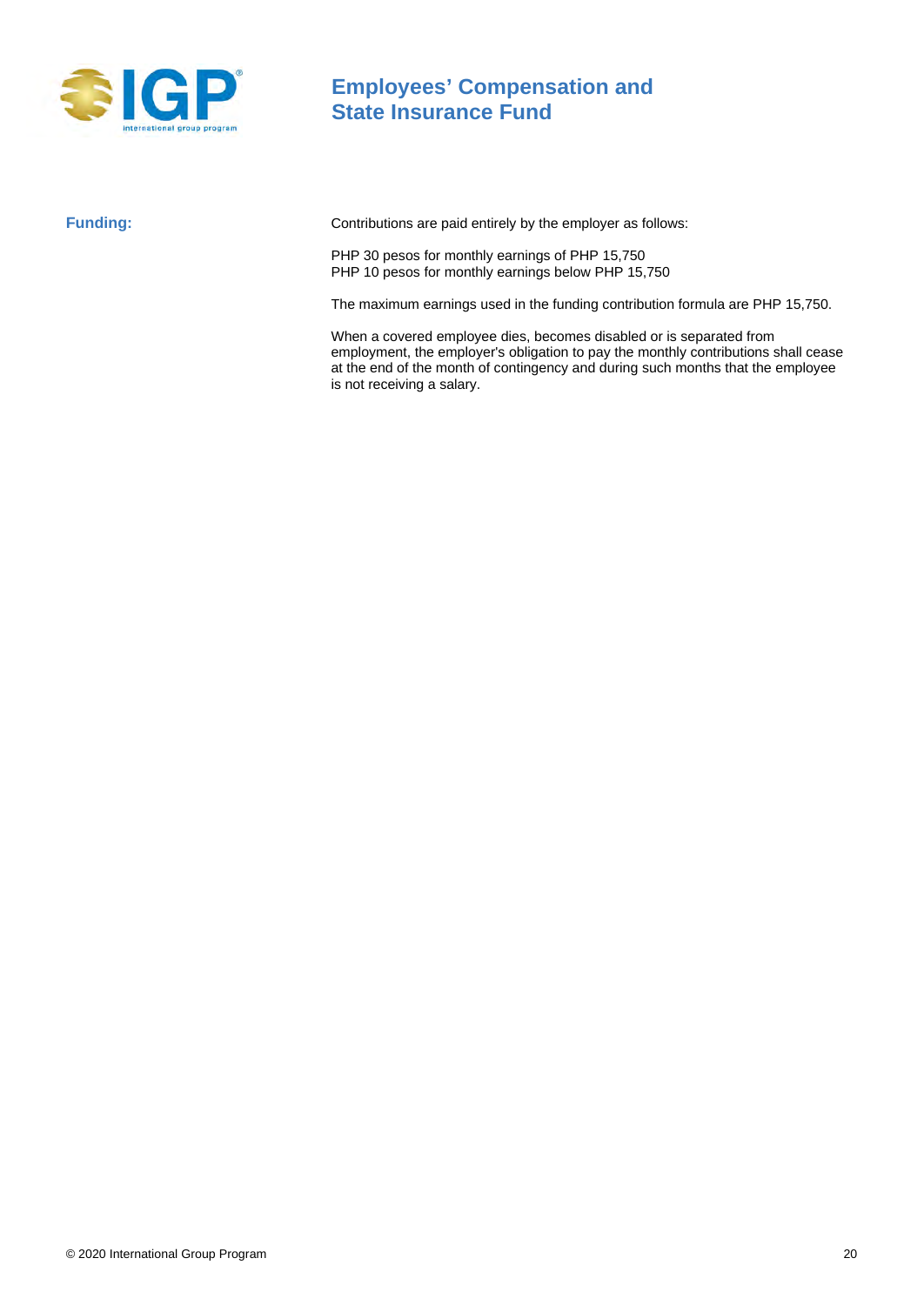

# **National Health Insurance Program (NHIP)**

| <b>Background:</b> | The National Health Insurance Program (formerly Medicare) or NHIP was instituted<br>in 1995 by virtue of the Republic Act 7875, popularly known as the National Health<br>Insurance Act of 1995. Being the country's largest and premiere social health<br>insurance program, the NHIP aims to effectively provide accessible, affordable,<br>acceptable, and adequate health care services for all Filipinos from all walks of life.                  |  |  |
|--------------------|--------------------------------------------------------------------------------------------------------------------------------------------------------------------------------------------------------------------------------------------------------------------------------------------------------------------------------------------------------------------------------------------------------------------------------------------------------|--|--|
|                    | The said law also mandates the Philippine Health Insurance Corporation (PhilHealth),<br>a government owned and controlled corporation, to administer and manage a<br>sustainable program that will not only ensure better benefits at an affordable cost,<br>but also extend quality and relevant health care services to a broader membership<br>base that will lead to universal coverage.                                                           |  |  |
| <b>Coverage:</b>   | The program currently covers the following members and their qualified dependents:                                                                                                                                                                                                                                                                                                                                                                     |  |  |
|                    | All those employed in the government sector, including all uniformed members<br>$\bullet$<br>of the Armed Forces, the National Police, the Bureau of Jail Management and<br>Penology, as well as the Bureau of Fire Protection under the Department of<br>Interior and Local Government.                                                                                                                                                               |  |  |
|                    | All those employed in the private sector<br>$\bullet$                                                                                                                                                                                                                                                                                                                                                                                                  |  |  |
|                    | Overseas Filipino Workers under the Overseas Workers Welfare<br>$\bullet$<br>Administration (OWWA)                                                                                                                                                                                                                                                                                                                                                     |  |  |
|                    | Individually paying members (self-employed and voluntary)<br>$\bullet$                                                                                                                                                                                                                                                                                                                                                                                 |  |  |
|                    | Retirees and pensioners<br>$\bullet$                                                                                                                                                                                                                                                                                                                                                                                                                   |  |  |
|                    | Qualified indigent members under the NHIP Indigent Component, otherwise<br>$\bullet$<br>known as the "Medicare para sa Masa"                                                                                                                                                                                                                                                                                                                           |  |  |
|                    | The following may be declared as dependents and may share the 45 days' allowance<br>apart from the member's 45 days' allowance each year:                                                                                                                                                                                                                                                                                                              |  |  |
|                    | Legitimate spouse who is currently not a member.<br>$\bullet$                                                                                                                                                                                                                                                                                                                                                                                          |  |  |
|                    | Children (whether legitimate, illegitimate and legitimated or adopted), below 21<br>$\bullet$<br>years old, unmarried, and unemployed. Child-dependents who are age 21 or<br>older but are suffering from any illness or disease, congenital or acquired even<br>after reaching the age of 21, are automatically covered.                                                                                                                              |  |  |
|                    | Parents who are 60 years old and above, not qualified as lifetime members, and<br>wholly dependent on the member for support.                                                                                                                                                                                                                                                                                                                          |  |  |
| <b>Benefits:</b>   | In 1999, PhilHealth made an unprecedented move by implementing two rounds of<br>benefit increases that led to the much-awaited equalization of medical care benefits<br>for all members in the government, private, and indigent sectors. On December 1,<br>1999, a unified benefit package was finally introduced as part of PhilHealth's<br>commitment to its mandate. The benefit limits under this package were again<br>increased effective 2009. |  |  |
|                    | In July 2013, President Aquino signed into law revisions to the National Health<br>Insurance Act to extend coverage to nearly 95 million Filipinos, especially the poor,<br>disabled and underprivileged. Services will be provided free of charge to this                                                                                                                                                                                             |  |  |

cigarettes and alcohol.

population, and funds will come from "sin tax" revenues generated from sales of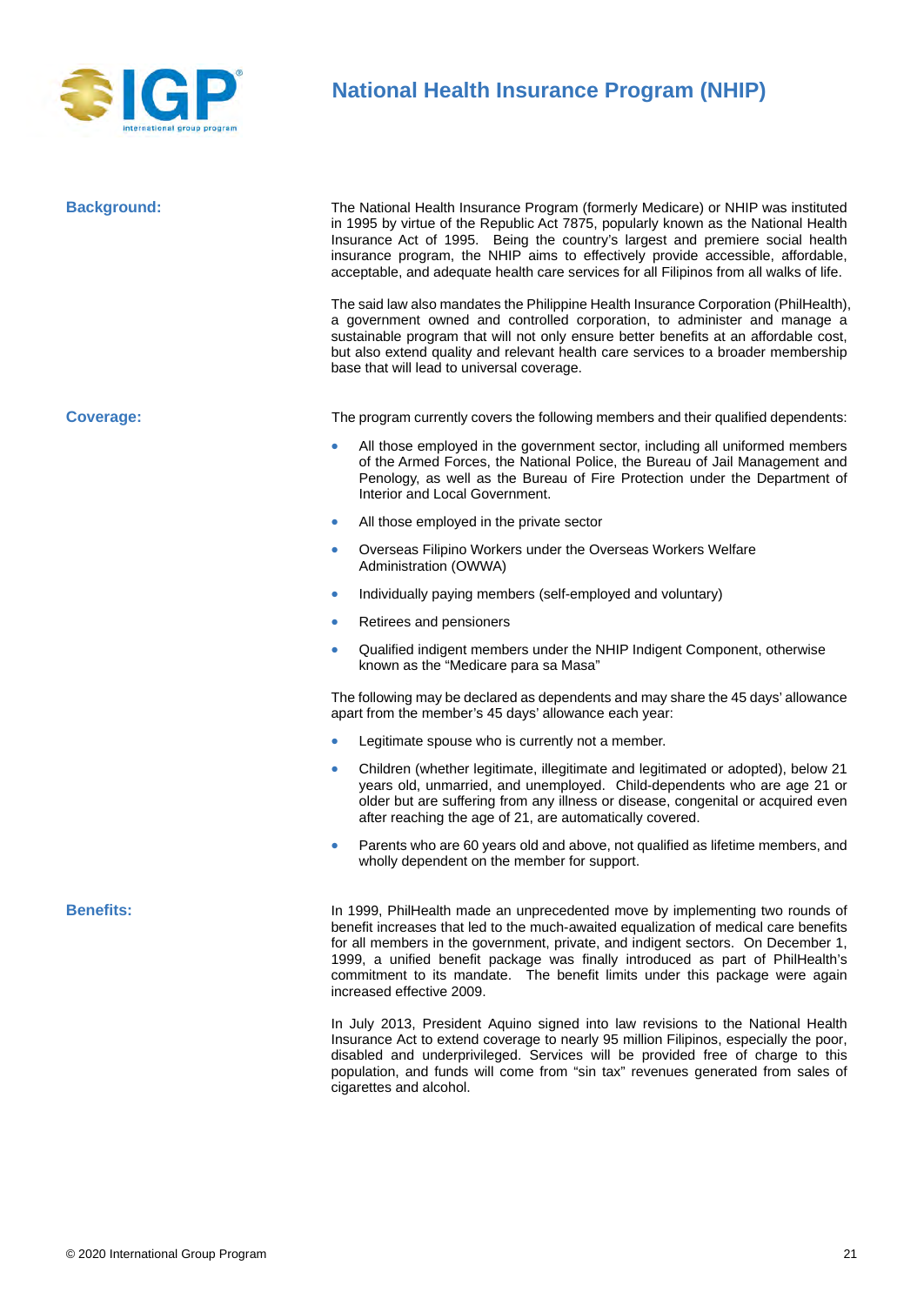

|    |         |                                                                                                                                   | <b>HOSPITAL CATEGORY</b>  |                             |                               |
|----|---------|-----------------------------------------------------------------------------------------------------------------------------------|---------------------------|-----------------------------|-------------------------------|
|    |         | <b>Benefit Items</b>                                                                                                              | Primary                   | <b>Secondary</b>            | <b>Tertiary</b>               |
| 1. |         | Room and board not exceeding 45<br>days per year for each member and<br>another 45 days to be shared by his<br>or her dependents. | 300                       | 400                         | 500                           |
| 2. |         | Drugs and medicines per single<br>period of confinement                                                                           | 2,700                     | 3,360                       | 4,200                         |
| 3. |         | X-ray, laboratory, etc. per single<br>period of confinement                                                                       | 1,600                     | 2,240                       | 3,200                         |
| 4. |         | Professional fees per single period<br>of confinement shall not exceed:                                                           |                           |                             |                               |
|    | a.      | <b>General Practitioner</b><br>Maximum per confinement                                                                            | 300<br>1,200              | 300<br>1,200                | 300<br>1,200                  |
|    | b.      | Specialist<br>Maximum per confinement                                                                                             | 500<br>2,000              | 500<br>2,000                | 500<br>2,000                  |
| 5. |         | <b>Operating Room</b>                                                                                                             | 500                       | RVU 30 and<br>below = $750$ | RVU 30 and<br>below = $1,200$ |
| 6. | Surgeon |                                                                                                                                   | $RVU \times PCF 40 = PF1$ |                             |                               |
| 7. |         | Anesthesiologist                                                                                                                  | 40% of Surgeon's Fee      |                             |                               |

Note: All amounts shown are in Philippine Pesos (PHP). RUV = Relative Unit Valve PCF = Peso Conversion Factor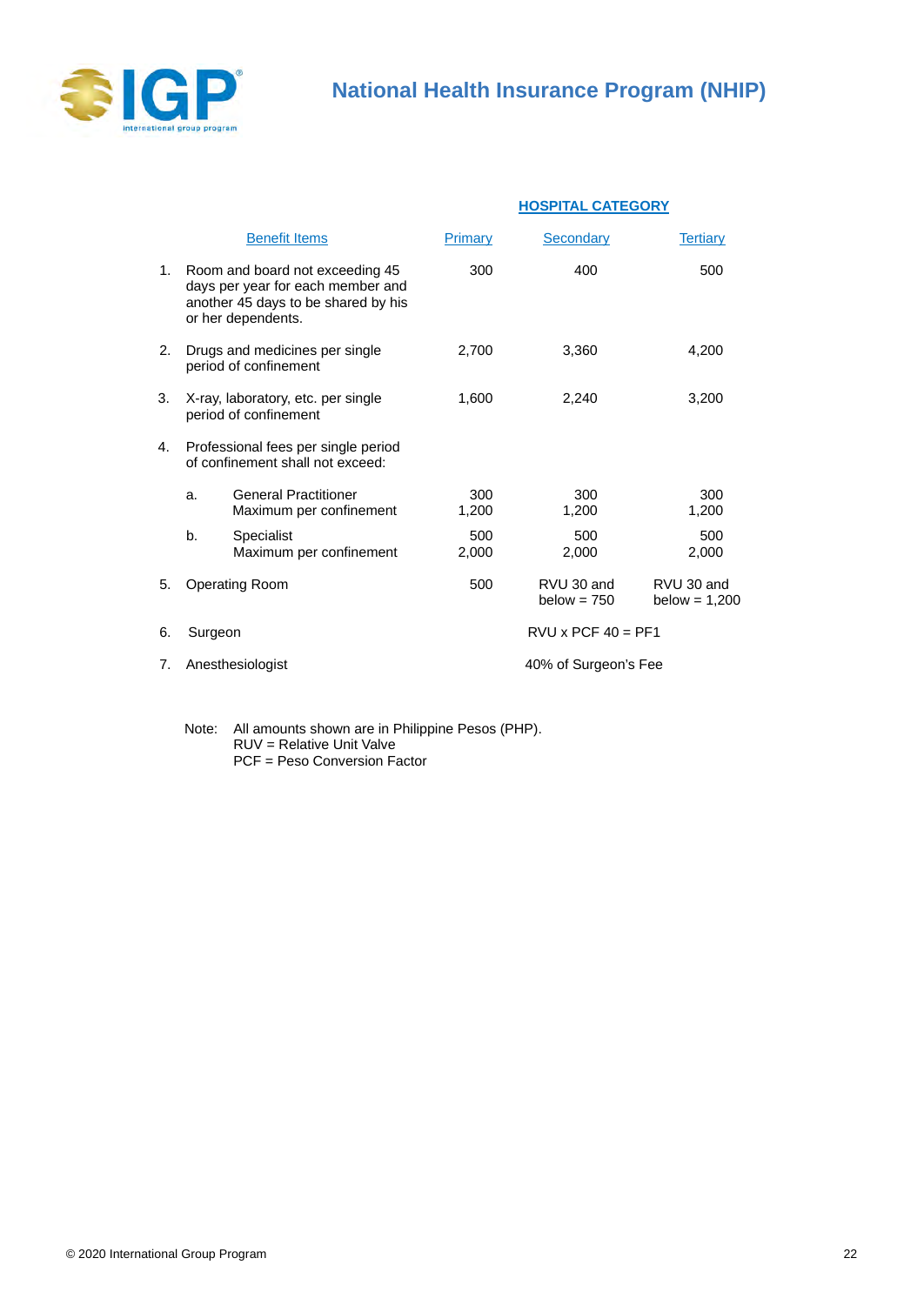

# **National Health Insurance Program (NHIP)**

**Funding** Premium contributions for the Employed Sector since 2013 equal 2.5% of basic monthly salary. Salary floor shall start at PHP 7,000 and end with a ceiling of PHP 35,000. Contributions are split 50/50 between employee and employer.

|                              | <b>Salary</b> | <b>Monthly</b> | Employer     | <b>Employee</b> |
|------------------------------|---------------|----------------|--------------|-----------------|
| <b>Monthly Salary Range</b>  | <b>Base</b>   | Contribution   | <b>Share</b> | <b>Share</b>    |
| 7,999.99 and<br><b>Below</b> | 7,000.00      | 175.00         | 87.50        | 87.50           |
| 8,000.00 to 8,999.99         | 8,000.00      | 200.00         | 100.00       | 100.00          |
| 9,000.00 to 9,999.99         | 9,000.00      | 225.00         | 112.50       | 112.50          |
| 10,000.00 to 10,999.99       | 10.000.00     | 250.00         | 125.00       | 125.00          |
| 11,000.00 to 11,999.99       | 11,000.00     | 275.00         | 137.50       | 137.50          |
| 12,000.00 to 12,999.99       | 12,000.00     | 300.00         | 150.00       | 150.00          |
| 13,000.00 to 13,999.99       | 13,000.00     | 325.00         | 162.50       | 162.50          |
| 14,000,00 to 14,999.99       | 14.000.00     | 350.00         | 175.00       | 175.00          |
| 15,000.00 to 15,999.99       | 15,000.00     | 375.00         | 187.50       | 187.50          |
| 16,000.00 to 16,999.99       | 16,000.00     | 400.00         | 200.00       | 200.00          |
| 17,000.00 to 17,999.99       | 17,000.00     | 425.00         | 212.50       | 212.50          |
| 18,000.00 to 18,999.99       | 18,000.00     | 450.00         | 225.00       | 225.00          |
| 19,000.00 to 19,999.99       | 19,000.00     | 475.00         | 237.50       | 237.50          |
| 20,000.00 to 20,999.99       | 20,000.00     | 500.00         | 250.00       | 250.00          |
| 21,000.00 to 21,999.99       | 21.000.00     | 525.00         | 262.50       | 262.50          |
| 22,000.00 to 22,999.99       | 22,000.00     | 550.00         | 275.00       | 275.00          |
| 23,000.00 to 23,999.99       | 23,000.00     | 575.00         | 287.50       | 287.50          |
| 24,000.00 to 24,999.99       | 24,000.00     | 600.00         | 300.00       | 300.00          |
| 25,000.00 to 25,999.99       | 25,000.00     | 625.00         | 312.50       | 312.50          |
| 26,000.00 to 26,999.99       | 26,000.00     | 650.00         | 325.00       | 325.00          |
| 27,000.00 to 27,999.99       | 27,000.00     | 675.00         | 337.50       | 337.50          |
| 28,000.00 to 28,999.99       | 28.000.00     | 700.00         | 350.00       | 350.00          |
| 29,000.00 to 29,999.99       | 29.000.00     | 725.00         | 362.50       | 362.50          |
| 30,000.00 to 30,999.99       | 30,000.00     | 750.00         | 375.00       | 375.00          |
| 31,000.00 to 31,999.99       | 31,000.00     | 775.00         | 387.50       | 387.50          |
| 32,000.00 to 32,999.99       | 32,000.00     | 800.00         | 400.00       | 400.00          |
| 33,000.00 to 33,999.99       | 33,000.00     | 825.00         | 412.50       | 412.50          |
| 34,000.00 to 34,999.99       | 34,000.00     | 850.00         | 425.00       | 425.00          |
| 35,000.00 and Above          | 35.000.00     | 875.00         | 437.50       | 437.50          |

Effective 2013, monthly contributions of individually paying members are fixed at PHP 150.00/month and may be payable on a quarterly, semi-annual, and annual basis.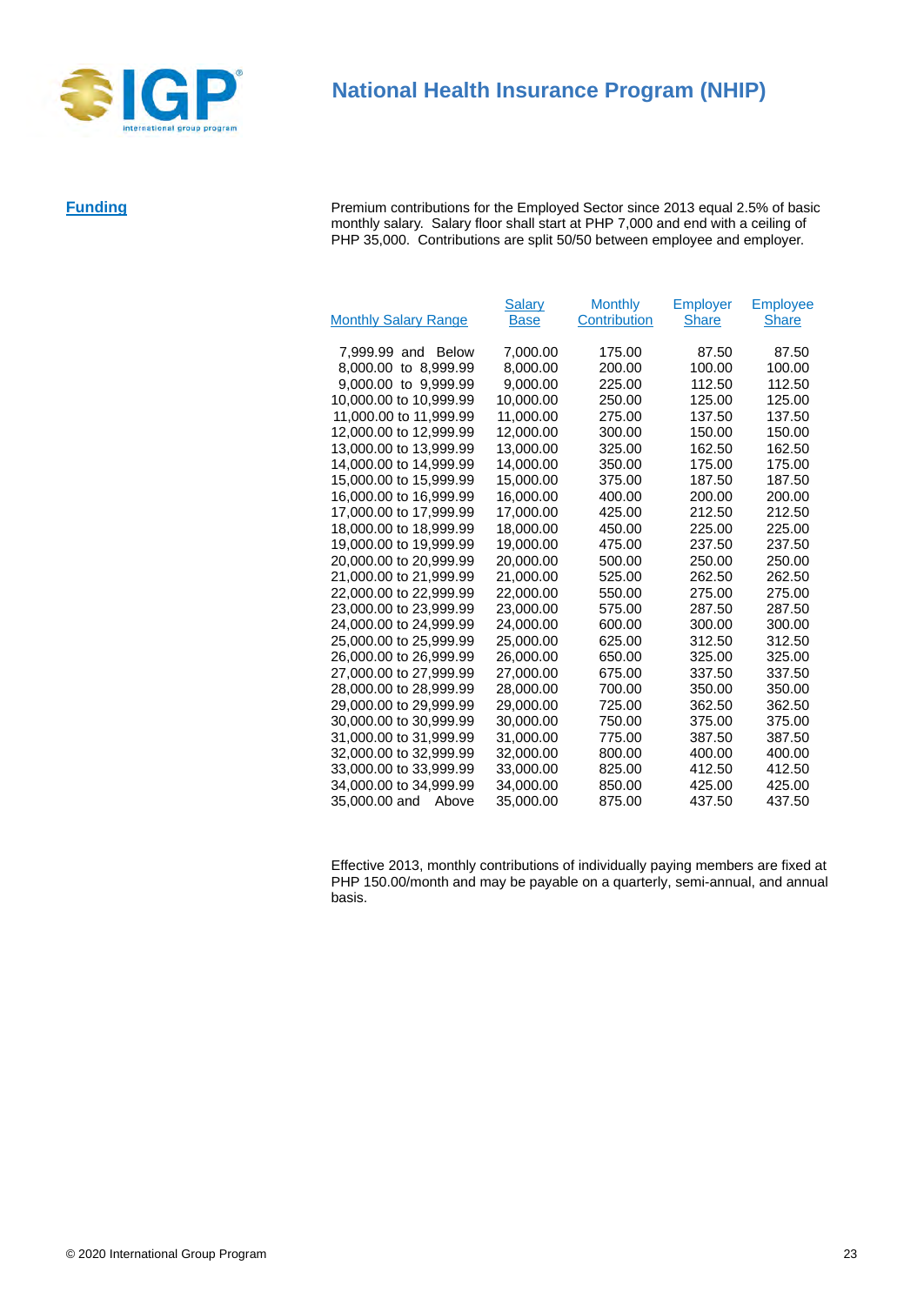

# **National Health Insurance Program (NHIP)**

| <b>Excluded Personal</b><br><b>Health Services:</b> | Currently, PhilHealth does not pay for the following services and procedures:<br>Non-prescription drugs and devices<br>$\bullet$<br>Out-patient psychotherapy and counseling for mental disorders<br>$\bullet$<br>Drug and alcohol abuse or dependency treatment<br>$\bullet$<br>Cosmetic surgery<br>$\bullet$<br>Home and rehabilitation services<br>$\bullet$<br>Optometric services<br>$\bullet$<br>Normal obstetrical delivery<br>$\bullet$<br>Other cost-ineffective procedures that shall be defined by PhilHealth<br>$\bullet$                                                                                                                                                                                                                                                                                                                                                                                                                                                                                                                                                                                                                                  |
|-----------------------------------------------------|------------------------------------------------------------------------------------------------------------------------------------------------------------------------------------------------------------------------------------------------------------------------------------------------------------------------------------------------------------------------------------------------------------------------------------------------------------------------------------------------------------------------------------------------------------------------------------------------------------------------------------------------------------------------------------------------------------------------------------------------------------------------------------------------------------------------------------------------------------------------------------------------------------------------------------------------------------------------------------------------------------------------------------------------------------------------------------------------------------------------------------------------------------------------|
| <b>Entitlement to Benefits:</b>                     | A beneficiary shall be entitled to benefits if he or she meets the following conditions:<br>Within the immediate six months prior to the month of confinement, at least three<br>$\bullet$<br>monthly contributions of a paying member must have been paid in full. For<br>Overseas Filipino Workers, he or she must have enrolled and paid the required<br>annual contributions, or in the case of indigent members, hold a valid NHIP card.<br>The member/dependent is confined (inpatient case) in an accredited hospital for<br>$\bullet$<br>no less than 24 hours due to an illness or injury requiring hospitalization.<br>Coverage is also granted when undergoing minor surgical procedures (done in<br>an operating room complex) or when receiving chemotherapy, radiotherapy,<br>hemodialysis and cataract extraction even on an out-patient basis.<br>The 45 days' room and board allowance for the calendar year has not been<br>$\bullet$<br>consumed.<br>He or she is not currently subject to legal penalties as provided for in Section 44<br>$\bullet$<br>of the National Health Insurance Act and as may hereinafter be provided by<br>these rules. |
| <b>Benefits of Pensioners:</b>                      | Retirees and pensioners are entitled to lifetime coverage for free provided that they<br>have paid at least 120 monthly contributions to the NHIP. Moreover, they must have<br>reached the age of 60 upon retirement, except for those who have retired because<br>of total permanent disability. This also includes a deceased pensioner's survivor.                                                                                                                                                                                                                                                                                                                                                                                                                                                                                                                                                                                                                                                                                                                                                                                                                  |

In the case of partial disability pensioners, their free NHIP coverage is only good for the duration of their partial disability pension.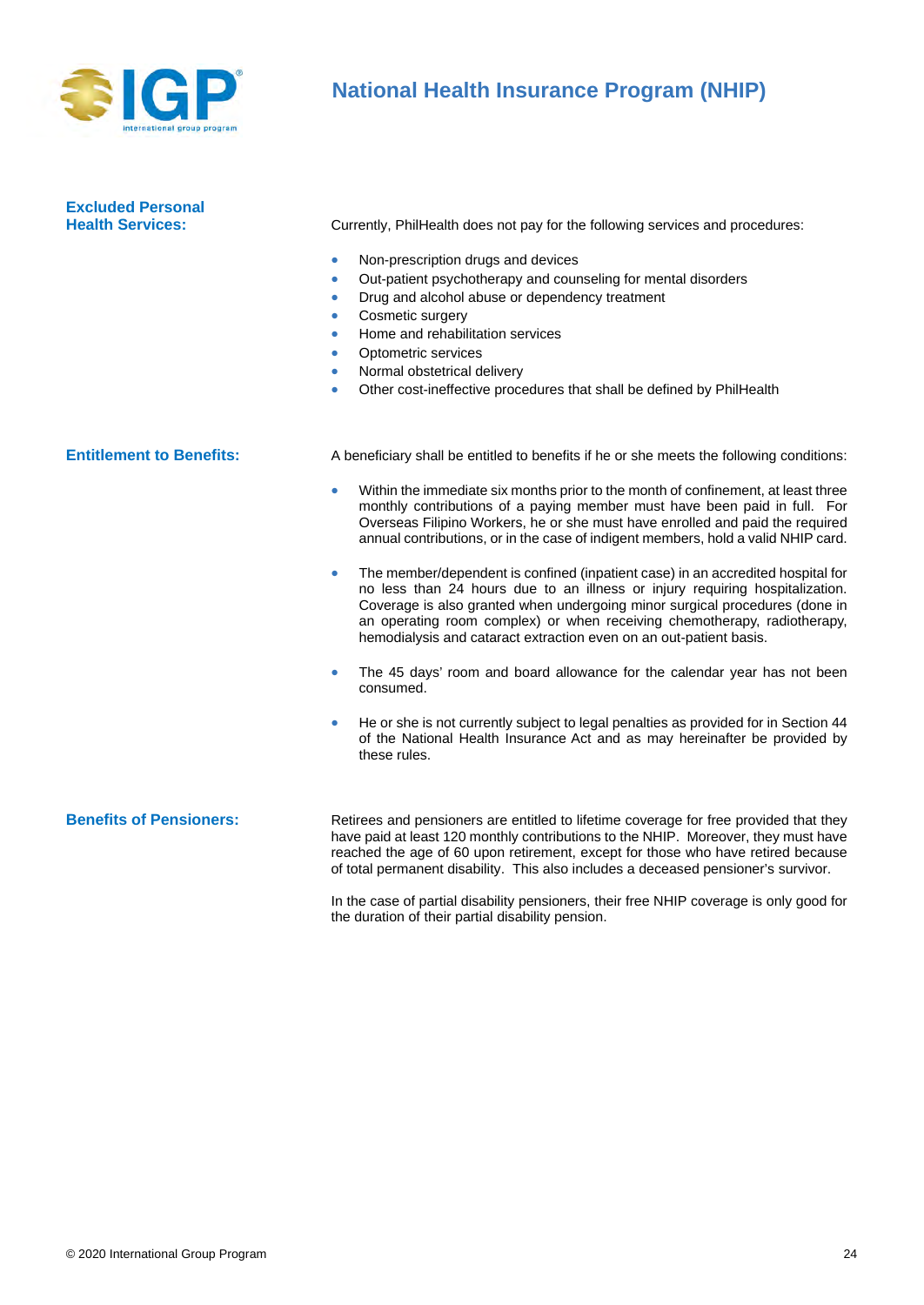

# **Home Development Mutual Fund (PAG-IBIG)**

**Background:** The Home Development Mutual Fund (HDMF), also referred to as the Pag-IBIG Fund, was established in 1979 and has the following objectives:

- Promote self-reliance and self-determination among workers through membership in an integrated nationwide savings system, with the contributory support of employers;
- Invest the savings of its members, fully taking into consideration the profitability and safety of the funds as a means of providing benefits for members upon termination of their membership in the Fund;
- Promote home ownership through the establishment of an affordable and adequate housing credit system for its members; and
- Provide small and short-term loans and other benefits for its members.

Information on the Pag-IBIG Fund can be found on: [http://www.pagibigfund.gov.ph](http://www.pagibigfund.gov.ph/)

**Contributions:** Mandatory contributions were suspended in January 1987, with contributions continuing on a voluntary basis. Effective January 1, 1995, membership in the Fund is again mandatory for all employees covered by the Social Security System and the Government Service Insurance System, and their respective employers. However, coverage of employees whose monthly earnings are less than PHP 4,000 is voluntary. Membership to the fund is also open to:

- Self-employed workers such as professionals and businessmen
- Overseas contract workers (OCWs)
- Residents and immigrants in the US and Canada
- Informal income groups such as cooperative members
- Leaders and members of religious groups
- Non-working members, local or abroad, with passive income or allowances
- Public officials or employees not covered by GSIS
- Non-working spouses

Other aspects of this new ruling include the following:

- Employees must contribute 2% of monthly compensation, (or 1% if earning PHP 1,500 per month or less); additional contributions may also be made.
- Employers are mandated to match their employees' monthly contributions with an amount equivalent to 2% of the monthly compensation of each covered employee.
- For self-employed members, the monthly contribution is equivalent to 2% of their monthly gross earnings.
- As of October 1995, waiver or suspension of coverage for employers/employee groups requires that both retirement and housing plans of companies be superior to that of Pag-IBIG in all aspects.
- Employers are eligible to apply for a Home Development Fund exemption. In order to do so, they must have had (as of January 1995) a retirement or housing fund that offered at least as much as the Home Development Fund does in terms of vesting, contributions, benefits, and eligibility.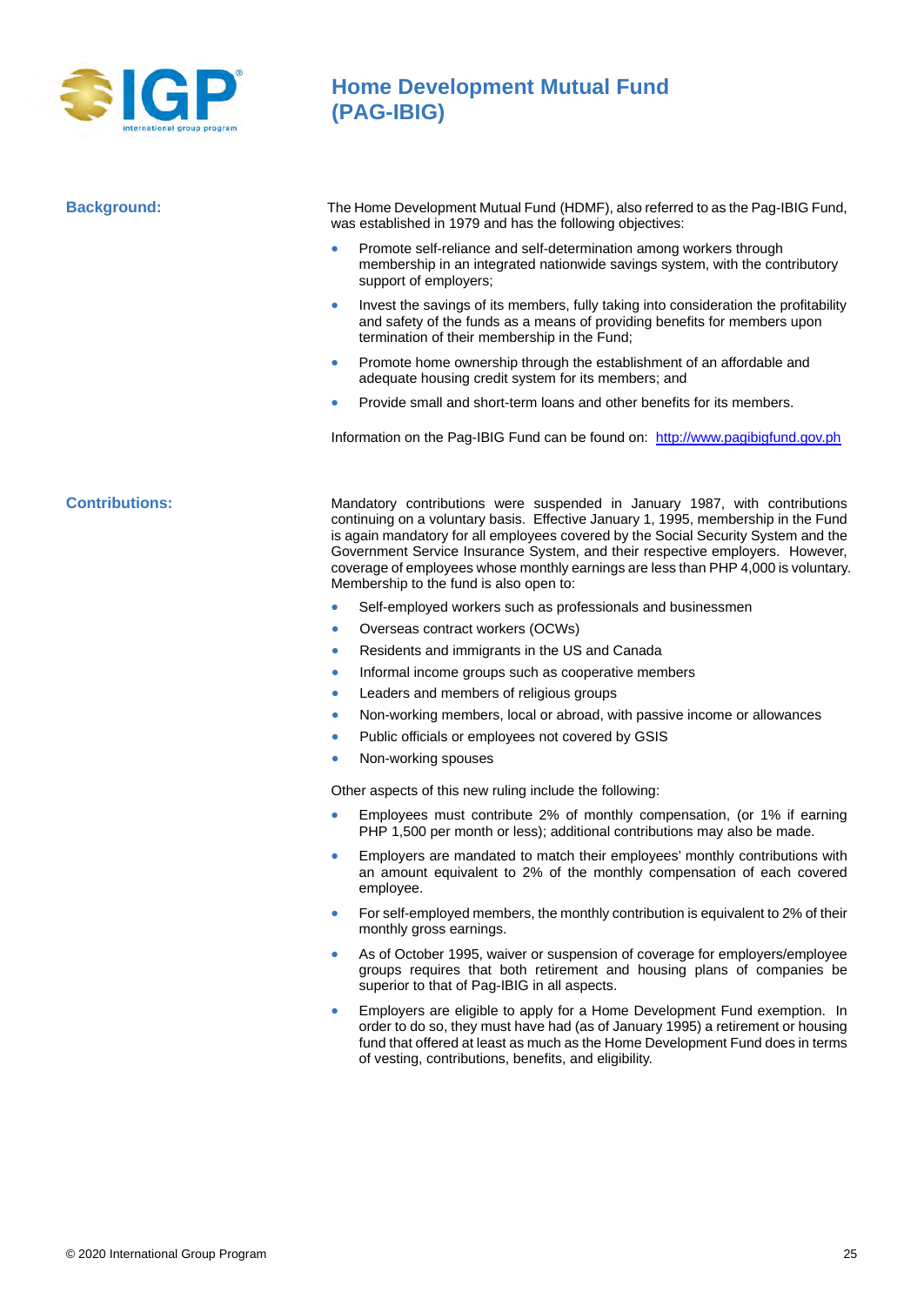

# **Home Development Mutual Fund (PAG-IBIG)**

- Under the Pag-IBIG Overseas Program (POP), OCWs with monthly compensation of:
	- USD 1,000 or less shall contribute USD 20 or its peso equivalent monthly.
	- Over USD 1,000, monthly contribution of USD 40 or its peso equivalent.
	- CAD 1,500 or less, monthly contribution of CAD 30 or its peso equivalent.
	- Over CAD 1,500 monthly contribution of CAD 60 or its peso equivalent.

There is also provision for employers to apply for an exemption if they are in financial difficulty.

Membership in the Fund shall be for a period of 20 years, except when terminated and, at any time, upon the occurrence of any of the following:

- Membership maturity
- Death
- Retirement
- Total disability or insanity
- Permanent departure from the country
- Termination of employment for health reasons, as provided by law

Note: Occurrences other than the above shall not constitute termination of membership except as may otherwise be provided by the Board.

Those who become members of the Fund after the effective date of this Act may withdraw the total accumulated value of their contributions to the Fund after 10 of the 15 years of continuous membership, provided that said members have no outstanding loans. This option may be exercised only once and shall not prejudice the member's continuing membership in the Fund.

Resignation, lay-off or suspension from employment may not necessarily constitute grounds for membership termination, except for suspension of contributions.

**Benefits:** Upon termination of membership, in accordance with the rules on termination, a member is entitled to receive his or her total accumulated value in the Fund. In the event of a member's death, heirs/beneficiaries shall receive the member's total accumulated value in the Fund.

> In the event of a member's death, heirs/beneficiaries shall receive, in addition to the member's total accumulated value in the Fund, a death benefit amount of PHP 6,000.

> Fixed dividends equal to 7.5% per annum shall be distributed to all members who have no outstanding home loans. The dividend may be paid in cash or in the form of credit towards a member's total accumulated value. Variable dividends from the surplus earnings of the Fund may be distributed, upon approval of the Board, to members from time to time.

> The Government of the Republic of the Philippines guarantees the payment of the total accumulated value to members of the Fund when it is due.

> The Fund and all its assets, collections, receivables and increments, as well as distributions therefore, shall be exempt from payment of any and all forms of taxes, assessments, and other charges.

> The Pag-IBIG I is offered to members, who have at least 24 months' contributions, are not older than 65 years at date of accepting the loan and not be more than 70 years at loan maturity, have the legal capacity to encumber real property under the laws of the Philippines. Further, the member must have no outstanding Pag-IBIG housing loan or multi-purpose loan in arrears, and have no Pag-IBIG housing loan that was foreclosed, cancelled or in default. The maximum loan is PHP 6,000,000, for well-qualified borrowers.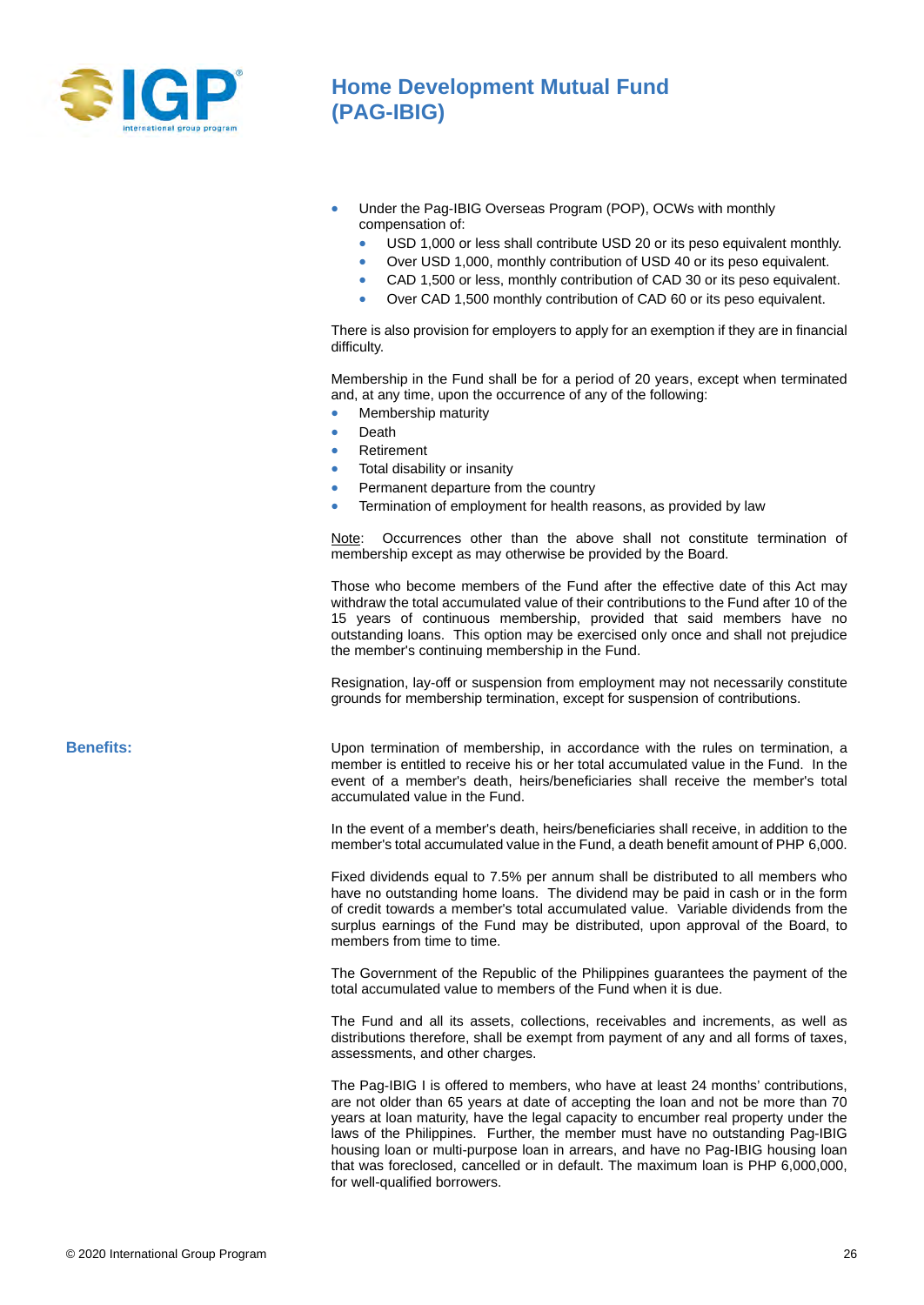

# **Home Development Mutual Fund (PAG-IBIG)**

There is also a new program which allows daily wage earners to qualify for affordable loans through subsidized interest rates. Workers who are housemaids, delivery drivers, and other typically low-wage earners can qualify for a loan up to PHP 400,000, provided monthly income is at least PHP 12,000.

Typically interest rates offered by Pag-IBIG are lower than those offered by banks. Interest rates vary but currently range from 7.98% for a three-year loan to 12.0% for 30-year loan.

The Pag-IBIG Overseas Program (POP) aims to provide Filipino overseas workers/immigrants the opportunity to save for their future while giving them the chance to obtain housing loans as well.

**Short-Term Loan Programs:** The Multi-Purpose Loan (MPL) Program provides immediate assistance to Pag-IBIG members who have at least 24 monthly membership contributions that they can use to finance medical, educational, livelihood, minor home improvement, purchase of appliances and furniture, and other related needs.

> A loan equivalent to 60% of the member's total accumulated value is extended to members with 24 to 59 months of contributions; 70% with 60-119 months of contributions, and 80% for 120 or more months of contributions. Interest is charged at prevailing rates. In addition, members cannot have an existing Pag-IBIG Housing Loan in default or have an existing MPL or Calamity Loan in default.

> MPLs are payable in two years through salary deduction. Direct payment is also allowed in case a member is separated from their employer. MPLs may be renewed upon the anniversary date of the loan. The outstanding balance, together with any accrued interests, penalties and charges, shall be deducted from the proceeds of the new loan.

> Calamity Loan Program offers financial assistance to Pag-IBIG members residing in calamity stricken areas as declared by the Office of the President or the Sangguniang Bayan. The qualifying conditions are the same as those for the MPL Program.

> Funds under the Calamity Loan Program are available 90 days after the declaration of state of calamity. The actual loan amount will be based on the lowest of the following: desire amount, loan entitlement and capacity to pay.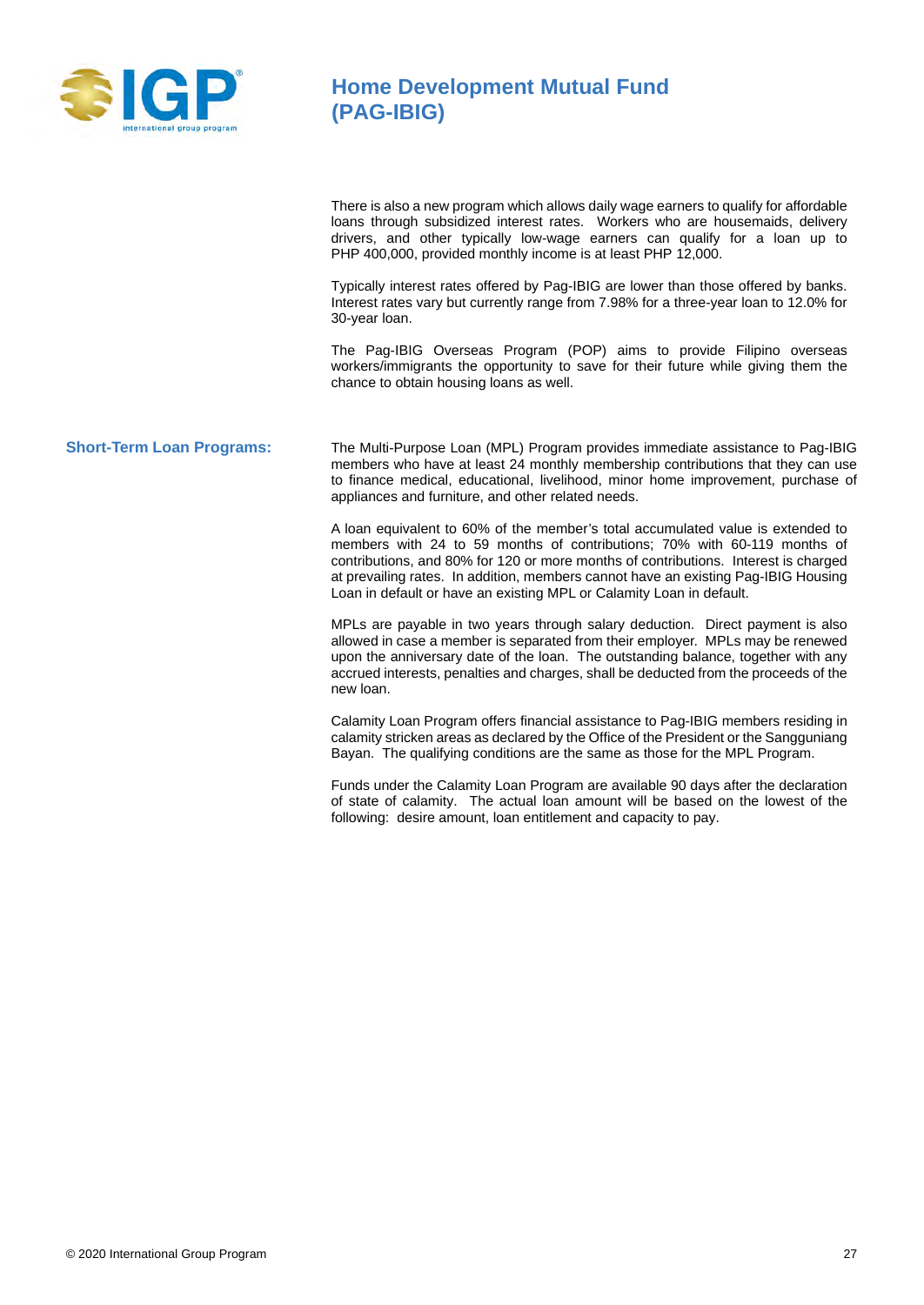

## *The Labor Code of the Philippines provides the following employee benefits:*

| <b>Involuntary Separation:</b> | An employee shall be entitled to one month's salary for every year of service, with a<br>minimum of one month, in case of termination of employment due to the installation<br>of labor-saving devices or redundancy.                                                                                        |  |
|--------------------------------|--------------------------------------------------------------------------------------------------------------------------------------------------------------------------------------------------------------------------------------------------------------------------------------------------------------|--|
|                                | An employee shall be entitled to one-half month's salary for every year of service in<br>case of termination of employment due to retrenchment, initiated by the employer to<br>prevent losses or other similar causes, or where the employee suffers from a disease.                                        |  |
| <b>Retirement:</b>             | Effective January 7, 1993, the following rules in retirement apply:                                                                                                                                                                                                                                          |  |
| Coverage:                      | All employees in the private sector, regardless of their position, designation or status,<br>and irrespective of the method by which their wages are paid, are covered under<br>these rules.                                                                                                                 |  |
| Exemptions:                    | Employees of the National Government and its political subdivisions, including<br>Government-owned/controlled corporations, if they are covered by the Civil Service<br>Law and its regulations.                                                                                                             |  |
|                                | Employees of retail, service, and agricultural establishments or operations regularly<br>employing no more than ten employees.                                                                                                                                                                               |  |
| Retirement Age:                | Any employee, upon reaching the age of 60 or more, but not beyond age 65, which<br>is hereby declared the compulsory retirement age, who has at least five years of<br>service in the company, may retire.                                                                                                   |  |
|                                | An underground mining employee, upon reaching age 50 or more, but not beyond<br>age 60, which is hereby declared the compulsory retirement age for underground<br>mining workers, who has served at least five years as an underground mining worker,<br>may retire.                                         |  |
| <b>Retirement Benefits:</b>    | An employee, who retires after this Act is effective, is entitled to retirement pay equal<br>to at least one-half month's salary for every year of service, a fraction of at least six<br>months being considered as one whole year.                                                                         |  |
| Exemption from Tax:            | The retirement pay provided in the Act may be exempted from tax if the following<br>requirements set by the Bureau of Internal Revenue (BIR) are met.                                                                                                                                                        |  |
|                                | Pensions, retirement, and separation pay constitute compensation subject to<br>withholding, except the retirement benefits received by officials and employees of<br>private firms under a private benefit plan maintained by the employer, if the following<br>requirements are met:                        |  |
|                                | The benefit plan was approved by the Bureau of Internal Revenue (BIR); and<br>$\bullet$                                                                                                                                                                                                                      |  |
|                                | The retiring official or employee has been in the service of the same employer<br>$\bullet$<br>for at least ten years, is no less than fifty years of age at the time of retirement<br>and has not previously availed of the privilege under the retirement benefit plan<br>of the same or another employer. |  |
| <b>Extra Monthly Salary:</b>   | Employers are required to pay all employees a 13 <sup>th</sup> monthly salary no later than<br>December 24 <sup>th</sup> of each year.                                                                                                                                                                       |  |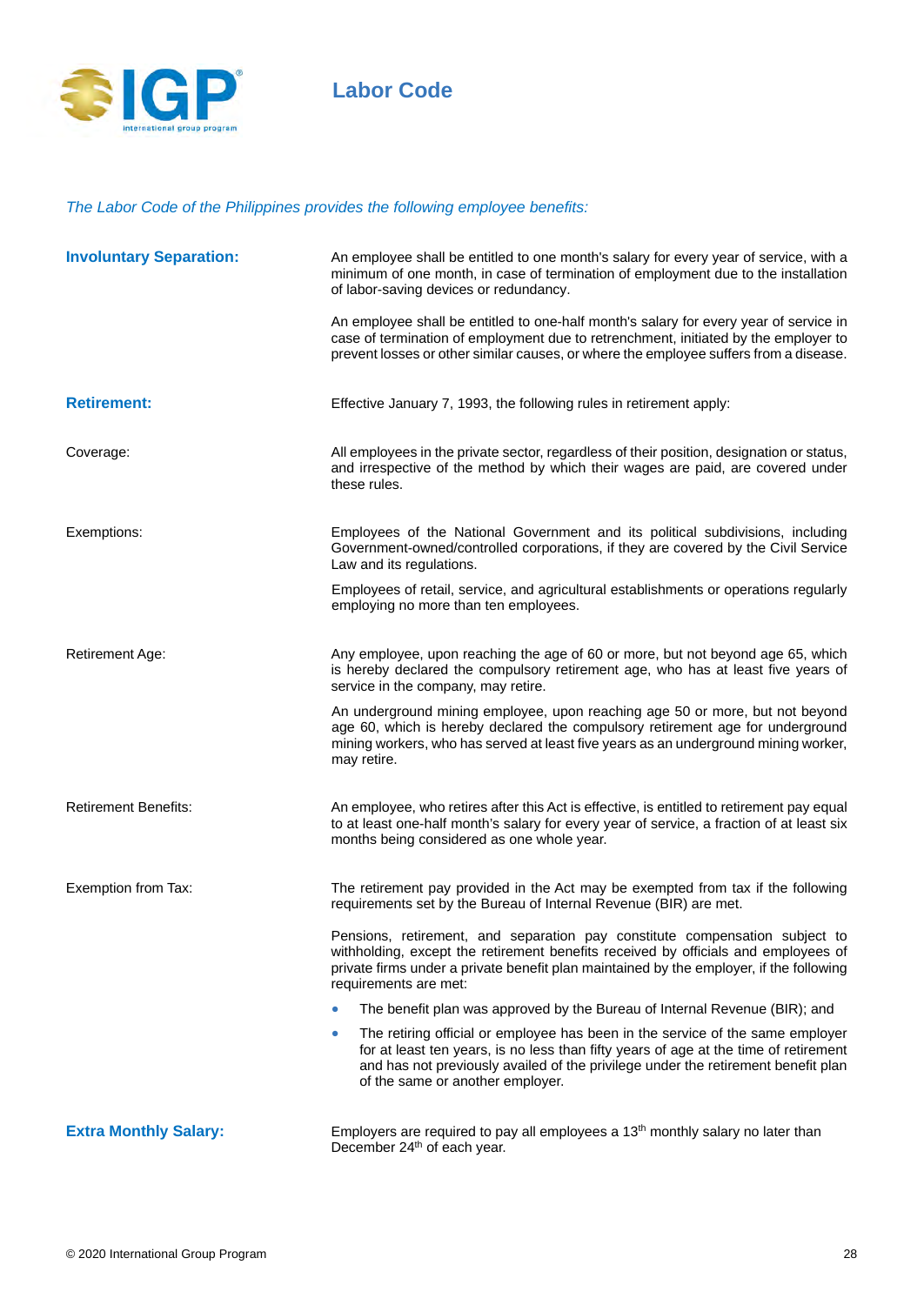

**Taxation**

| <b>Type of Insurance</b>   | <b>Contributions</b>                                                                                                                                                                                                                                                                                         | <b>Benefits</b>                                                                                                                                                                                                                                                                                                                                                                                                                                                                                                                                                                                                                                                                                                                                                                                                                                                                                                                                                                                                                                                                                                                                                                                                                                                             |
|----------------------------|--------------------------------------------------------------------------------------------------------------------------------------------------------------------------------------------------------------------------------------------------------------------------------------------------------------|-----------------------------------------------------------------------------------------------------------------------------------------------------------------------------------------------------------------------------------------------------------------------------------------------------------------------------------------------------------------------------------------------------------------------------------------------------------------------------------------------------------------------------------------------------------------------------------------------------------------------------------------------------------------------------------------------------------------------------------------------------------------------------------------------------------------------------------------------------------------------------------------------------------------------------------------------------------------------------------------------------------------------------------------------------------------------------------------------------------------------------------------------------------------------------------------------------------------------------------------------------------------------------|
| <b>Retirement Benefits</b> | Employer:<br><b>Employer contributions to Social</b><br>Security are tax-deductible<br>under certain conditions such as<br>eligibility of benefits,<br>discrimination and forfeiture<br>Employee:<br>Employee contributions are not<br>tax-deductible with the<br>exception of medical insurance<br>premiums | The taxability of retirement benefits is covered<br>by Republic Act 4917 and RA 7641.<br>RA 4917 provides that retirement benefits of<br>employees of private firms shall not be subject to<br>attachment, levy, execution or any tax<br>whatsoever. This applies when the employer has<br>a Reasonable Private Benefit Plan (RPBP). On<br>the other hand, RA 7641 amended Section 287<br>of the Labor Code; which provides for a<br>retirement pay to qualified private-sector<br>employees in the absence of any retirement<br>plan. In order for a retirement benefit to be<br>qualified as nontaxable, the conditions under RA<br>4917 and RA 7641, whichever is applicable,<br>should be met.<br>Under RA 4917, a retirement benefit shall be<br>nontaxable if the employee has been in the<br>service of the same employer for at least 10<br>years, is not less than 50 years old, and that<br>such benefit is availed only once. On the other<br>hand, a retirement benefit shall be nontaxable<br>under RA 7641 if there is a Collective Bargaining<br>Agreement granting retirement benefits to the<br>employees; or, if there is no CBA, the employee<br>must have rendered at least five years of<br>service, and that he/she must be at least 60<br>years old. |
| Death Benefit              | Employer:<br><b>Employer contributions to Social</b><br>Security are tax-deductible<br>under certain conditions such as<br>eligibility of benefits,<br>discrimination and forfeiture<br>Employee:<br>Employee contributions are not<br>tax-deductible with the<br>exception of medical insurance<br>premiums | The proceeds of life insurance policies paid to the<br>heirs or beneficiaries upon the death of the<br>insured, whether in a single sum or otherwise is<br>excluded from gross income and not subject to<br>Philippine Income Tax. If the amounts are held by<br>the insurer under an agreement to pay interest<br>thereon, the interest payments shall be included<br>in gross income.<br>Section 32 (B) of the National Internal Revenue<br>Code in part provides:<br>"(B) Exclusions from Gross Income. - The<br>following items shall not be included in gross<br>income and shall be exempt from taxation under<br>this title:<br>The proceeds of life insurance policies paid to the<br>heirs or beneficiaries upon the death of the<br>insured, whether in a single sum or otherwise, but<br>if such amounts are held by the insurer under an<br>agreement to pay interest thereon, the interest<br>payments shall be included in gross income."                                                                                                                                                                                                                                                                                                                     |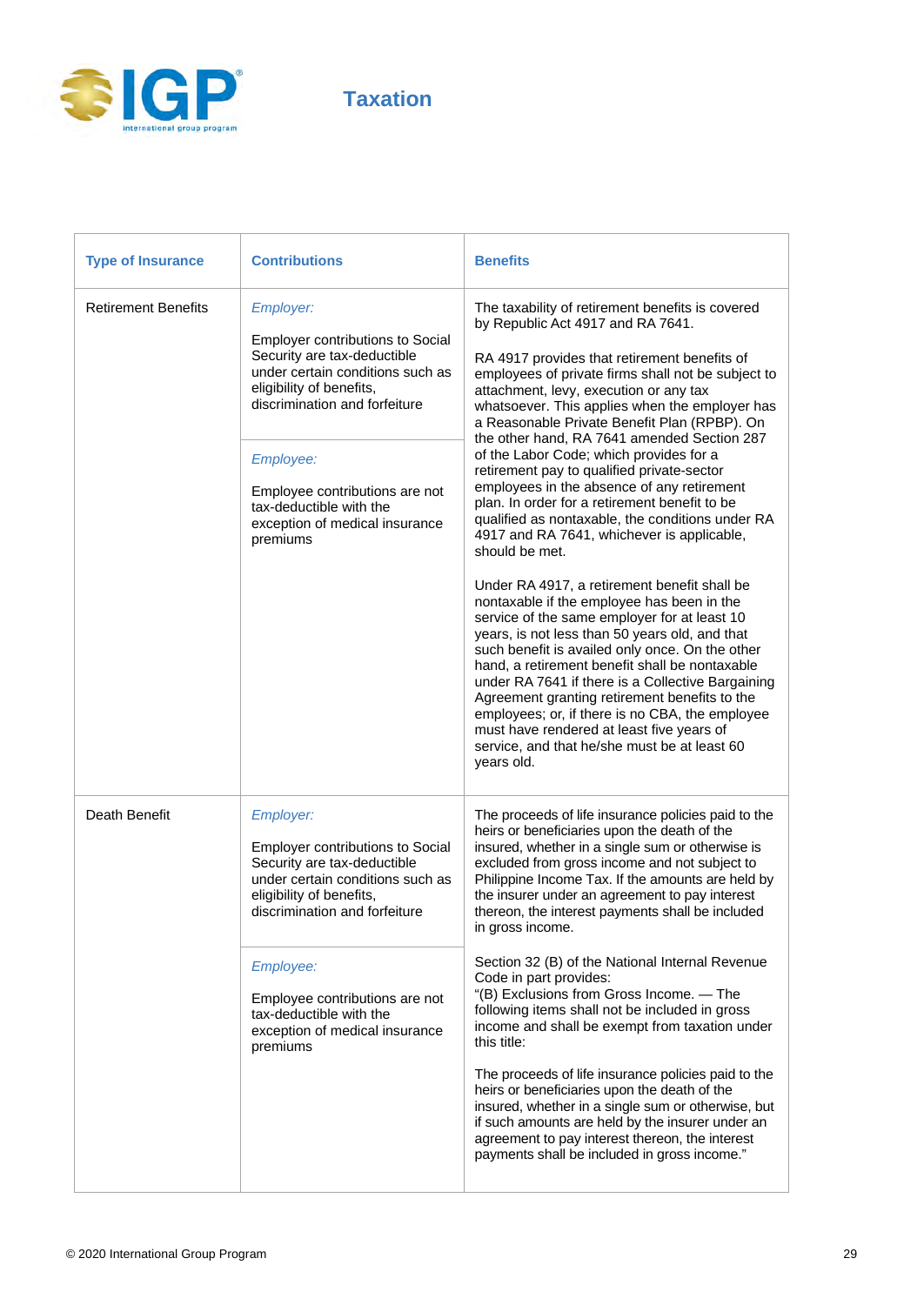

# **Taxation**

| <b>Disability Benefits</b> | Employer:<br><b>Employer contributions to Social</b><br>Security are tax-deductible<br>under certain conditions such as<br>eligibility of benefits,<br>discrimination and forfeiture | Under Tax code of the Philippines, separation<br>fees and benefits in the Philippines are<br>exempted from income tax, and consequently,<br>withholding taxes on compensation for<br>separations from employment because of death,<br>sickness or other physical disability or any other<br>causes beyond employee's control.                                                                                                                                                                                                                                                                     |
|----------------------------|--------------------------------------------------------------------------------------------------------------------------------------------------------------------------------------|---------------------------------------------------------------------------------------------------------------------------------------------------------------------------------------------------------------------------------------------------------------------------------------------------------------------------------------------------------------------------------------------------------------------------------------------------------------------------------------------------------------------------------------------------------------------------------------------------|
|                            | Employee:<br>Employee contributions are not<br>tax-deductible with the<br>exception of medical insurance<br>premiums                                                                 |                                                                                                                                                                                                                                                                                                                                                                                                                                                                                                                                                                                                   |
| <b>Medical Benefits</b>    | Employer:<br><b>Employer contributions to Social</b><br>Security are tax-deductible<br>under certain conditions such as<br>eligibility of benefits,<br>discrimination and forfeiture | Revenue Memorandum Circular (RMC) 50-<br>2018-subsequent to the issuance of RR 8-2018<br>implementing the Income Tax Provisions of the<br>Tax Reform for Acceleration and Inclusion<br>(TRAIN) Act-clarifies the tax treatment of<br>premiums on health cards borne by the<br>employer for rank-and-file employees as well as<br>those holding managerial or supervisory posts.                                                                                                                                                                                                                   |
|                            | Employee:<br>Employee contributions are not<br>tax-deductible with the<br>exception of medical insurance<br>premiums                                                                 | The RMC said premiums on health cards paid by<br>the employer for all employees, whether rank<br>and file or managerial/supervisory, under a<br>group insurance, shall be included as part of<br>"other benefits" which are subject to the P90,000<br>threshold. On the other hand, premiums on<br>health cards paid by the employer for selected<br>employees holding managerial or supervisory<br>functions not part of a group insurance are<br>considered fringe benefits subject to fringe<br>benefits tax of 35 percent. This is still consistent<br>with Section 2.33 (B) (10) of RR 3-98. |
|                            |                                                                                                                                                                                      | This would mean that the "other benefits"<br>defined in Section 2.78.1(B)(11) of RR 2-98 shall<br>now include the premiums on health cards paid<br>by the employer under a group insurance along<br>with the Christmas bonus, productivity<br>incentives, loyalty award, gift in cash or in kind,<br>and other benefits of similar nature actually<br>received by officials and employees of both<br>government and private offices.                                                                                                                                                              |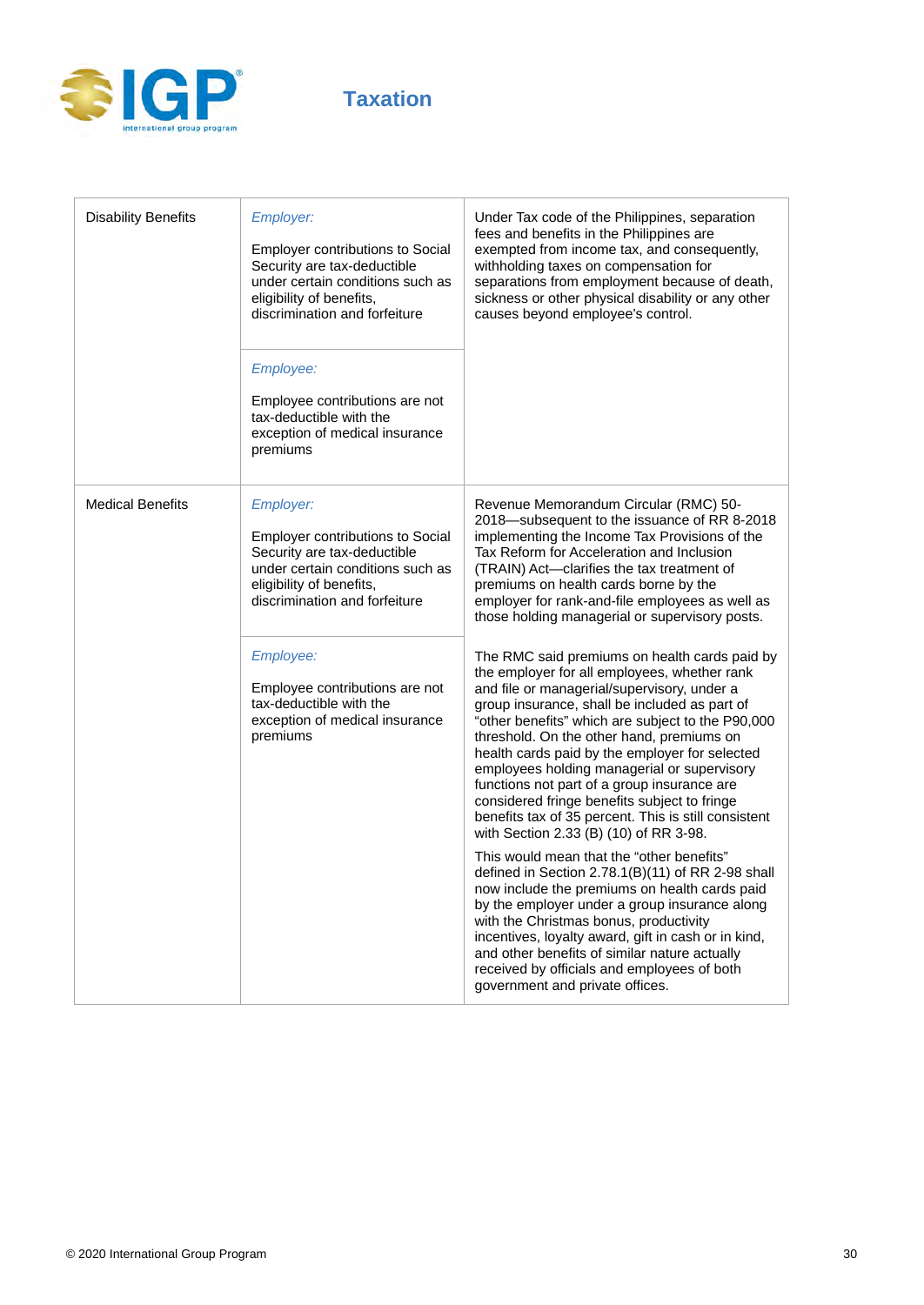

**A. Life Insurance**

#### <span id="page-30-0"></span>**Range of Employee Benefit Amounts:**

|    |                                                                              | <b>Level of Benefit</b>                                     |                                                                 |  |
|----|------------------------------------------------------------------------------|-------------------------------------------------------------|-----------------------------------------------------------------|--|
|    | <b>Type of Benefit</b>                                                       | Low                                                         | <b>High</b>                                                     |  |
| А. | Life Insurance                                                               |                                                             |                                                                 |  |
|    | Based on Rank:                                                               | PHP 30,000                                                  | PHP 11,000,000                                                  |  |
|    | Based on Salary:                                                             | 24 times<br><b>Basic Monthly Salary</b><br>Up to PHP 50,000 | 48 times<br><b>Basic Monthly Salary</b><br>up to PHP 30,000,000 |  |
|    | Accidental Death and<br>Dismemberment:                                       | Equal to the amount of life insurance                       |                                                                 |  |
|    | Total and Permanent Disability:*                                             | Equal to the amount of life insurance                       |                                                                 |  |
| В. | <b>Hospitalization Insurance</b>                                             |                                                             |                                                                 |  |
|    | <b>Basic Plan</b>                                                            |                                                             |                                                                 |  |
|    | Daily Room & Board:<br>Maximum 31 days                                       | <b>PHP 200</b>                                              | PHP 1,500                                                       |  |
|    | <b>Special Hospital Services</b><br>100% of eligible expenses<br>Maximum of: | PHP 2,000                                                   | PHP 100,000                                                     |  |
|    | Surgeon's Fee<br>According to Schedule of<br>Operations, Maximum of:         | PHP 10,000                                                  | PHP 700,000                                                     |  |
|    | Anesthesiologist's Fee:                                                      | 30% of Surgeon's fee                                        | 35% of Surgeon's fee                                            |  |
|    | Doctor's Daily Visit:<br>Maximum 45 days                                     | <b>PHP 200</b>                                              | PHP 1,500                                                       |  |

\* Included in only a few plans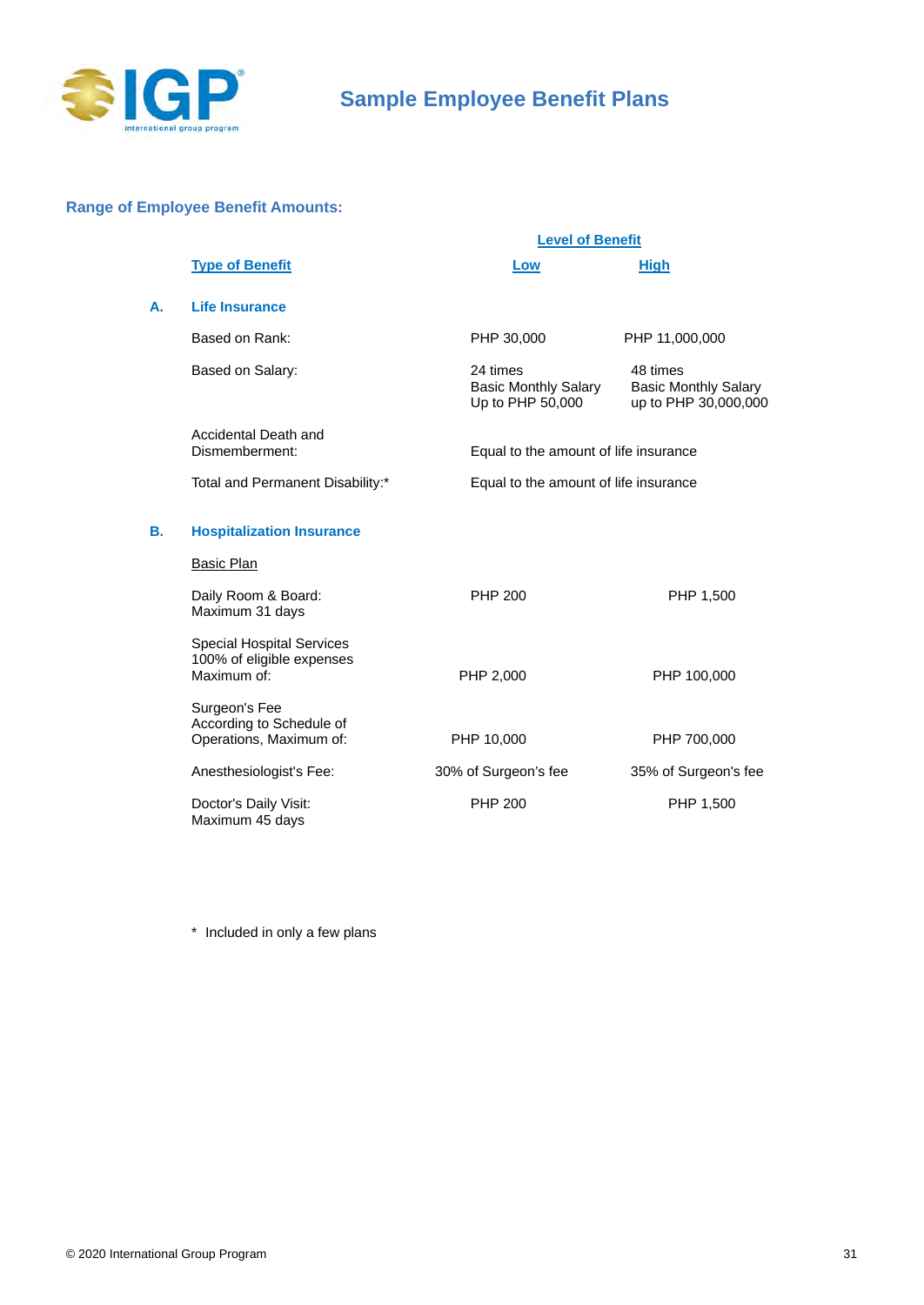

# **Sample Employee Benefit Plans**

| <b>Maternity Benefits</b>                                                                                  | <b>Level of Benefit</b>                                   |                                                               |
|------------------------------------------------------------------------------------------------------------|-----------------------------------------------------------|---------------------------------------------------------------|
| (In lieu of all other benefits)                                                                            | Low                                                       | <b>High</b>                                                   |
| Normal Delivery<br>Cesarean<br>Miscarriage/Abortion<br>Home Delivery<br><b>Tubal Ligation</b><br>Vasectomy | 2,000<br>PHP<br>4,000<br>1,000<br>1,000<br>1,500<br>1,000 | PHP 20,000<br>30,000<br>14,000<br>4,000<br>6,000<br>2,100     |
| <b>Major Medical Plan</b><br>Cash Deductible<br>Maximum Benefit/Disability<br>Coinsurance                  | <b>PHP</b><br>100<br>PHP 40,000<br>80% / 20%              | <b>PHP</b><br>100,000<br>1,400,000<br><b>PHP</b><br>80% / 20% |
| <b>Inner Limits:</b><br>Daily Room & Board                                                                 | 150                                                       | 1,200                                                         |
| <b>Special Hospital Services</b>                                                                           | All eligible expenses                                     |                                                               |
| Surgeon's Fee per Schedule of<br>Operations, Maximum of:                                                   | PHP 5,000                                                 | PHP 300,000                                                   |
| Anesthesiologist's Fee                                                                                     | 30% of Surgeon's fee                                      | 35% of Surgeon's fee                                          |
| Doctor's Daily Visit                                                                                       | <b>PHP 175</b>                                            | PHP 1,000                                                     |
| Nurse's Fee                                                                                                | <b>PHP 125</b>                                            | PHP 600                                                       |
| Ambulance                                                                                                  | <b>PHP 200</b>                                            | PHP 1,200                                                     |
| <b>Out-Patient Benefit*</b>                                                                                |                                                           |                                                               |
| Maximum amount per employee per year                                                                       | PHP 230                                                   | PHP 12,000                                                    |

\* Included in only a few plans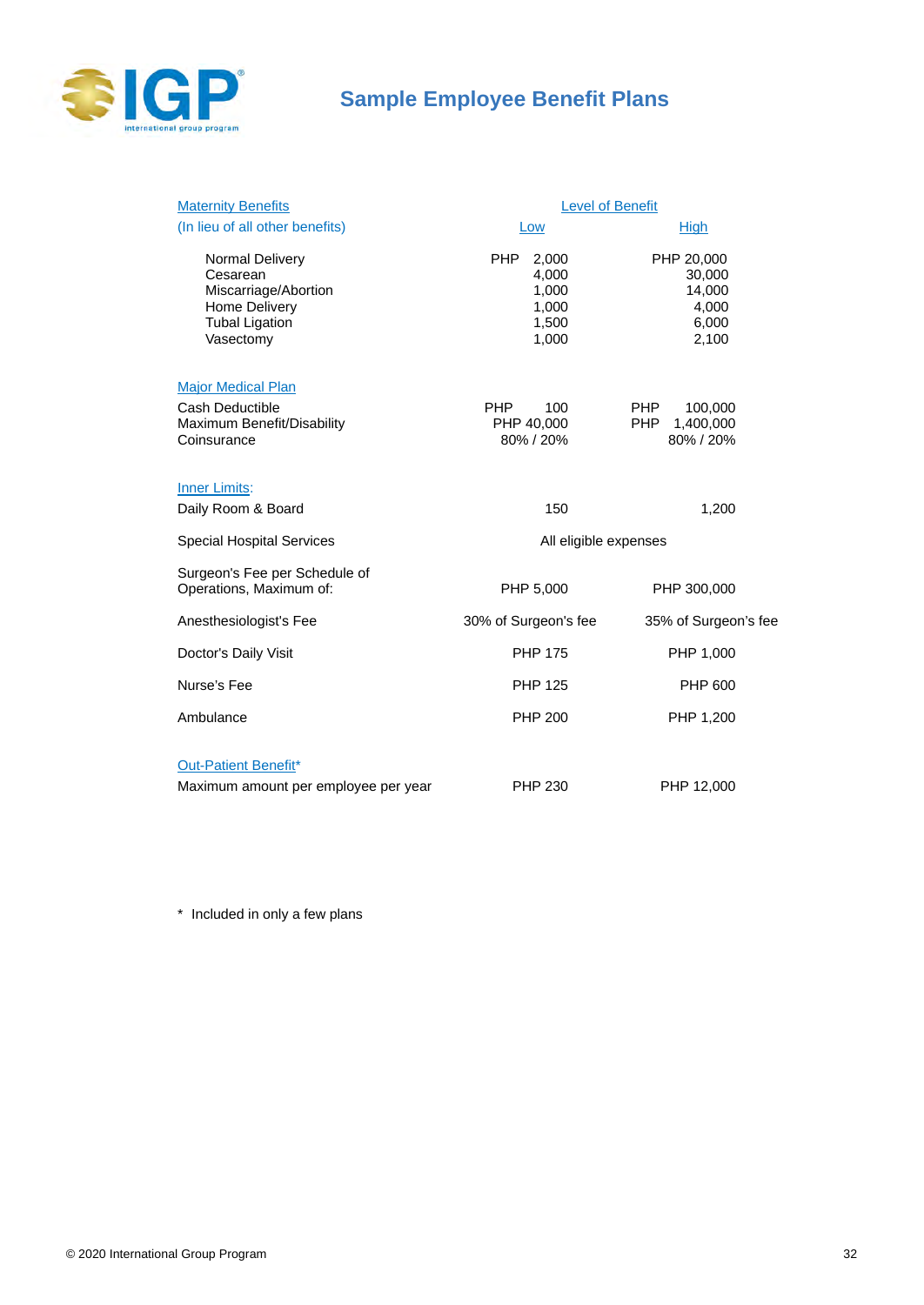

#### **Industry-Specific Sample Employee Benefit Plans**

## **Pharmaceutical Company (50 employees)**

| <b>Basic Life:</b>                            | All employees $-24$ times the basic monthly salary<br>up to a maximum of PHP 6,000,000 on any one life. |                                                                                                        |                   |
|-----------------------------------------------|---------------------------------------------------------------------------------------------------------|--------------------------------------------------------------------------------------------------------|-------------------|
| Total & Permanent<br>Disability Benefit:      |                                                                                                         | All employees – 24 times the basic monthly salary<br>up to a maximum of PHP 6,000,000 on any one life. |                   |
| <b>Basic Benefits:</b>                        | <b>Schedule A</b>                                                                                       | <b>Schedule B</b>                                                                                      | <b>Schedule C</b> |
| Room & Board<br>Maximum 30 days               | PHP 400/day                                                                                             | PHP 500/day                                                                                            | PHP 600/day       |
| Special Hospital<br>Services Maximum          | 7,000                                                                                                   | 8,000                                                                                                  | 9,000             |
| Surgical Fee Maximum                          | 8,000                                                                                                   | 9,000                                                                                                  | 10,000            |
| Anesthesiologist's Fee                        | 2,800                                                                                                   | 3,150                                                                                                  | 3,500             |
| Doctor's Visit, Max 30 days                   | $400$ /day                                                                                              | $500$ /day                                                                                             | $600$ /day        |
| Maternity Benefits Maximum of the Following:* |                                                                                                         |                                                                                                        |                   |
| Normal Delivery                               | 3,000                                                                                                   | 4,000                                                                                                  | 4,000             |
| Cesarean Section                              | 5,000                                                                                                   | 7,000                                                                                                  | 8,000             |
| Miscarriage/Abortion                          | 2,000                                                                                                   | 3,000                                                                                                  | 3,000             |
| Home Delivery                                 | 2,000                                                                                                   | 2,000                                                                                                  | 2,000             |
| <b>Tubal Ligation</b>                         | 2,500                                                                                                   | 3,000                                                                                                  | 3,000             |
| Vasectomy                                     | 2,000                                                                                                   | 2,000                                                                                                  | 2,000             |
| <b>Major Medical Benefits:</b>                |                                                                                                         |                                                                                                        |                   |
| Maximum per Disability                        | 60,000                                                                                                  | 85,000                                                                                                 | 90,000            |
| Deductible Corridor                           | 100                                                                                                     | 100                                                                                                    | 100               |
| Co-Insurance                                  | 10%                                                                                                     | 10%                                                                                                    | 10%               |
| <b>Inner Limits:</b>                          |                                                                                                         |                                                                                                        |                   |
| Room & Board                                  | 600/day                                                                                                 | 700/day                                                                                                | 800/day           |
| <b>Special Hospital Services</b>              | as charged                                                                                              | as charged                                                                                             | as charged        |
| Surgical & Anesthesiologist<br>Fees Maximum   | 40,000                                                                                                  | 50,000                                                                                                 | 60,000            |
| Doctor's Visit                                | 600/day                                                                                                 | 700/day                                                                                                | 800/day           |
|                                               |                                                                                                         |                                                                                                        |                   |

\* In lieu of all other benefits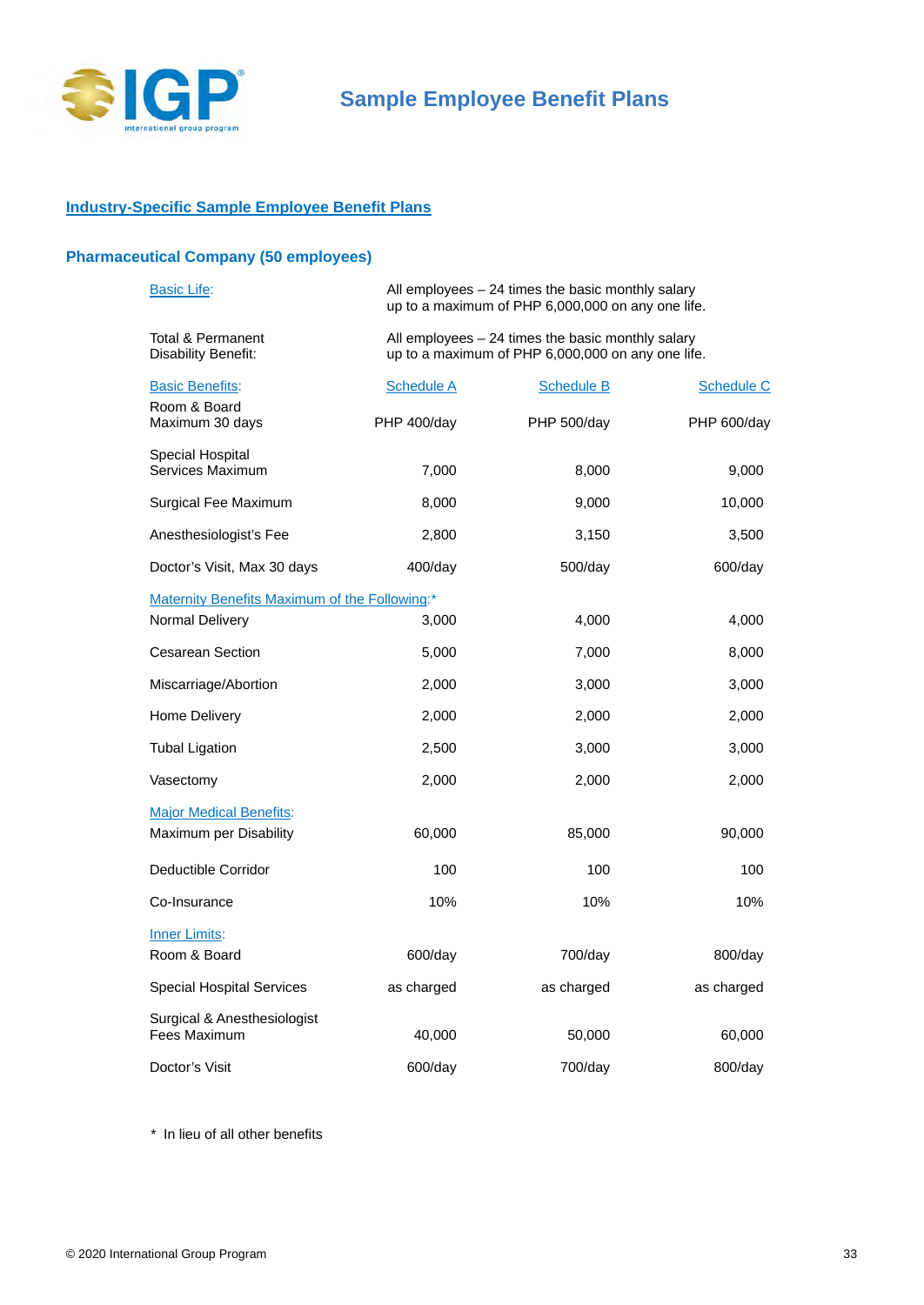

## **Consumer Products Manufacturing (358 employees)**

| <b>Basic Life:</b>                                        | All employees $-24$ times the basic monthly salary, minimum of PHP 25,000<br>and maximum of PHP 8,000,000. |
|-----------------------------------------------------------|------------------------------------------------------------------------------------------------------------|
| <b>Basic Benefits:</b><br>Room & Board<br>Maximum 60 days | <b>PHP 600/day</b>                                                                                         |
| Special Hospital<br>Services Maximum                      | PHP 12,000                                                                                                 |
| Surgical Fee Maximum                                      | PHP 18,000                                                                                                 |
| Doctor's Visit, Max 60 days                               | <b>PHP 600/day</b>                                                                                         |
| Specialist's Fee                                          | PHP 5,000 maximum (max of 5 specialists divided equally)                                                   |

| Maternity Benefits - Maximum of the Following: *                                                                                    |                                         |
|-------------------------------------------------------------------------------------------------------------------------------------|-----------------------------------------|
| Normal Delivery                                                                                                                     | PHP 11,250                              |
| Cesarean Section/<br><b>Ectopic Pregnancy</b>                                                                                       | PHP 23,750                              |
| Miscarriage/Abortion                                                                                                                | PHP 7,500                               |
| Home Delivery                                                                                                                       | PHP 3,750                               |
| <b>Professional Fees for</b><br><b>Minor Surgeries:</b><br><b>Cauterization of Warts</b><br>Circumcision<br><b>Excision of Cyst</b> | PHP 4,000                               |
| <b>Major Medical Benefits:</b><br>Maximum Benefit                                                                                   | PHP 250,000                             |
| Deductible Corridor                                                                                                                 | <b>PHP 100</b>                          |
| Co-Insurance                                                                                                                        | 20%                                     |
| <b>Inner Limits:</b>                                                                                                                |                                         |
| Room & Board<br>Maximum 60 days                                                                                                     | $400$ /day                              |
| <b>Surgical Fee</b>                                                                                                                 | PHP 125,000                             |
| Anesthesiologist's Fee                                                                                                              | 35% of Surgeon's Fee, maximum PHP 43,75 |
| Doctor's Daily Visit<br>Maximum 60 days                                                                                             | PHP 400/day                             |
|                                                                                                                                     |                                         |

\* In lieu of all other benefits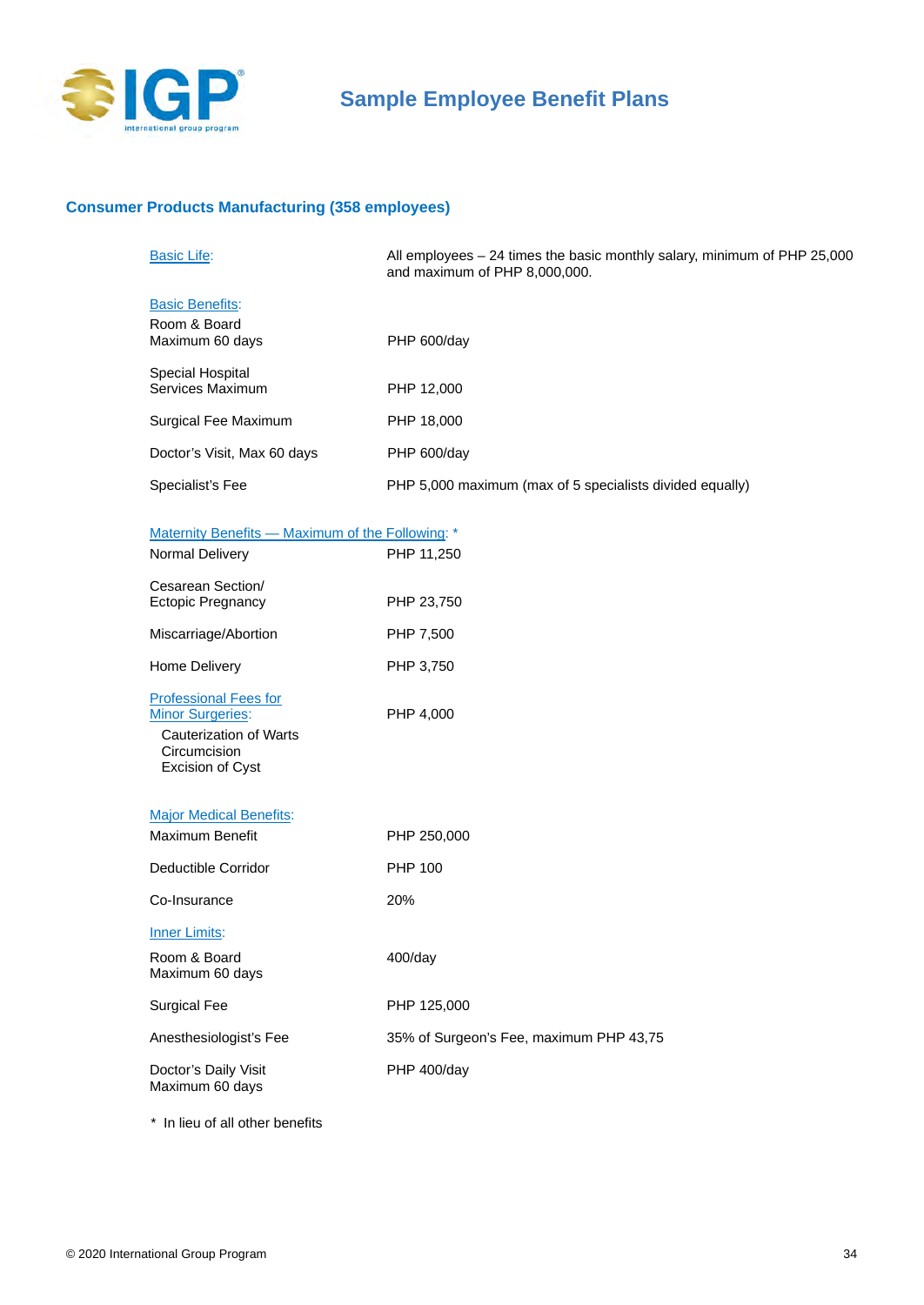

# **Sample Employee Benefit Plans**

## **Publishing Company (8 employees)**

| <b>Basic Life:</b>                                        | All employees - 39 times the basic monthly salary, maximum of<br>PHP 9,000,000 on any one life. |
|-----------------------------------------------------------|-------------------------------------------------------------------------------------------------|
| <b>Accidental Death &amp;</b><br>Disability Benefit:      | Same as for Basic Life                                                                          |
| <b>Total &amp; Permanent</b><br>Disability Benefit:       | Same as for Basic Life                                                                          |
| <b>Basic Benefits:</b><br>Room & Board<br>Maximum 31 days | PHP 1,000/day                                                                                   |
| Special Hospital<br>Services Maximum                      | PHP 20,000                                                                                      |
| Surgical Fee Maximum                                      | PHP 50,000                                                                                      |
| Doctor's Visit, Max 31 days                               | PHP 1,000/day                                                                                   |
| <b>Major Medical Benefits:</b>                            |                                                                                                 |
| Maximum Benefit                                           | PHP 150,000                                                                                     |
| Deductible Corridor                                       | <b>PHP 200</b>                                                                                  |
| Co-Insurance                                              | 20%                                                                                             |
| <b>Inner Limits:</b><br>Room & Board<br>Maximum 31 days   | <b>PHP 500/day</b>                                                                              |
| <b>Special Hospital Services</b>                          | as charged                                                                                      |
| <b>Surgical Fee</b>                                       | as charged                                                                                      |
| Doctor's Daily Visit<br>Maximum 31 days                   | PHP 500/day                                                                                     |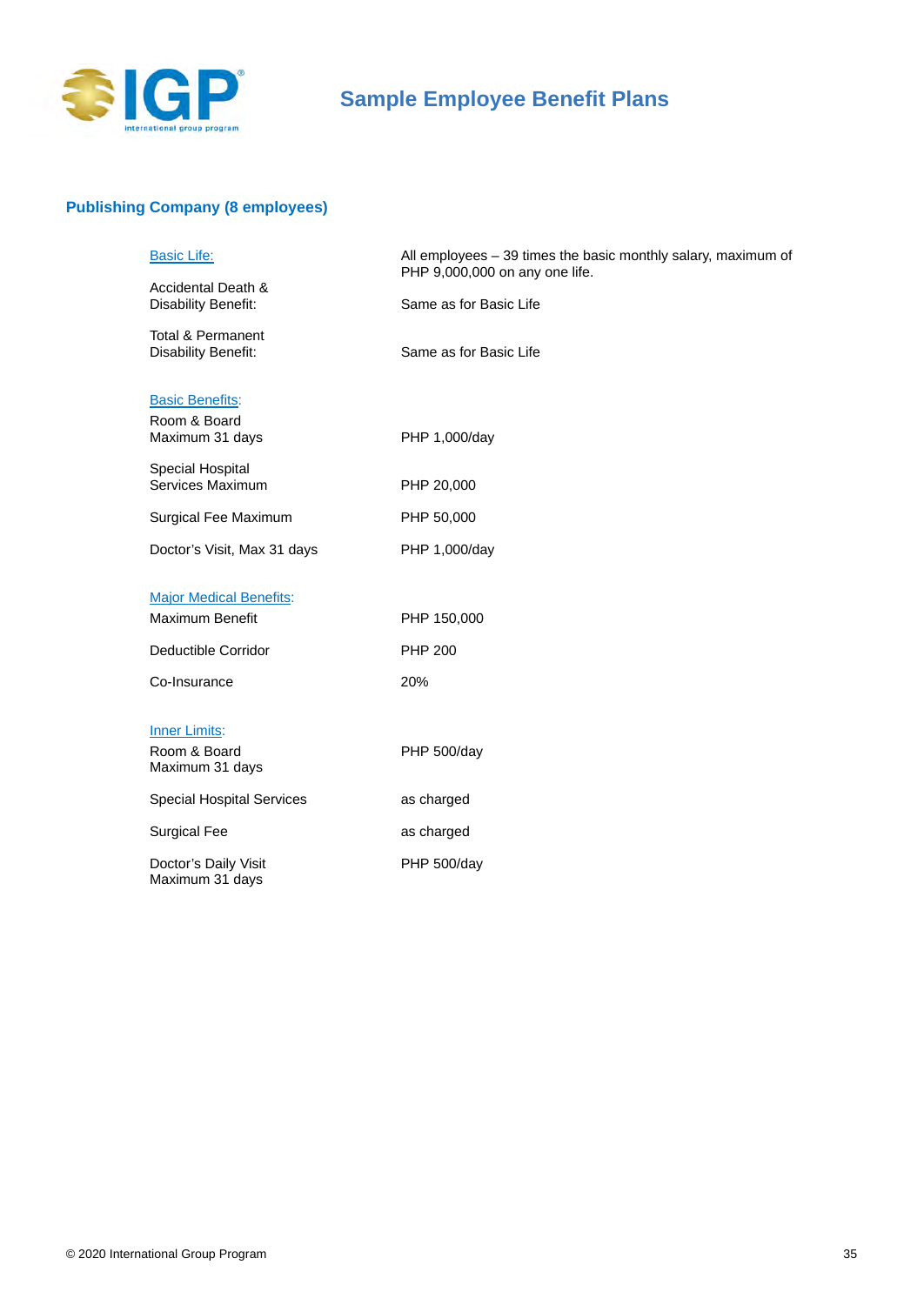

#### **Garment Manufacturing (335 employees)**

| <b>Basic Life:</b>                               | All employees $-24$ times annual salary up to a maximum coverage of<br>PHP 10,000,000 on any one life. |
|--------------------------------------------------|--------------------------------------------------------------------------------------------------------|
| Accidental Death &<br>Dismemberment Benefit:     | All employees $-24$ times monthly salary up to a maximum<br>coverage of PHP 10,000,000.                |
| Total & Permanent<br>coverage of PHP 10,000,000. | All employees – 24 times monthly salary up to a maximum disability Benefit:                            |

|                                                         |            |            | <b>Employees and Dependents</b> |            |            |
|---------------------------------------------------------|------------|------------|---------------------------------|------------|------------|
| <b>Basic Benefits:</b><br>(in PHP)                      | Group 1    | Group II   | Group III & IV                  | Group V    | Group VI   |
| Room & Board<br>Max 45 days                             | 8,000/day  | 1,000/day  | 700/day                         | $700$ /day | $500$ /day |
| Special Hospital<br>Services Max                        | as charged | 6,000      | 6,000                           | 6,000      | 4,500      |
| <b>Surgical Fee Max</b>                                 | as charged | 30,000     | 30,000                          | 30,000     | 20,000     |
| Doctor's Visit<br>Max of 45 days                        | 8,000/day  | 1,000/day  | 600/day                         | $400$ /day | $400$ /day |
| Specialist's Fee.<br>Max 1 specialist<br>Max of 45 days | 8,000/day  | $600$ /day | 600/day                         | $400$ /day | $400$ /day |

#### **Maternity Benefits**

Maximum of the Following:

Maximum Benefit 100,000/disability

| Normal Delivery         | Group<br>20,000 | Group II<br>10.000 | Group III & IV<br>10.000 | Group V<br>10.000 | <b>Group VI</b><br>10,000 |
|-------------------------|-----------------|--------------------|--------------------------|-------------------|---------------------------|
| Miscarriage/Abortion    | 14.000          | 7.000              | 7.000                    | 7.000             | 7,000                     |
| <b>Cesarean Section</b> | 30,000          | 15,000             | 15.000                   | 15.000            | 15,000                    |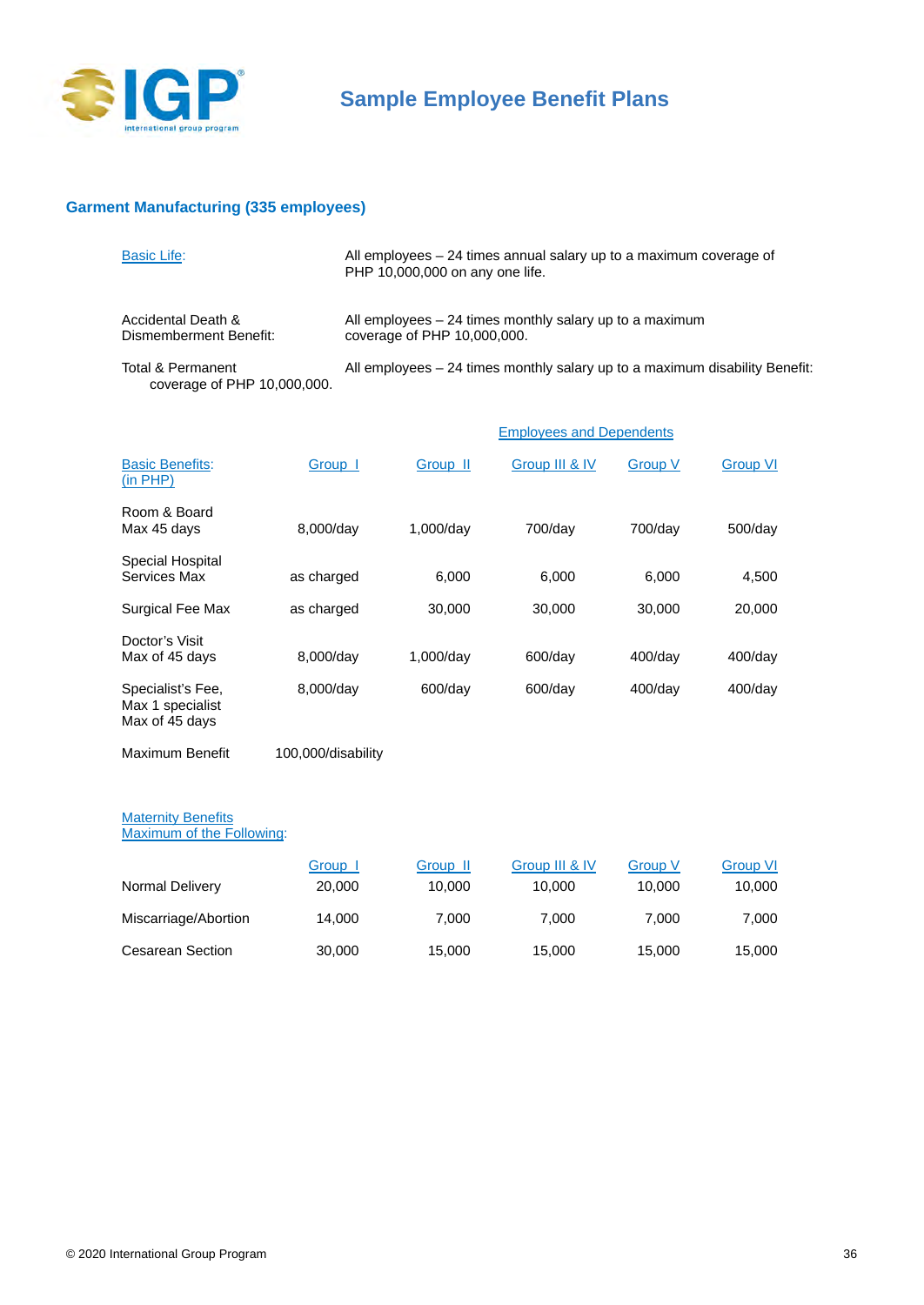

# **Sample Employee Benefit Plans**

| <b>Major Medical</b><br><b>Benefits:</b>                 | Group 1        | Group II       | <b>Group III</b> |
|----------------------------------------------------------|----------------|----------------|------------------|
| Max per Disability                                       | 1,000,000      | 150,000        | 150,000          |
| Co-Insurance                                             | 20%            | 20%            | 20%              |
| <b>Inner Limits:</b>                                     |                |                |                  |
| Room & Board<br>Max 45 days                              | 6,000/day      | 750/day        | 500/day          |
| Surgical Fee Max                                         | as charged     | 70,000         | 70,000           |
| Anesthesiologist Fee                                     | as charged     | 30,000         | 30,000           |
| Special Hospital<br>Services                             | ←----------    | as charged     | ----------→      |
| Doctor's Daily Visit<br>Max 45 days                      | 6,000/day      | 500/day        | 500/day          |
| <b>Specialist Fee</b><br>Max 1 specialist<br>Max 45 days | 6,000/day      | 600/day        | 600/day          |
| <b>Major Medical</b><br><b>Benefits:</b>                 | Group IV       | <b>Group V</b> | <b>Group VI</b>  |
| Max per Disability                                       | 100,000        | 55,000         | 50,000           |
| Co-Insurance                                             | 20%            | 20%            | 20%              |
| <b>Inner Limits:</b>                                     |                |                |                  |
| Room & Board<br>Max 45 days                              | 500/day        | 500/day        | $225$ /day       |
| Surgical Fee Max                                         | 50,000         | 35,000         | 25,000           |
| Anesthesiologist Fee                                     | 20,000         | 10,000         | 7,50             |
| Special Hospital<br><b>Services</b>                      | ←------------- | as charged     | ----------       |
| Doctor's Daily Visit<br>Max 45 days                      | 500/day        | 600/day        | $400$ /day       |
| <b>Specialist Fee</b><br>Max 1 specialist<br>Max 45 days | 600/day        | $400$ /day     | $400$ /day       |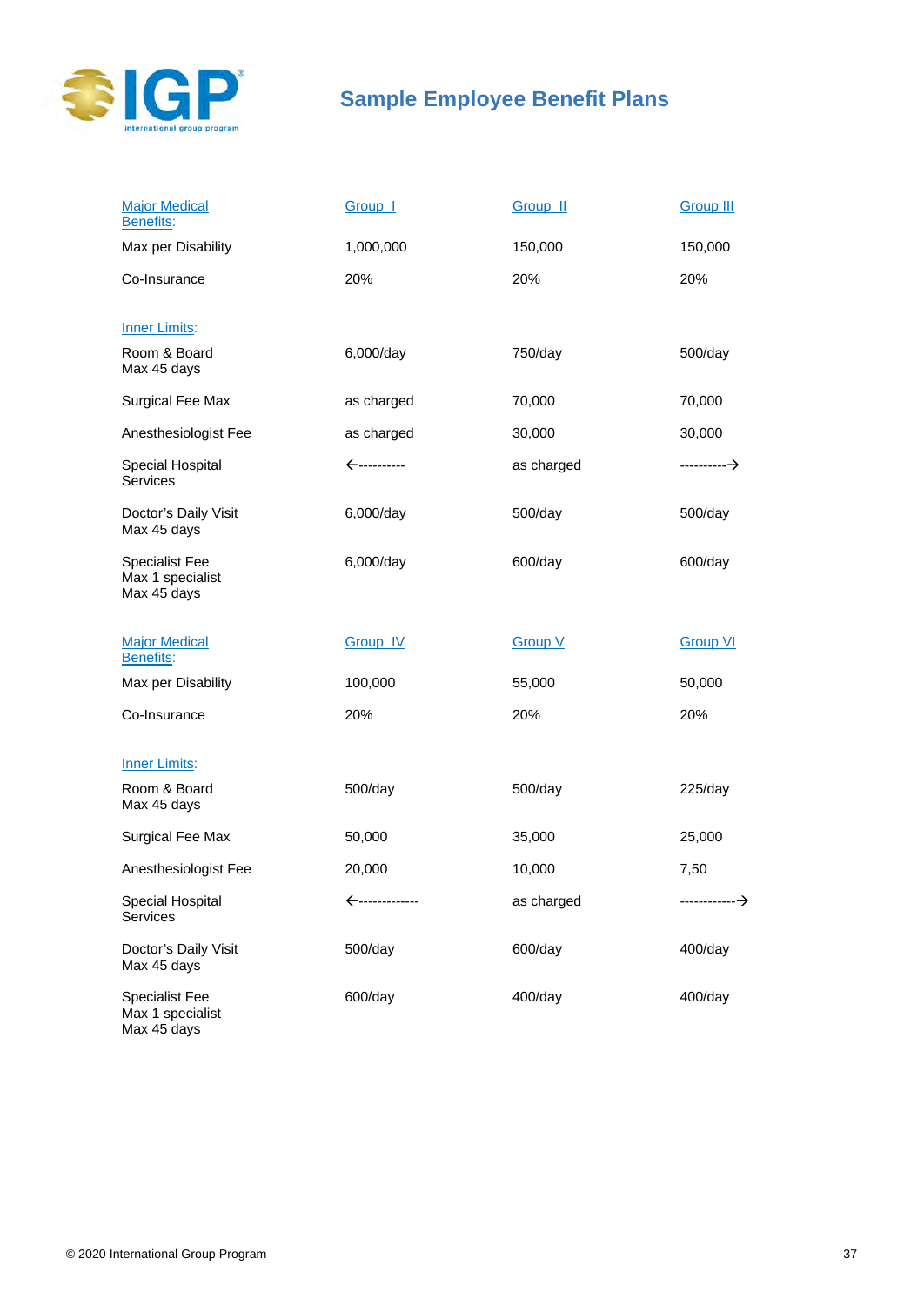

## **Finance Company (90 employees)**

| <b>Basic Life:</b>                                        | Class A<br>PHP 200,000<br>Class B<br>300,000<br>Class C<br>500,000<br>Class D<br>700,000<br>Class E<br>1,000,000 |                |
|-----------------------------------------------------------|------------------------------------------------------------------------------------------------------------------|----------------|
| <b>Accidental Death</b><br>& Dismemberment<br>Benefit:    | Same as above for Basic Life                                                                                     |                |
| <b>Total &amp; Permanent</b><br><b>Disability Benefit</b> | Same as above for Basic Life                                                                                     |                |
| <b>Basic Benefits:</b>                                    | Class 1                                                                                                          | Class 2        |
| Room & Board<br>Maximum 31 days                           | <b>PHP 500/day</b>                                                                                               | PHP 700/day    |
| Special Hospital<br>Services Maximum                      | PHP 12,000                                                                                                       | PHP 15,000     |
| Surgical Fee Maximum                                      | PHP 25,000                                                                                                       | PHP 30,000     |
| Doctor's Daily Visit<br>Maximum 31 days                   | PHP 500/day                                                                                                      | PHP 700/day    |
| <b>Major Medical Benefits:</b>                            |                                                                                                                  |                |
| Maximum per Disability                                    | PHP 100,000                                                                                                      | PHP 150,000    |
| <b>Deductible Corridor</b>                                | <b>PHP 200</b>                                                                                                   | <b>PHP 200</b> |
| Co-Insurance                                              | 20%                                                                                                              | 20%            |
| <b>Inner Limits:</b>                                      |                                                                                                                  |                |
| Room & Board<br>Maximum 31 days                           | <b>PHP 800/day</b>                                                                                               | PHP 1,000/day  |
| <b>Surgical Fee</b>                                       | PHP 16,000                                                                                                       | PHP 20,000     |
| Doctor's Daily Visit<br>Maximum 31 days                   | PHP 800/day                                                                                                      | PHP 1,000/day  |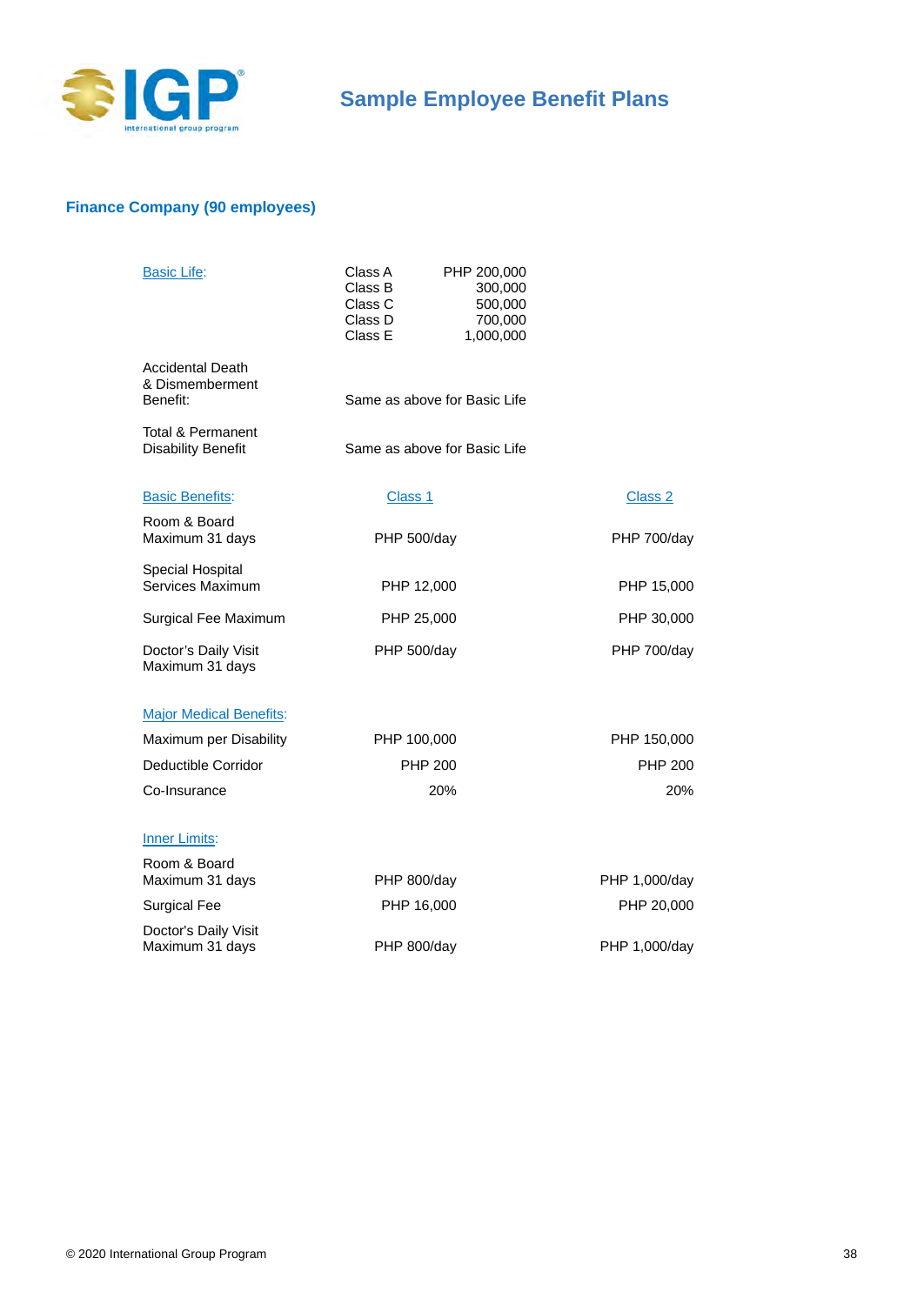

# **Useful Links**

| Demographic information                                       | <b>CIA World Factbook</b><br>https://www.cia.gov/library/publications/the-world-factbook/ |
|---------------------------------------------------------------|-------------------------------------------------------------------------------------------|
| Macro-Economic indicators                                     | <b>CIA World Factbook</b><br>https://www.cia.gov/library/publications/the-world-factbook/ |
| For more information on<br><b>Insular Life, please visit:</b> | http://www.insularlife.com.ph<br>Information available in English.                        |

Philippines Social Security System <http://www.sss.gov.ph/>